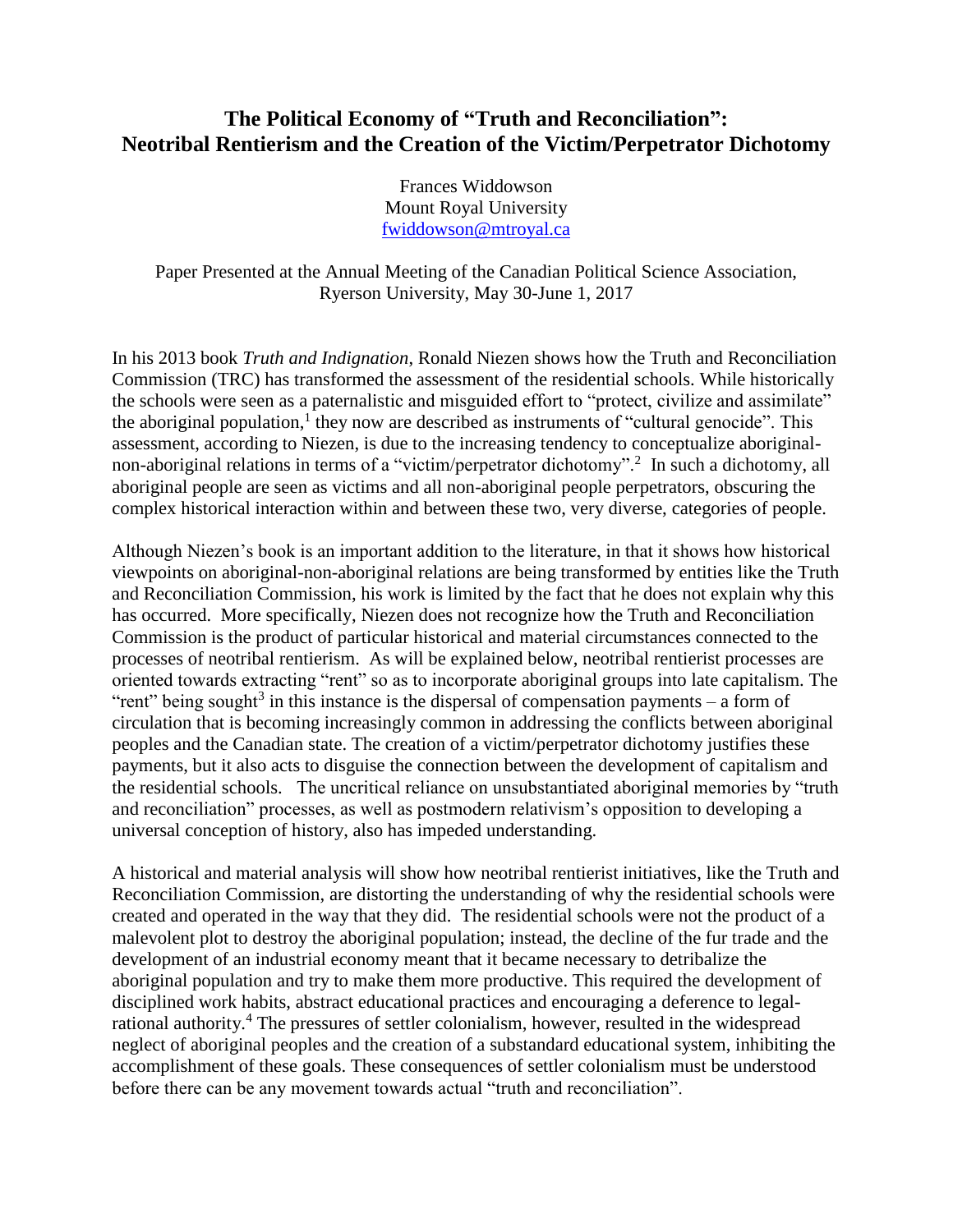## *The Changing Discourse on the Residential Schools*

Until the 1990s, the residential schools and the problems within aboriginal communities were generally understood in terms of what Roland D. Chrisjohn and Sherri L.Young have called the "standard account".<sup>5</sup> This account, according to Chrisjohn and Young, assumed that the residential schools were "undertaken with the best of humanitarian intentions" to bring the Christian religion and civilization to "savage pagans". The residential schools were recognized as being flawed, but it was argued that only with the benefit of hindsight could it be realized that some of the methods used had widespread negative impacts on aboriginal people. With this more developed political consciousness, the standard account asserted, it was beginning to be understood that a "residential school syndrome" resulted from attending these institutions. Listening to the criticisms from aboriginal organizations had led proponents of the standard account to consider that psychological problems had been created by alien forms of discipline, ethnocentric instruction and family separation, and also that this distress had been passed on, from generation to generation, in aboriginal communities.

The criticisms of the residential schools put forward in the standard account tended to focus on sexual and physical abuse. As sexual abuse was an illegal activity, and a well-documented cause of psychological trauma, it was no surprise that it would be seen as one of the residential schools system's major harms. It was argued that while instances of sexual abuse had occurred, as would have been the case in any institutional setting with vulnerable charges and little oversight,<sup>6</sup> these incidents were not representative of the residential school experience. Similar, more muted, criticisms also were levelled at the physical abuse that was endured in these institutions. The discipline meted out by many residential school authorities was recognized as being severe, but it was pointed out that corporal punishment was accepted in most educational systems during this historical period.<sup>7</sup>

While this "standard account" was occasionally challenged with the increasing involvement of aboriginal organizations in discussions about aboriginal education, it was not until the 1990s that the perception of the residential schools changed substantially. This was due, in part, to Phil Fontaine, the Grand Chief of the Assembly of First Nations at the time, declaring that he had suffered physical and sexual abuse at a residential school.<sup>8</sup> As Niezen points out, "the news coverage of this event reached a national audience, including many former students…who had also been abused". This led these students to recognize Fontaine's "experience in themselves" and to communicate it with each other and "even to take on the process of disclosure as a personal cause".<sup>9</sup> The increase in disclosures led to the public recognition that these incidences of abuse were much more common than what was first thought.

It is also important to recognize that the 1990s was a decade where sexual abuse lawsuits, in a variety of institutional contexts, emerged. These included a settlement pertaining to two Ontario reform schools in 1992, the 1995 settlement for victims of sexual abuse at the Jericho Hill school for deaf and blind students, the \$43.7-million compensation program set up for former residents of various Nova Scotia youth facilities in 1995, and the 1996 Mount Cashel orphanage settlement.<sup>10</sup> Before this time, sexual abuse was not openly talked about. Discussions about the abuse that had occurred in the residential schools, therefore, were taking place in the context of a wider public reckoning.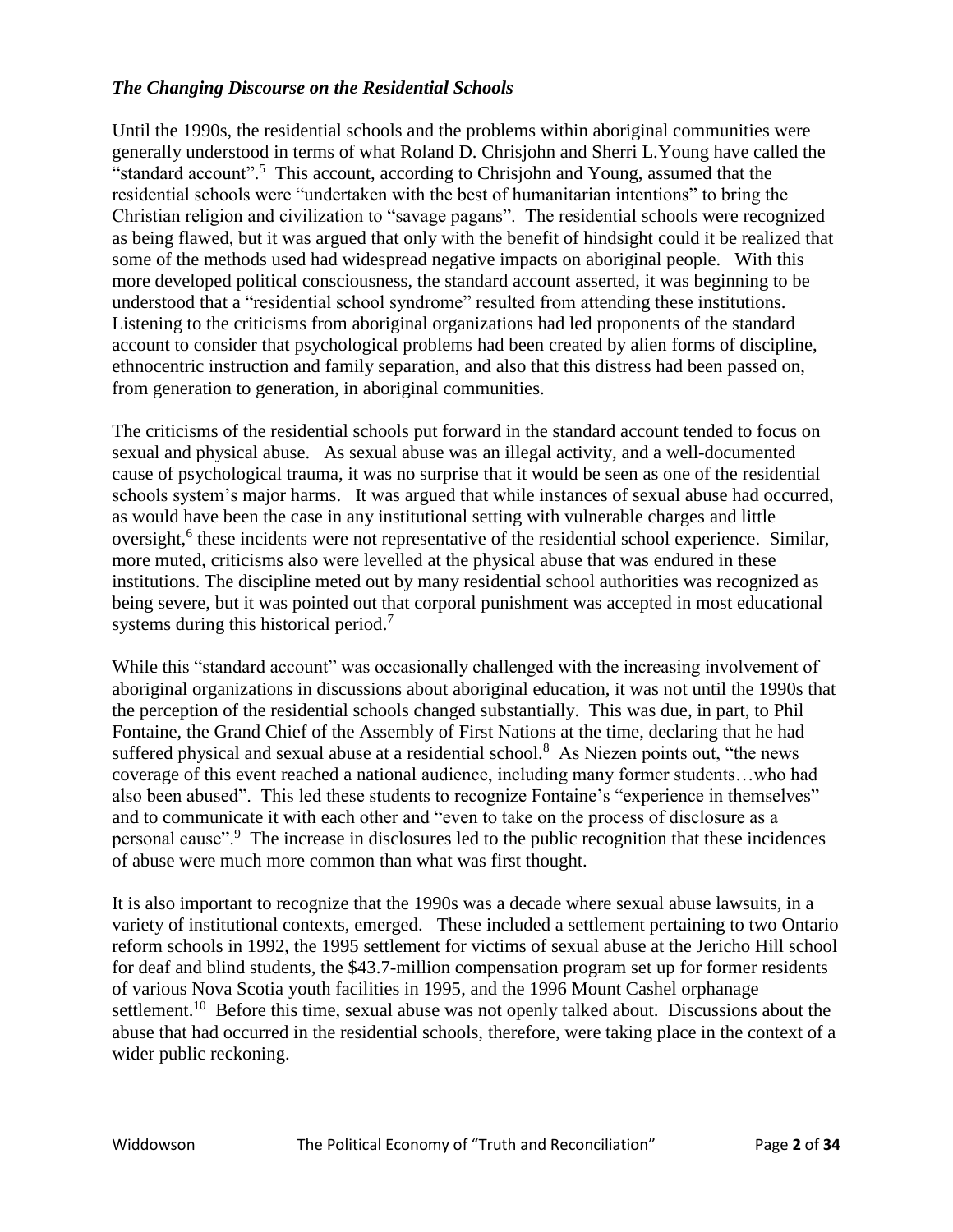In addition to the ongoing disclosures of sexual abuse, the discussions of the residential schools were impacted by the findings of the Royal Commission on Aboriginal Peoples, which "broadly exposed the horrors of residential schools to Canadians and called for a public inquiry".<sup>11</sup> The Royal Commission prompted the federal government to issue a "statement of regret" for the cases of physical and sexual abuse, as well as to establish the Aboriginal Healing Foundation "to support healing processes that address the legacy of sexual, physical mental, spiritual and cultural abuse". The Royal Commission's account, along with revelations of abuse, led the Department of Indian and Northern Affairs to recognize that, while it was "not uncommon to hear some former students speak about their positive experiences", the residential schools had created a "tragic legacy".<sup>12</sup>

The Royal Commission was particularly instrumental in this transformation because of its advocacy character. Like other forms of advocacy research that were emerging at this time,  $^{13}$  the Royal Commission linked scholarship to efforts to right past wrongs. It was associated with reparations and attempts to "give a voice" to those who were being oppressed; the concern was not primarily with whether or not these voices were an accurate representation of historical circumstances.<sup>14</sup> This led the Royal Commission to argue that the aboriginal "conception of history" should be accepted as a mechanism for understanding what happened in the past. The aboriginal historical conception, the Royal Commission asserted, accepted spiritual beliefs as a form of evidence and was not concerned with "establishing objective truth", as the teller of the story was perceived as being as important as the story told.<sup>15</sup> Acceptance of the aboriginal view of history, according to the Royal Commission, was a way of entering into reconciliation and renewal with aboriginal peoples.

This deference to the aboriginal "conception of history", first given legitimacy by the Royal Commission, increased acceptance of the view of aboriginal organizations that the residential schools were a form of "cultural genocide". <sup>16</sup> Although this notion was not initially accepted by the Royal Commission, $17$  the increasing frequency of critical testimonies at its hearings led it to come to the conclusion that the entire system was destructive.<sup>18</sup> The notion was also given credence by the Royal Commission's ideology of parallelism, which saw aboriginal and nonaboriginal "nations"<sup>19</sup> as "travelling side by side, coexisting but not getting in each other's way"<sup>. 20</sup> This ideology was fundamentally opposed to integrationist initiatives like the residential schools because it assumed that aboriginal individuals were "born into [distinct] cultures" and needed to "secure their personal identity through the group into which they are born".<sup>21</sup> The retention of aboriginal culture was thus seen as the "birthright" of aboriginal people, which must "recognized" and "respected" by all Canadians and protected by the state.

Parallelism's perception of aboriginal culture as a "birthright" is due to its belief that various aboriginal traditional beliefs and practices are innate and spiritually ordained.<sup>22</sup> This is what the political economist Elizabeth Rata refers to as "culturalism". In her examination of aboriginalnon-aboriginal relations in New Zealand, Rata notes that culturalism has resulted in Maori traditions being abstracted from historical processes of change,<sup>23</sup> and culture (learned behaviour) being causally connected to the group's ancestry.<sup>24</sup> Similar assertions are now made in the case of aboriginal groups in Canada, which results in intense opposition to any attempt at cultural transformation and integration.<sup>25</sup> The residential schools are a major target of condemnation in this regard, as they are lambasted for interfering with distinct and independent (i.e. parallel) "aboriginal nations", which could have continued to reproduce viable languages, spiritual beliefs and educational processes if left undisturbed by the colonizers.<sup>26</sup> As a result of the acceptance of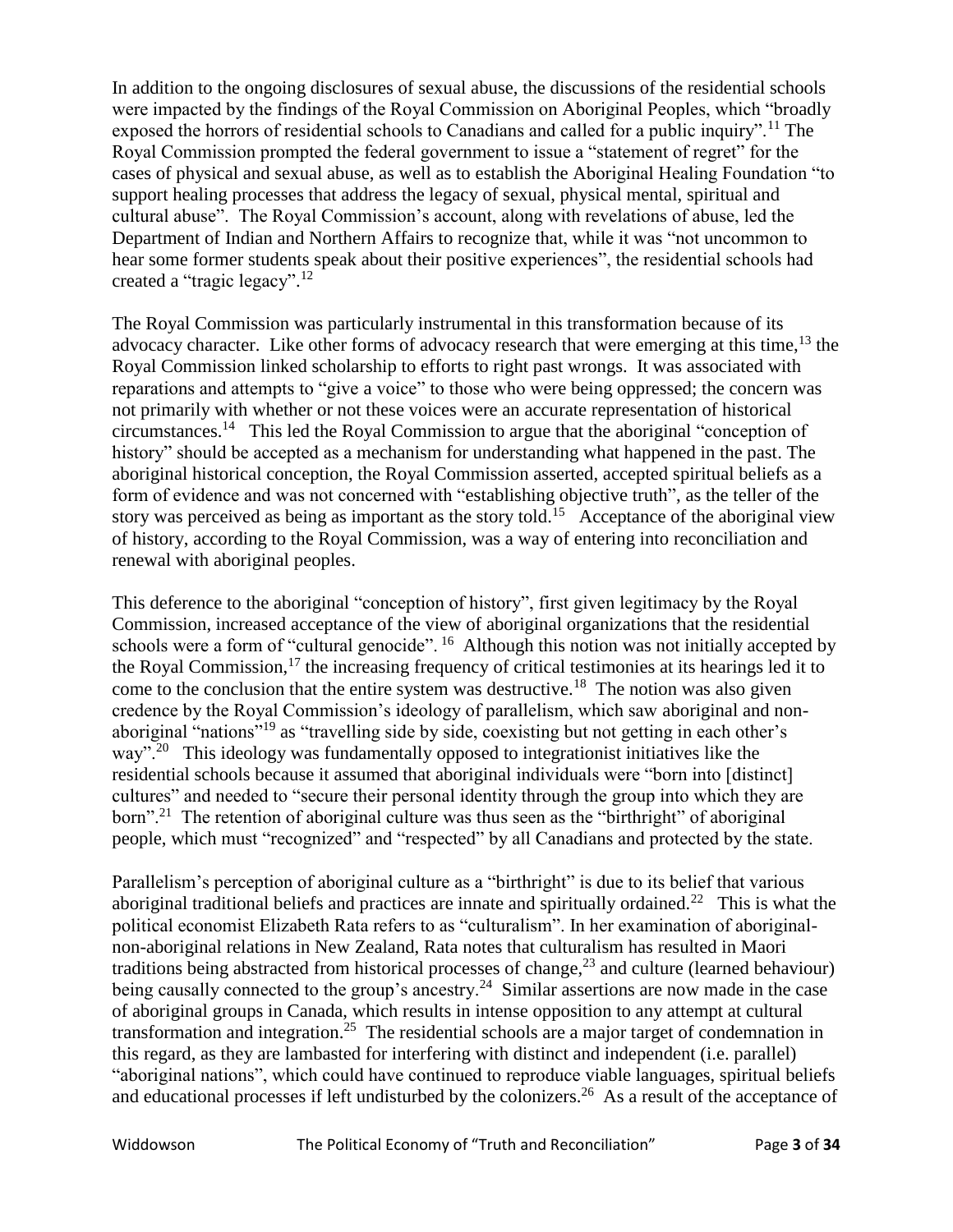this parallelist ideology, in a few decades the residential schools went from being viewed as "a necessity for providing language skills (English), job training, personal discipline, piety…and security in a changing world" to being designated as "a source of trauma for individuals, families, and communities".<sup>27</sup>

This fundamental opposition to the residential schools has now become commonplace. It is almost universally claimed that "[t]he residential school system is one of the darkest examples of Canada's colonial policies implemented to eradicate Aboriginal peoples from settler society"<sup>28</sup> – i.e. that "cultural genocide" was orchestrated against the aboriginal population. The claim, in fact, appears at the beginning of the Truth and Reconciliation Commission's summary. According to the TRC,

[f]or over a century, the central goals of Canada's Aboriginal policy were to eliminate Aboriginal governments; ignore Aboriginal rights; terminate the Treaties; and, through a process of assimilation, cause Aboriginal peoples to cease to exist as distinct legal, social, cultural, religious, and racial entities in Canada. The establishment and operation of residential schools were a central element of this policy, which can best be described as "cultural genocide."

These assertions have been given even more weight when they were repeated by the Chief Justice of the Supreme Court, Beverley McLachlin. While delivering a public lecture on pluralism, McLachlin argued that "[t]he most glaring blemish on the Canadian historic record relates to our treatment of the First Nations that lived here at the time of colonization". In making these assertions, McLachlin appeared to have been influenced by the aboriginal "conception of history", promoted by the Royal Commission, that an original nation-to-nation relationship of equality and cooperation was replaced by an "ethos of exclusion and cultural annihilation". McLachlin maintained that, in this historical period, "'Indianness' was not to be tolerated; rather it must be eliminated. In the buzz-word of the day, assimilation; in the language of the 21st century, cultural genocide".<sup>29</sup>

Although the TRC describes the difference between "physical genocide", "biological genocide" and "cultural genocide", the use of the term "genocide" in connection with culture is a rhetorical strategy designed to impede rational discussion of the residential schools. This is because it turns inevitable and unstoppable socialization and educational processes into a crime against humanity. The goals of the residential schools were obviously ethnocentric in that they were engaged in a process of nation-building, and the government was intent on incorporating aboriginal peoples into an increasingly centralized political and economic system. It makes no sense, however, to claim that the residential school system regarded aboriginal peoples as "subhuman"<sup>30</sup> because there would have been no attempt to provide them with the skills and knowledge to participate in the emerging Canadian economy and society if this had been the case. McLachlin's rejection of the unfortunate comment made by Duncan Campbell Scott (incorrectly attributed to John A. MacDonald) that the schools were intended to "kill the Indian in the child", also shares this misunderstanding. Scott was referring to the aboriginal cultural features that he believed were impeding aboriginal economic and political participation. He was not arguing for the "killing" of aboriginal children themselves, even though a high mortality rate did result from neglect and substandard living conditions. But the ideology of parallelism cannot avoid assertions about genocide because aboriginal cultural features are seen as inherently tied to aboriginal peoples themselves. Scholars like John Milloy perceive the residential school system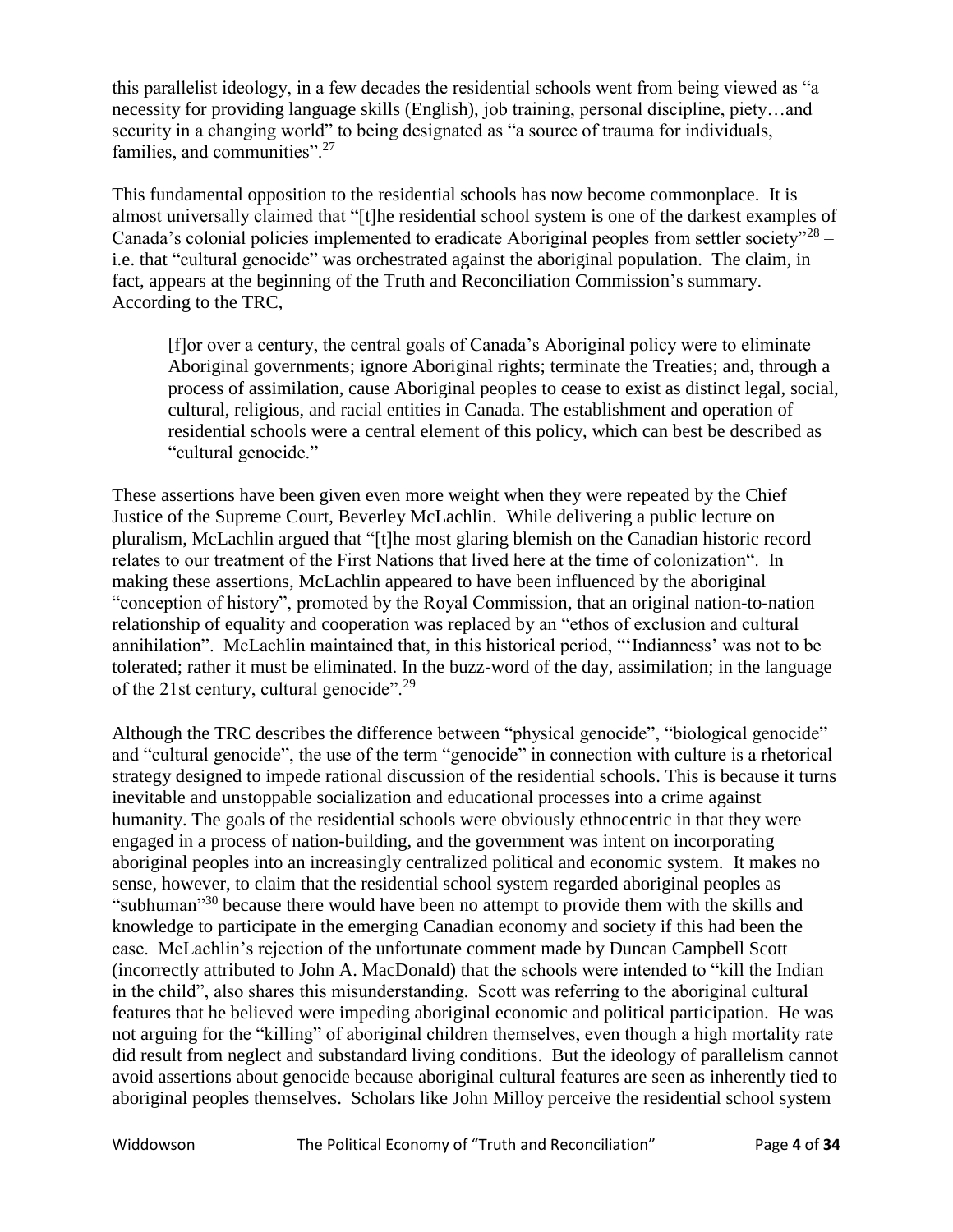as inherently "abusive" and "violent" because it orchestrated a "concerted attack by Church and State upon Aboriginal culture...".<sup>31</sup>

While parallelist ideology makes it possible to claim that the educational and socialization efforts of the residential schools were "genocidal", it prevents us from understanding how this would apply to any other case of nation-building. As Lysanne Gagnon points out, if the term "cultural genocide" was used the same way in other contexts, every single nation on earth would be guilty of this process. Gagnon, for example, mentions the case of Brittany in France, where teachers punished children for speaking their local language by hanging a clog around their neck. Gagnon notes that "[a]ll of France's regional languages have been eradicated by the central government, yet not even the most politically correct French moralist would dare say that France committed a cultural genocide".<sup>32</sup>

Notions of "cultural genocide", in fact, are completely at odds with the historical and material assumptions of political economy, which asserts that "what we do" is determined by our relationship to production, which, in turn, is influenced by productive forces. The culturalist assumptions of parallelism, however, deny the evidence that exists showing that cultures evolve. Rather than seeing the erosion of cultural traditions associated with a less developed mode of production as inevitable, aboriginal individuals are perceived as suffering existential harm.<sup>33</sup> There is a failure to see that the beliefs and practices of the fur trade era would be completely different from those that were necessary to participate in industrial capitalism. A certain amount of "cultural loss" was inevitable if aboriginal people were to survive in the modern context. One can critique the coercive character of the residential schools, the lack of sensitivity shown to people thrust into circumstances not of their own making, and the inadequate resources made available for such a difficult project, but accusations of "genocide" are absurd.

So far, however, the flawed notion of the residential schools as "genocidal" has not been extensively critiqued.<sup>34</sup> Part of this silence is due to the sympathy for aboriginal peoples, and the recognition that they have been terribly oppressed historically. It is sentimentally felt that an acknowledgement of aboriginal perspectives, including deferring to the ideology of parallelism and the related idea that the residential schools were genocidal, is a way of supporting their political aspirations and righting past wrongs. There is another, more hidden, reason for supporting these assertions, however. This is that the allegations of "cultural genocide" have been very effective in accelerating neotribal rentierist processes. Seeing the residential schools as a crime against humanity increases the amount of rent that can be extracted.

### *Neotribal Rentierism and "Truth and Reconciliation"*

Although the current characterization of the residential schools as a form of "cultural genocide" is portrayed as being linked to a more accurate and sympathetic historical understanding of aboriginal-non-aboriginal relations,<sup>35</sup> this view fails to recognize how it is connected to neotribal rentierism. Neotribal rentierism, as has been discussed in more detail elsewhere,<sup>36</sup> has resulted from aboriginal groups being transformed by capitalism; it is where the increasing productivity brought by the capitalist mode of production has resulted in egalitarian native kinship groups becoming increasingly stratified into what Elizabeth Rata has called a "neotribe" – a new kind of political organization that gives certain members of aboriginal communities privileged access to legally created tribal resources. In this new kind of organization, a few neotribal leaders at the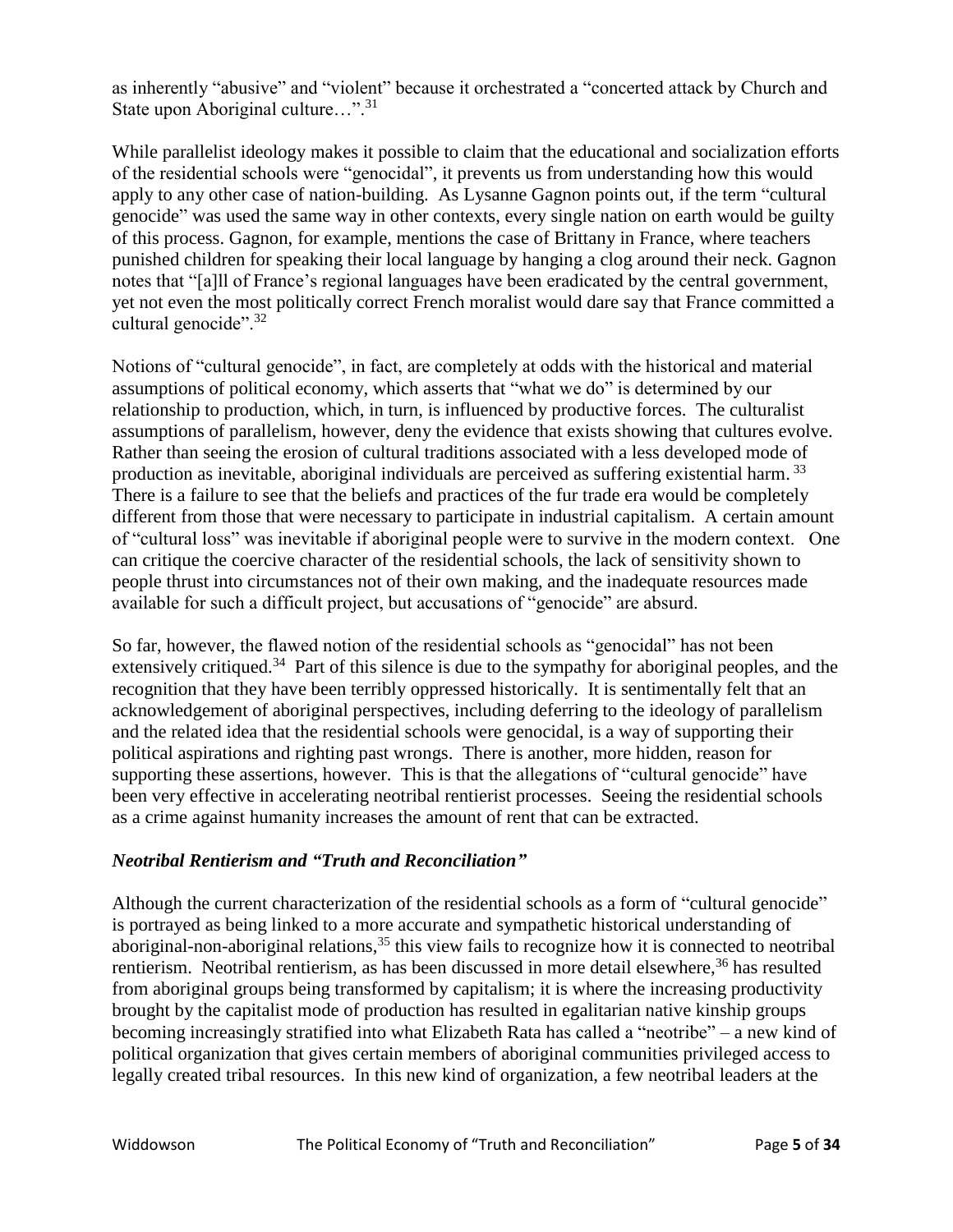top use their position to control most of the rent distribution, while those at the bottom of the hierarchy become increasingly isolated and marginalized.<sup>37</sup>

In the Canadian case, neotribal rentierism entails that these resources be legally defined and "brokered" into the capitalist system by an "Aboriginal Industry" of consultants and lawyers so that monetary transfers, rather than social policy, are used to "solve" aboriginal problems.<sup>38</sup> The history of non-exploitative oppression<sup>39</sup> that existed in what is now Canada has meant that most aboriginal peoples were relocated to isolated reserves, and so they usually did not become producers in the newly industrializing economy. Instead, most aboriginal communities make up a particular type of non-modern peripheral society in the world system – a type referred to by Jonathan Friedman as a "fourth world model".<sup>40</sup> As a result, the brokerage of aboriginal neotribes into late capitalism is intended to create a "circulation economy" that will take the place of productive processes. Transfers are generated through a number of legal disputes, the proceeds of which are then distributed unequally throughout the neotribe. This provides temporary pacification, enabling aboriginal discontent to be managed by the Canadian state.

From a cursory review of aboriginal-non-aboriginal relations across Canada, there appear to be (at least) three distinct manifestations of neotribal rentierist processes. The first concerns the royalties generated from the production of commodities on what is claimed to be neotribal traditional territories. The second pertains to the processes brokers use to extract compensation from the Canadian state for past wrongs committed against aboriginal peoples. The third is the negotiation of transfers as self-government arrangements so that neotribes themselves can circulate the funds intended to provide services in native communities. It is important to point out that only the first type of neotribal rentierism involves "rent" in the usual sense of the word. The last two types correspond with the "semi-rentier non-oil" type of political economy that receives aid as a major revenue source.<sup>41</sup> What is being described is the type of political and economic relationships that result when members of the neotribe try to gain access to a windfall that they had no role in producing, whether it be royalties, compensation payments, or government transfers for services.

While the ability to extract rent from resource development royalties and "impact and benefit agreements" has been the most historically dominant form of neotribal rentierism, negotiating compensation payments for historical wrongs that have been committed against the native population is becoming increasingly common. This is the type of neotribal rentierism that is associated with discussions of the residential schools, and "reconciliation" more generally. Chrisjohn and Young, for example, recognized early on in the Royal Commission's hearings that the abuse perpetrated in some of the residential schools should become the subject of "judicial process, criminal prosecution, and monetary compensation". However, this was not the original focus of the Royal Commission, because of the dominance of the "standard account", and its tendency to conceptualize the residential schools in psychological terms. As Chrisjohn and Young point out, this prevented the Royal Commission from examining the residential schools in terms of legalities, despite the "sheer number of individuals with legal expertise present at any of the Commission proceedings".<sup>42</sup> As acceptance of the standard account receded, however, legal matters became a major preoccupation and the "entanglements of responsibility, culpability, [and] compensation" began to be investigated in earnest.

It was the entrance of lawyers into the discussions of the residential schools, in fact, that dramatically changed how these institutions were perceived. The sexual abuse allegations that were emerging, as well as the changing discourse about the residential schools that the Royal

Widdowson The Political Economy of "Truth and Reconciliation" Page **6** of **34**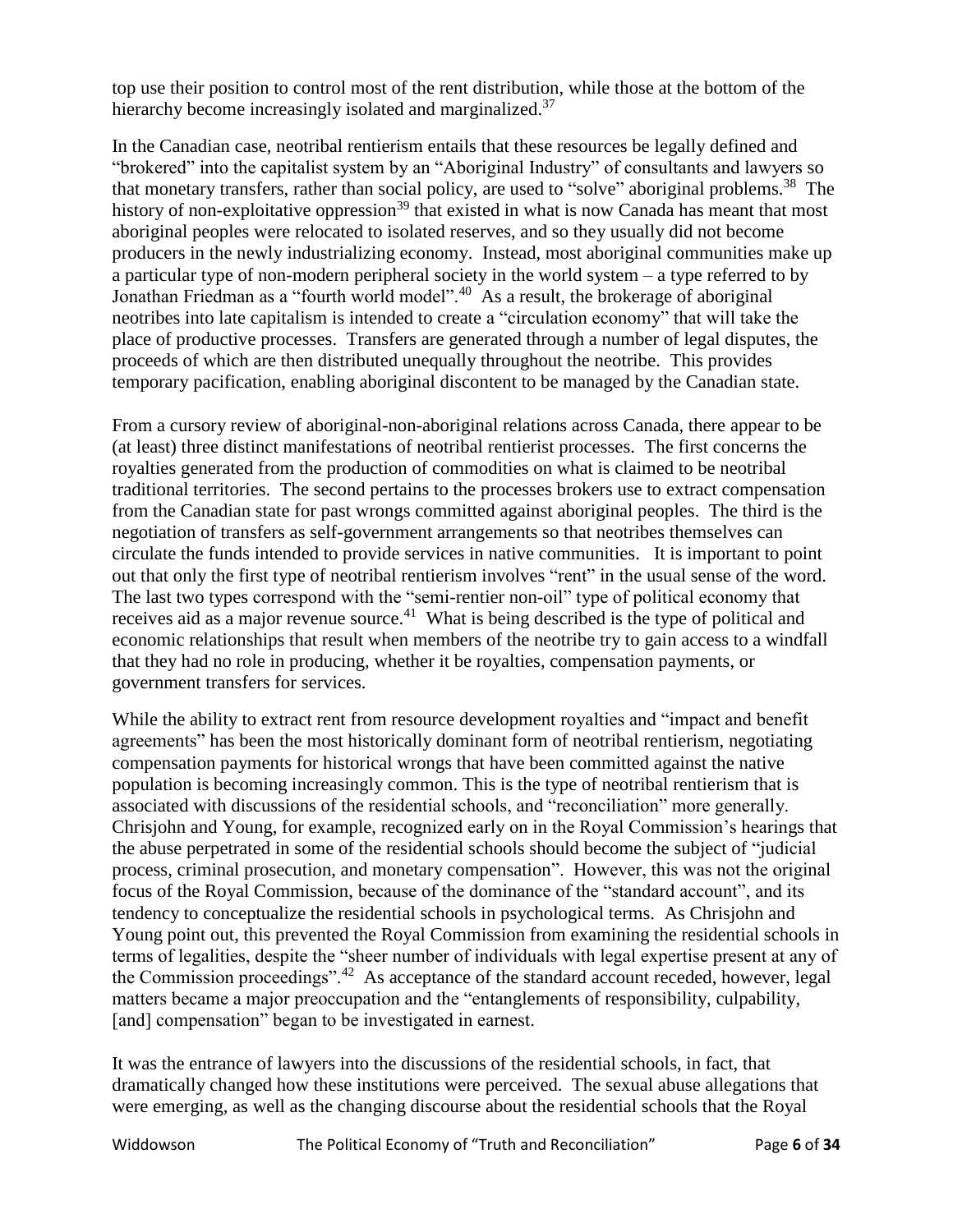Commission's *Final Report* was beginning to legitimize, led lawyers to begin outreach activities in the late 1990s.<sup>43</sup> This resulted in Phil Fontaine complaining to law societies across the country "objecting to the heavy-handed tactics of some lawyers". Lawyers were holding meetings on reserves, contacting people by telephone, and even advertising in the Yellow Pages to sign up new clients for lawsuits, resulting in the observation that "[r]esidential-school claims have become a burgeoning industry for Canada's legal profession, with a lot of money to be made".<sup>44</sup> The involvement of lawyers, in fact, dramatically increased the number of lawsuits that were being filed. In 1999, for example, it was noted that there were approximately 3,000 lawsuits, $45$  but the number had increased to 6,000 a year later.<sup>46</sup> By October 2002, over 11,000 legal cases were being pursued.<sup>47</sup>

Neotribal rentierism's efforts to increase the extraction of "rent" in the form of compensation payments gave added impetus to the construction of the victim/perpetrator dichotomy. The harms of the residential schools had to be emphasized, and any benefits downplayed, so that more aboriginal people could receive compensation, and the amounts increased. In addition, malevolent intent was implied so as to raise the issue of culpability. This led incidents of sexual abuse to become the first area of litigation, as these illegal activities were obviously wrong and merited unquestioned support and offers of compensation. It then led to arguments that the schools were physically abusive, even though corporal punishment was common in this period. Neotribal rentierism's employment of the perspective of "presentism", however, enabled the schools to be judged by today's standards; $48$  compensation could be awarded for what would be taken for granted in the past as acceptable, but harsh, discipline.<sup>49</sup> The inhumane treatment that often was experienced by vulnerable populations could also be singled out for condemnation.

Even one of the most horrific actions authorized by the government – conducting nutritional experiments on aboriginal children in the 1940s and 1950s – was not particularly unusual at this time. This can be seen in a paper published by Henry Beecher in 1966 that listed 20 studies that involved similar abuses of power in the non-aboriginal context. 50 Meredith Wadman, for example, notes that vaccines were commonly tested on orphans, prisoners and premature infants right up to the  $1970s^{51}$  because "[t]here was a sense of medical entitlement to institutionalized populations".<sup>52</sup> Aboriginal people constituted a captive and dependent population, and so it is not surprising that they were subjected to such abuse at this time. The fact that we are shocked that such a thing could have occurred illustrates how much the political consciousness of Canadian politicians and senior bureaucrats has developed.

Since not all students at the residential schools were sexually abused, physically assaulted or subjected to experiments without their consent, the expansionary nature of neotribal rentierism, and its reliance on the victim/perpetrator dichotomy, soon led to a focus on an area that impacted all students. This was the idea that the imposition of educational processes themselves, because of their attempts to displace aboriginal cultural features, were a form of cultural or "heritage abuse". Attempting to coercively introduce various processes that speeded up the acquisition of the language and religion of the colonizers could be perceived to be "cultural genocide" by those espousing a parallelist ideology because it resulted in the erosion of the foundation of a separate aboriginal "national" identity. While the replacement of pre-literate languages, animistic belief systems, and the role of elders in the socialization process was inevitable in the nation-building processes of an industrializing state, this could now become an area of litigation. And because "genocide" is the worst action that can be perpetrated upon a group of people by a state, it is a policy that necessitates the most compensation to its victims. Like the compensation that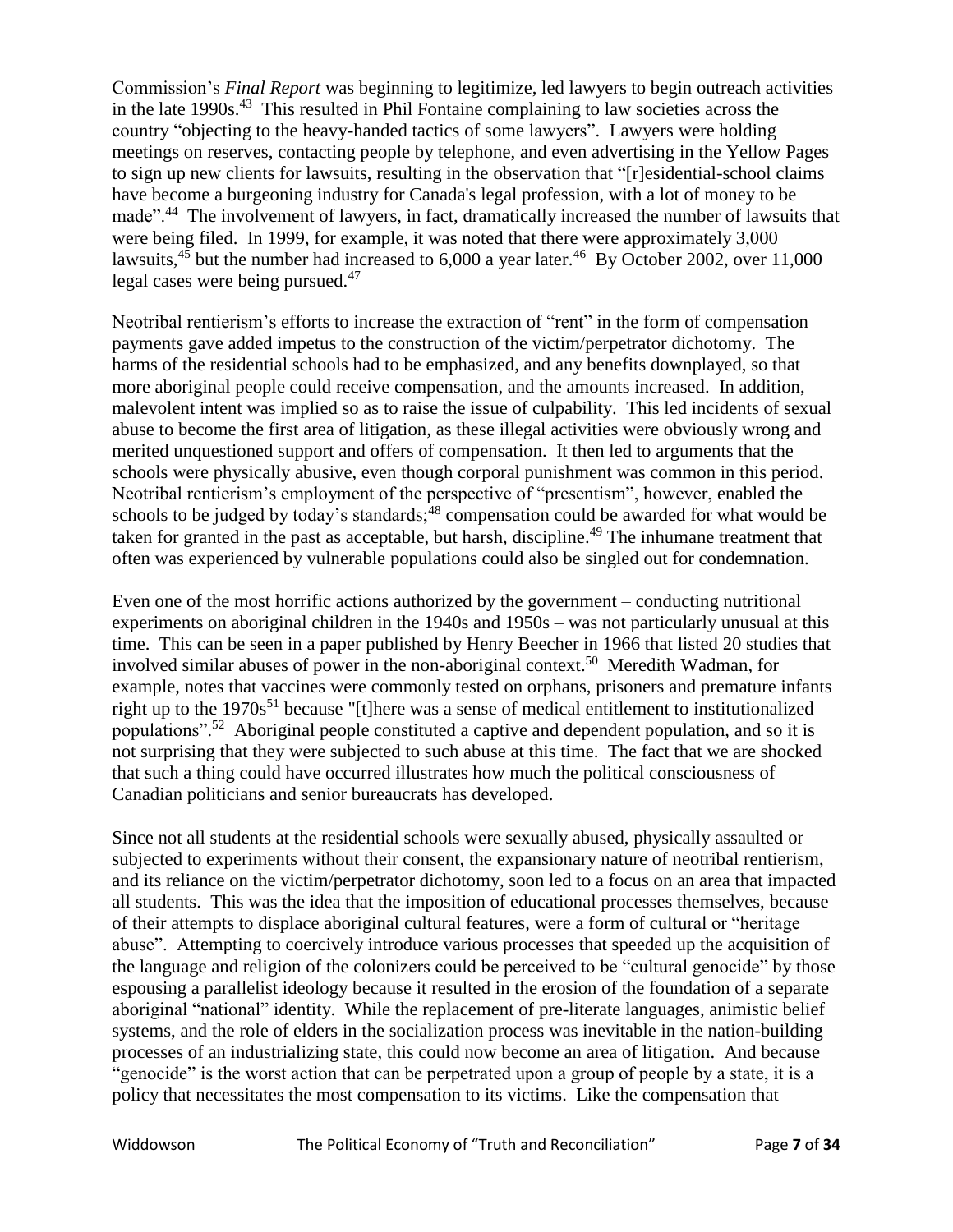Germany gave to Jewish families after the holocaust,<sup>53</sup> allegations of "cultural genocide" ensured that the amounts generated would be substantial.

The shift from the focus on sexual and physical abuse to "cultural genocide" began in earnest in 2005 when the federal government signed an agreement with the Assembly of First Nations and appointed former Supreme Court Justice Frank Iacobucci to work with former residential school students and their lawyers, the legal counsel for the churches and the Assembly of First Nations to determine how to achieve reconciliation.<sup>54</sup> Iacobucci, whose legal firm has become a key broker in neotribal rentierism,<sup>55</sup> was to be involved in negotiating lump sum payments for all students who attended the schools, not just those who had been physically and sexually abused. The implication was that the residential schools had harmed all aboriginal people who had attended them because the system had destroyed their culture. At the time, Jeffrey Simpson noted that this was the result of the federal government succumbing to political pressure and "opening up its pocketbook". 56 Simpson concluded the following: "[g]one is the government's argument that not everyone who attended such schools was harmed. Gone is the idea -- never stated because of political correctness -- that some Indian children might have benefited at least a little from attending a school when nothing else was available".

The government, in fact, largely accepted the views of a 2004 report of the Assembly of First Nations on the residential schools.<sup>57</sup> This report referred to residential school students as "Survivors" - a term commonly used to refer to those who had not been killed in the Nazi death camps, but first applied to the residential schools in the 1990s (and now usually given special significance with a capital "S").<sup>58</sup> A press release from the Assembly of First Nations after the report was released maintained that

[f]air and reasonable compensation is due for the survivors but we must also deal with the emotional, physical, psychological and cultural trauma that stem from these schools. Our communities are still dealing with this attempt at forced assimilation. It was nothing less than an assault on our children, our communities and our culture. Children were apprehended from their home and families, beaten if they spoke their language and forbidden to practice their traditional spirituality. The after-shocks are still being felt today and we cannot move forward until we have healed ourselves as individuals and as a country.<sup>59</sup>

The AFN followed this report with the launching of a class action lawsuit in August 2005. This lawsuit sought \$36 billion for general damages, negligence and breach of various government duties and obligations, and punitive damages. As Niezen explains, "this lawsuit made the AFN a plaintiff and a party to the negotiations, more than an interested advocacy group" in the processes that resulted in the Indian Residential Schools Settlement Agreement (IRSSA) of 2007.<sup>60</sup> In addition to the IRSSA, the Prime Minister of Canada, Stephen Harper, offered an official apology for the residential schools – an action that had been resisted for over a decade because of the culpability that it implied.<sup>61</sup>

The IRSSA spelled out a number of different sources of "rent" that could be circulated – litigation, alternative dispute resolution, a Common Experience Payment, and an Independent Assessment Process. The most significant transfers were the Common Experience Payment, which provided a lump sum payment to all students who attended residential schools, and the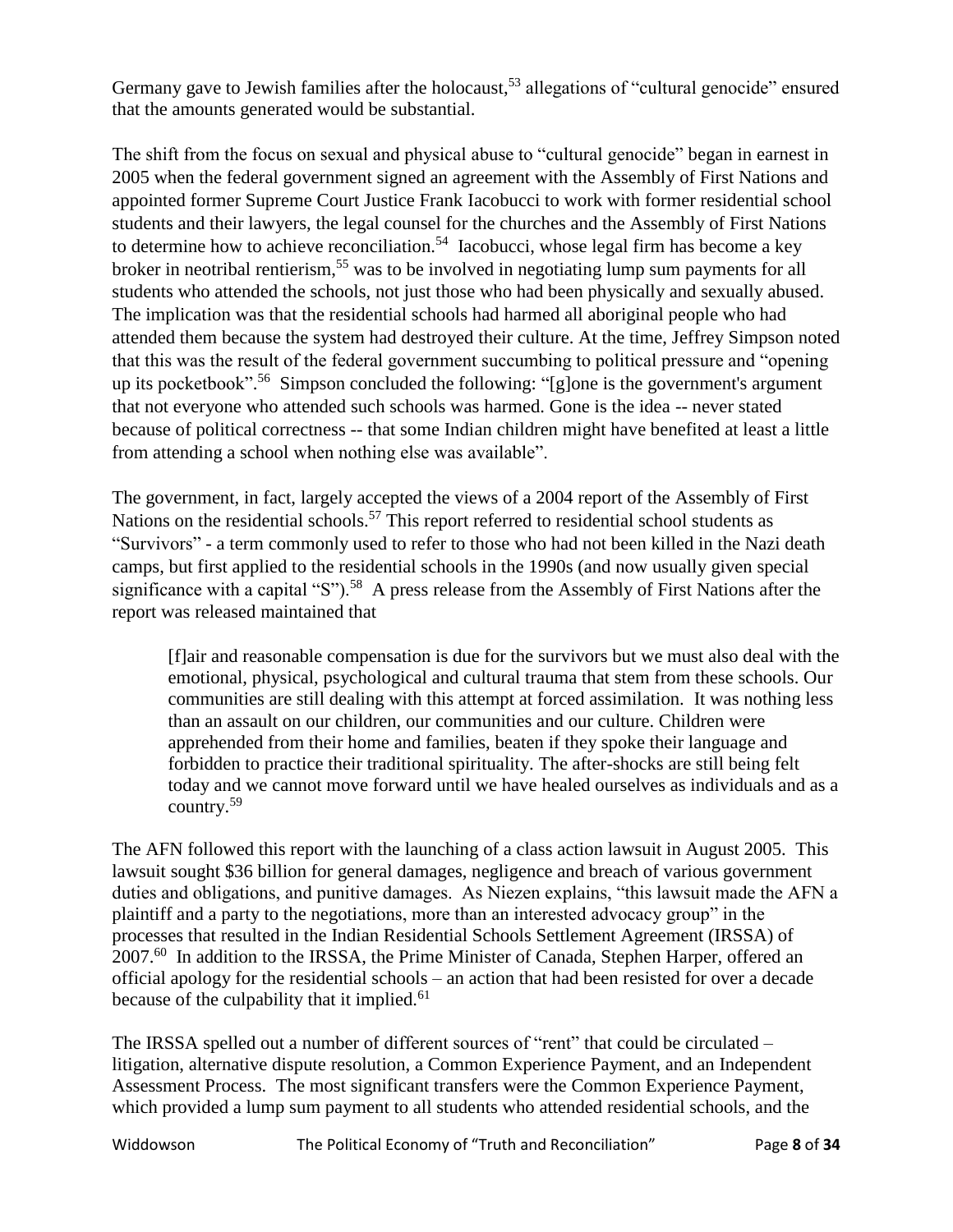Independent Assessment Process settling claims about abuses that occurred. In the case of the Independent Assessment Process, \$960 million was originally allotted, but this is expected to exceed \$3.5 billion.<sup>62</sup> A compensation scale was developed depending upon the extent of the abuse that was claimed, and claimants were awarded a payment of for up to \$275,000 but an additional \$250,000 could be awarded for income loss (for a maximum payment of  $$430,000$ ).<sup>63</sup> The awarding of a common experience payment, while less than the amounts generated by the Independent Assessment Process, has resulted in \$1.9 billion being set aside for dispersal.<sup>64</sup> It is this payment, because it is awarded to all, which is intricately linked to notions that the schools were genocidal.

The IRRSA then sparked more neotribal rentierism with the establishment of the Truth and Reconciliation Commission.<sup>65</sup> The settlement provided the \$60 million budget for the Commission. A five year mandate was given to the body, and this, as is common with neotribal rentierist initiatives, was again extended by one and a half years. The purpose of the Truth and Reconciliation Commission was to promote "continued healing," and therefore reconciliation, through ongoing processes. The large budget also enabled the Commission to be staffed with "seventy-five people, including forty-eight Aboriginal employees who work at all levels of the organization".<sup>66</sup>

## *The Use of Oral Testimonies to Substantiate Abuse Claims*

The ability of neotribal rentierist processes to assert that all residential schools were genocidal has been aided by the unquestioned use of oral histories in documenting the effects of these institutions. This can be seen in one of the major methods used by the Truth and Reconciliation Commission – documenting the testimonies of 6000 residential school students. But there are two major problems with the use of these testimonies as "historical documents"; the first is there was no attempt to ensure that these testimonies were representative of the actual school experience. As is recognized in the social sciences, "self-selection" in survey research leads to inaccurate results. This is why it is argued that the census should be mandatory, not a choice.<sup>67</sup> Second, even if the selection were representative, recall of traumatic past events in emotional or motivated reasoning settings results in unreliable accounts of the past.

At the Truth and Reconciliation public hearings, the responses would be even more skewed than standard self-selection results because the process was sold as a form of therapy for the significant harm that was assumed to have occurred. Georges Erasmus, for example, noted that the formation of the Truth and Reconciliation Commission was a "historic event" since its purpose was the public acknowledgement of the "harms done and healing the relationship between peoples within Canada".<sup>68</sup> Messages were also included on websites that discussed the various compensation processes with the warning that "[t]hinking about past abuse can trigger suffering and problems in the present" and that readers should put in place "safety measures" to protect themselves in case this happened.<sup>69</sup> A newsletter from an aboriginal healing centre even provided "advice to survivors who plan to attend Commission events" because it asserted that this might cause flashbacks that could result in "a sudden, unexpected, incapacitating feeling of physical, mental, emotional, and spiritual pain…". To avoid such "a crisis", it was recommended that survivors prepare a "safety plan" that could involve breathing strategies, applying cold water to one's face, or bringing a "comfort item" like a teddy bear.<sup>70</sup> The TRC, in fact, anticipated that residential school students would experience "particularly intense emotion", and as a result, told potential participants that "[h]ealth support workers are on hand to sit with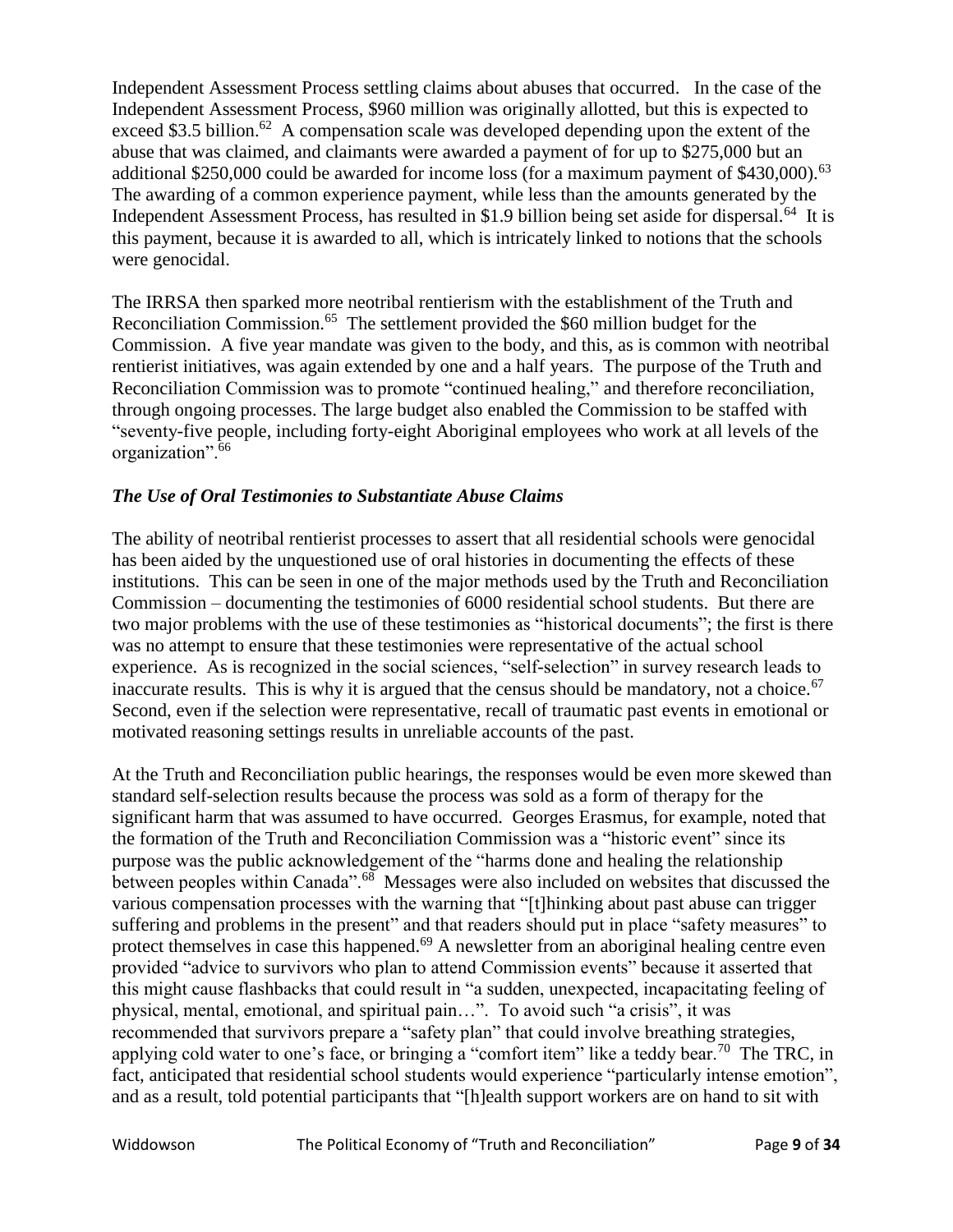statement providers throughout their interviews, and 'personal supports' are also invited to attend".

The TRC then used these assumptions to frame its events. In the various venues, TRC representatives and health support workers gave presentations providing the equivalent of trigger warnings. At the beginning of each hearing there were usually several statements that potentially disturbing testimony would be heard, that participants would be "shedding tears" and "sharing a lot of guilt and shame",<sup>71</sup> and everyone present should be mindful that "...survivors will be sharing a very painful past".<sup>72</sup> Niezen points out that "[i]t is useful to consider the preparatory statements as addressing not only the audiences about to listen to statements but also the survivors who are about to give them". According to Niezen, this creates a climate whereby the recollection of trauma is considered "normal, acceptable, and even encouraged".<sup>73</sup> The TRC also began its events with preselected speakers who discussed the Commission's main themes and set the tone of the narrations and audience responses that followed.<sup>74</sup>

The most significant aspects of the TRC hearings that influenced the testimonies of pain and suffering were its efforts to normalize visible forms of distress. As Niezen explains, before the recounting of testimony, the master of ceremonies talked about "the positive nature of tears". It would then be noted "that tissues were available, with a full box placed on every fifth or sixth seat". At the Montreal hearing tissues were even "distributed in smaller packages that displayed the logo of the Indian Residential Schools Resolution Health Support Program and the toll-free numbers of a helpline…". The TRC would then introduce the presence of "health support workers" who were highly visible in brightly coloured clothing. During the testimonies, these workers would approach and comfort anyone who was weeping and collect their used tissues. The tissues were then placed in a "sacred fire" by a "fire-keeper" so as to release the suffering "to the Creator as part of their healing".<sup>75</sup> The image of suffering even was the inspiration for the front of a ceremonial box that was one of the key symbols for the commission. As Niezen explains,

the inspiration for the front panel of the box had come from [the artist's] grandmother, whose badly misshapen fingers had been a mystery to him until, toward the end of her life, she revealed that as a girl in residential school she had been thrown down a flight of stairs by a nun and had severely broken her fingers. They were not given proper treatment and healed badly, the disfigurement compounded later in life by the effects of arthritis. The common experience of suffering that unites survivors is manifest and made specific in the box's stylized image of the grandmother, whose contorted fingers are prominently turned to the audience in every meeting, an eloquent, powerful reminder of the abuses that took place in the schools and their lasting effects.<sup>76</sup>

It is clear, in fact, that the TRC overrepresented testimonies from those who found the residential schools to be genocidal.<sup>77</sup> Before the 1990s, there were a significant number of aboriginal school students who found the schools to be beneficial, and some prominent aboriginal intellectuals, like Tomson Highway and Blair Stonechild,<sup>78</sup> continue to assert that the schools provided important educational opportunities that they would not have received otherwise. Even Phil Fontaine, who initiated many of the discussions of abuse, concedes that "[s]ome people think that residential school was the best thing they could have had because it taught them to work, it taught them discipline, and it helped establish friendships".<sup>79</sup> As John Borrows points out,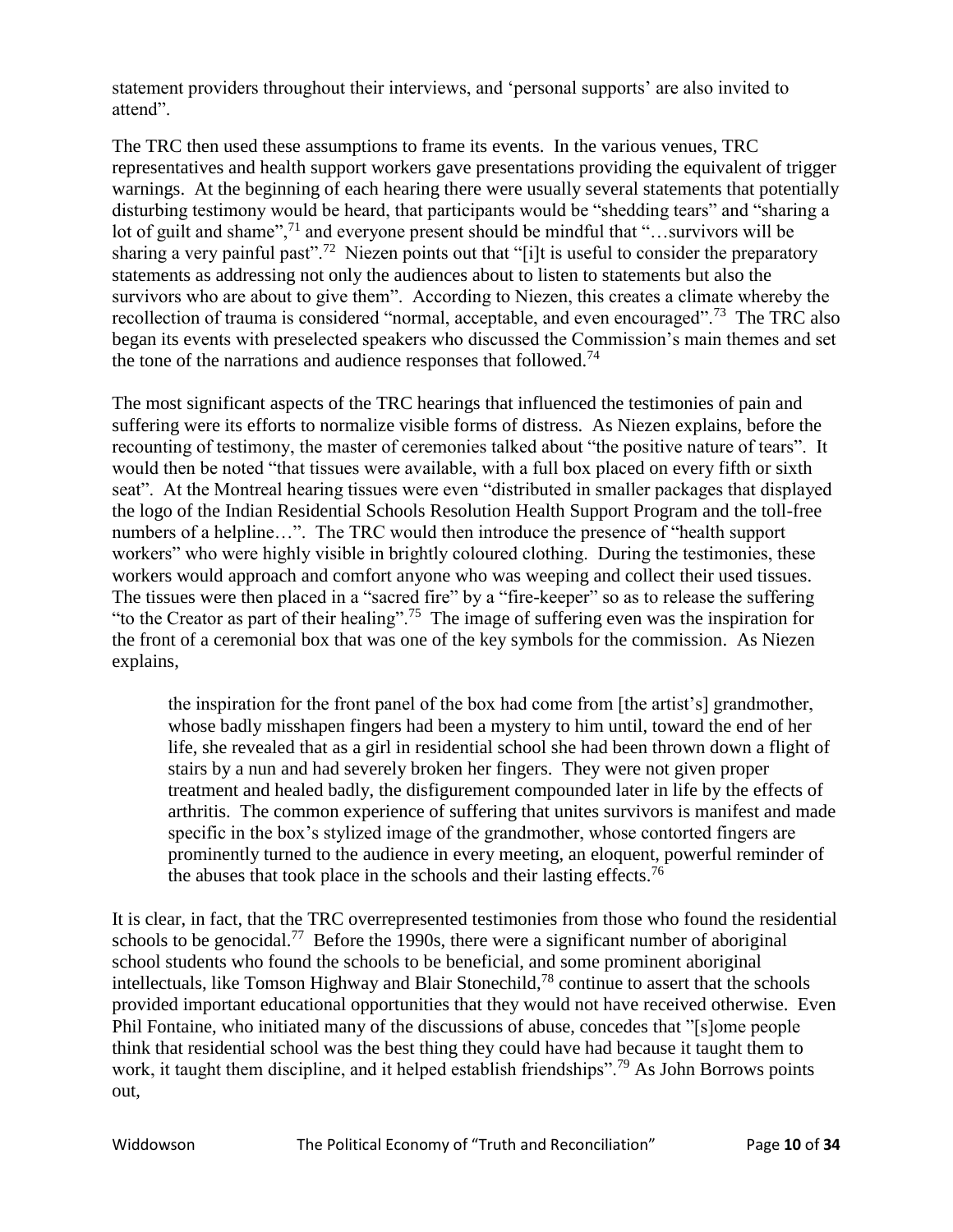[s]ome of my elders have chosen not to acknowledge deep loss but instead focus on what they gained. They report having positive and uplifting experiences in these institutions – they get by. Despite being neglected, starved, and degraded, they are adamant that residential schools did not cause them harm. Others say they genuinely benefited from their attendance at boarding schools. They report that their families were a mess and that the schools provided a welcome respite from chaos at home. Yet others, who came from stable and loving homes, also have good things to say about their experiences. They tell me their education reinforced and built upon the positive things they learned from their parents and community. They say they received many valuable academic and life skills which served them well through the years. They generally prospered.<sup>80</sup>

While Borrows maintains that "such people seem to be in the minority", and shows partiality in his assumption that there was a "deep loss" that this segment chose "not to acknowledge", it is important to recognize that the construction of the victim/perpetrator dichotomy made it difficult for these experiences to be recognized in the Truth and Reconciliation Commission's hearings.

Because the TRC continuously expected that the residential schools would be connected to trauma and suffering, people having positive experiences were reluctant to testify. As Niezen points out, "…the emotionally laden, powerful narratives presented to the commission have, in a relatively short period of time, become not only 'sayable' (and 'hearable') but…dominant to the point of excluding or overshadowing other forms of remembered experience". This, in Niezen's view, became a "protective orthodoxy", whereby only those who were experiencing trauma were perceived as legitimate spokespeople for the residential school experience.<sup>81</sup> As a result, "[t]he things not being said…[at TRC hearings] tend to be the stories that do not evoke strong emotion", and so more mundane indignities such as excessive discipline or loneliness tend not to be shared. As Niezen explains, "[t]hose who think of themselves as having suffered only minimally or not at all also often think of themselves as having nothing to say".<sup>82</sup> Niezen points out that the expectations of the audience for hearing stories of trauma also tended to "inhibit those with more 'ordinary' or 'positive' stories from appearing". 83

The construction of the victim/perpetrator dichotomy also had a dramatic impact on the staff members who participated. It is known from Niezen's book that many refused to be involved in the TRC hearings because they perceived the process as being biased from the start. This is not a surprising attitude when one considers the initial attempts to extract compensation, and how lawyers representing aboriginal clients tried to frame the schools as fundamentally abusive. Thousands of letters were sent to priests, brothers and nuns with accusations of physical and sexual abuse, and many residential school staff believed this was due to the financial benefits that could be obtained from making such assertions.<sup>84</sup> Perceptions of false allegations of abuse in these compensation processes led those running the schools to be suspicious of the TRC testimonials, $85$  and how the roles of staff members would be perceived. $86$ 

This concern was warranted when one considers the response of one audience to a staff member who went to the hearings to put forward a positive account of his school. Niezen, for example, recounts the case of Brother Tom Cavanaugh, an Oblate who spoke at an "Expressions of Reconciliation" event in Victoria.<sup>87</sup> When Cavanaugh declared that his school provided a good education and a nurturing environment to children who were sent by their parents (because this was the only option for those who lived in remote locations), the audience became incensed.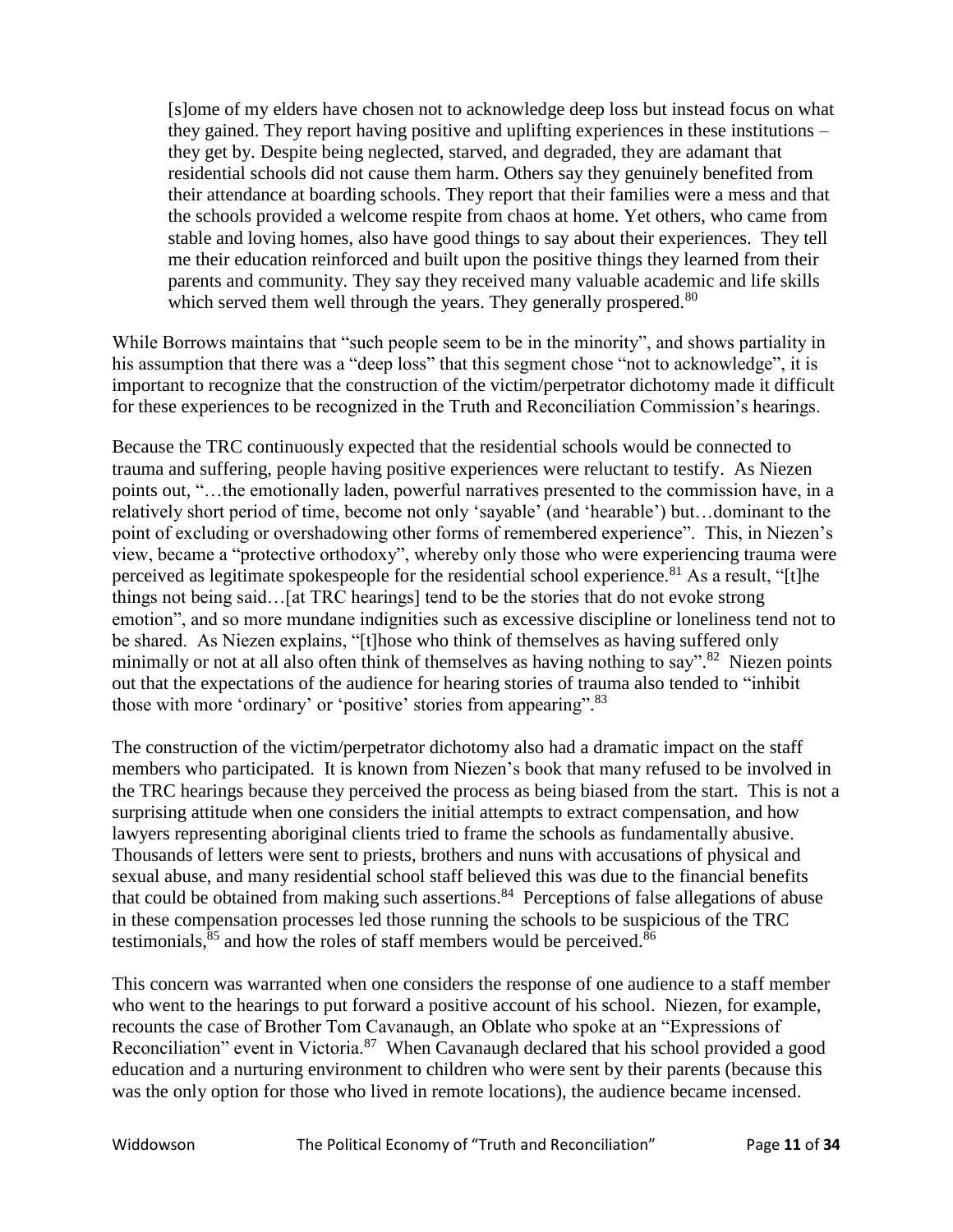Their blanket opposition to the residential school system meant that they couldn't even accept the possibility that Cavanaugh's testimony might have been true. <sup>88</sup> The Truth and Reconciliation Commissioner, Murray Sinclair, then increased the intensity of the victim/perpetrator dichotomy by calling for "health supports" to be provided to those who were crying and wailing because of Cavanaugh's presentation.<sup>89</sup>

In addition to the problem of the testimonies being selected and shaped by the TRC and its audience, it is important to recognize that the testimonies themselves were relayed in a highly emotional context. Emotional instability makes the human mind suggestable, and false memories can be implanted by other testimonies and sympathetic listeners with leading statements and questions.<sup>90</sup> This atmosphere of "permissive listening",  $91$  as Niezen calls it, even led one witness who initially believed that he had a positive experience at the school to reconsider it as abusive. While he originally recounted fond memories of a staff member whose kind and gentle manner led him to ask his parents to let him spend additional time at the school during the summer, he now felt negatively about the school because he objected to the fact that he was "told what to do all the time". This new way of perceiving the residential schools, brought about by listening to the emotional testimony of others, led this former student to conclude that he was "going through a slow trauma" that *he hadn't realized*. 92

The most dramatic example of the ability of emotional testimony to shape memory was described by Lawrence Wright in his book *Remembering Satan*. <sup>93</sup> In this book, Wright documents the mass hysteria surrounding the allegations of "satanic abuse" that occurred in the 1980s. These allegations were based on recovered memories that often emerged during therapy, where patients would be coaxed into remembering things, believed to have been suppressed, that would explain why they were dysfunctional now. The memories believed to have been suppressed included incredible acts of violence – people being nailed to the floor and sexually abused and babies being cut up into pieces, just to give two examples. When Wright investigated these stories, however, it was found that there was no evidence that any of this abuse had taken place. The people alleging the abuse were extremely suggestible, and the memories had been implanted during the therapy sessions. This was facilitated by a climate insisting that victims be believed. The police and the therapists, after all, saw themselves as helpers, which caused them to suspend their rational judgement. Wright points out that this supportive environment discouraged skepticism because questioning any claim was perceived to be betraying victims who were seeking succor.

Similar testimonies of horrific abuse have been recorded with respect to the residential schools. This can be seen most clearly in the work of Kevin Annett. In his book*, Hidden no Longer: Genocide in Canada, Past and Present*, Annett uncritically accepts a number of astonishing claims. It is maintained, for example, that workers at a Catholic residential schools threw babies into furnaces and burned them alive because they were the illegitimate children of priests.<sup>94</sup> There is also a story about a young aboriginal boy who was "raped by a nun" and then "forced to watch as the nun participated in drowning the baby in a bucket of water".<sup>95</sup> The most improbable account, however, was that the nuns at a particular school took all the boys into a room and sodomized them with broom handles so as to "[get] them ready to be used by the priests…".<sup>96</sup>

While these particular stories were never published by the Truth and Reconciliation Commission, there was a similar account of a person being tied up and hung out a window while

Widdowson The Political Economy of "Truth and Reconciliation" Page **12** of **34**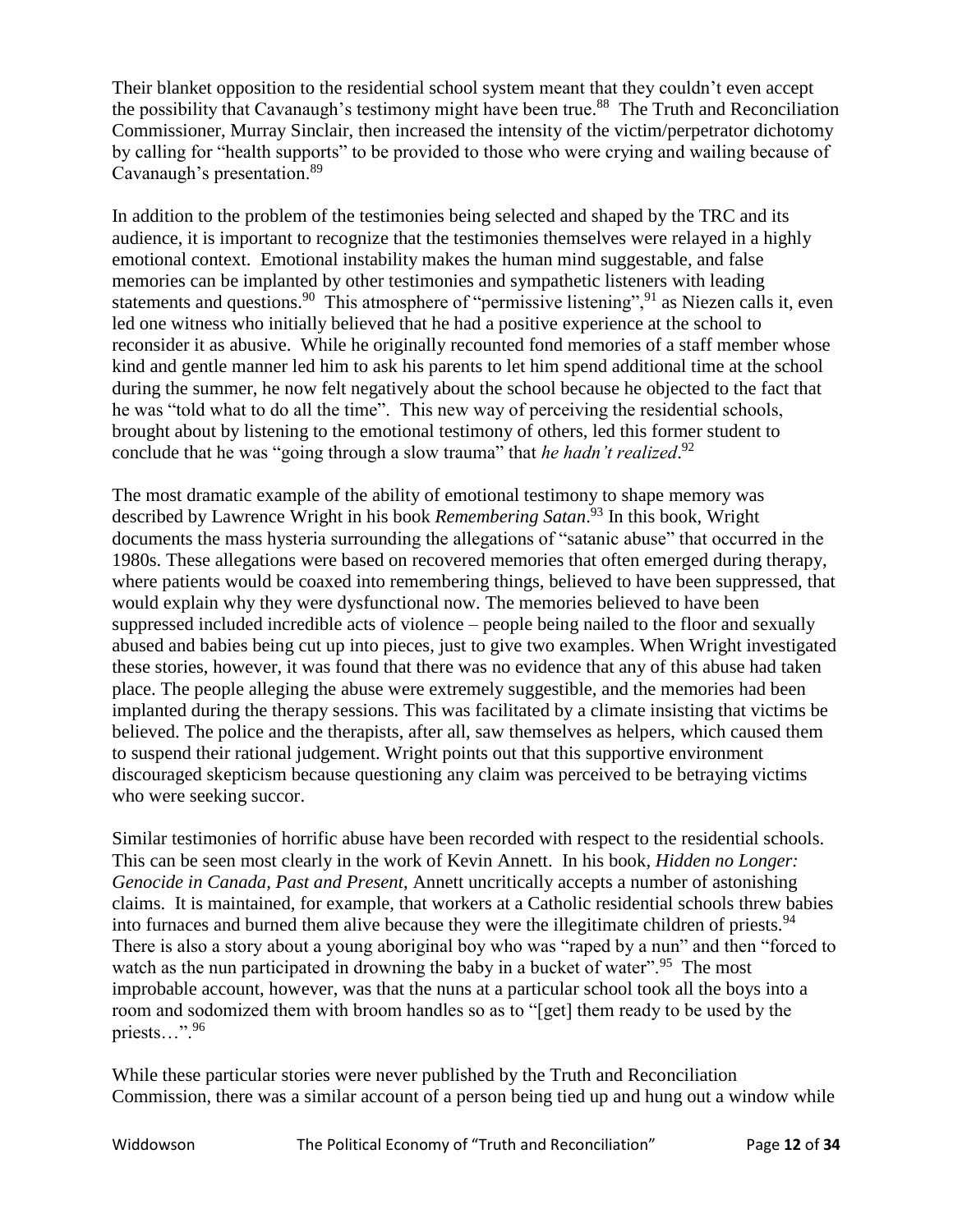being sodomized by a broom handle.<sup>97</sup> There was also the more famous case, discussed in Annett's book and also documented by the TRC and covered uncritically in the media,<sup>98</sup> of residential school staff forcing children to sit on an "electric chair" at Sainte Anne's residential school in Fort Albany, Ontario.<sup>99</sup> In a number of testimonies, it has been asserted that children were buckled into a metal chair and electricity from a hand-cranked generator was applied to them. This chair, according to the TRC, "had apparently been initially used as an entertainment" but then was adopted "as an instrument of punishment". One testimony even maintained that subjecting children to electric shocks was used to "entertain visiting dignitaries".<sup>100</sup> These allegations are now universally accepted, with one journalist coming to the amazing conclusion that

the barbarism of St. Anne's was only a short step removed from what took place under the Khmer Rouge in Cambodia or under the Serbian leadership during the Balkan War. As Canadians we imagine the distance of that step an enormous gulf: we take comfort in the notion that while staff and teachers at this government-designed, church-run school raped, electrocuted, beat, and tortured children, they didn't torture them to death.<sup>101</sup>

Although the truth of these testimonies is not known, they have an air of improbability about them. The sexual abuse, physical assaults, and even murder, mentioned in the accounts were supposed to have been perpetrated by many staff members, out in the open, and it is hard to believe that so many intensely religious people would have collectively taken part in brazen actions regarded as mortal sins (although a cover up of the actions of a deviant individual, once revealed, certainly has happened many times). The usual pattern of sexual abuse of vulnerable people is for the authority figure to befriend the victim and abuse them in secret as a violation of the trust relationship, not to openly engage in these sexual crimes. Sexual abusers in these institutions would be well aware that what they were doing was shameful, and that their peers would be appalled if they knew. Even more unlikely is the fact that "visiting dignitaries" would not have been alarmed at children being subjected to electric shocks. Alleging that they would have found this "entertaining" is extraordinary, and would require extraordinary evidence.

The memories of highly disturbed people, recounting events from many years ago in emotionally charged settings, does not constitute such extraordinary evidence, and one needs to be skeptical about the veracity of these claims. The possibility for inaccuracy is increased because they were all relayed in an emotional context, and it would be easy for memories of one person, or memories of other events, to be implanted. Adding to this problem is the response of those hearing these testimonies that the allegations should be believed. As a factum submitted by Fay Brunning, the lawyer representing 60 residential school students from Sainte Anne's, asserts: "The promise was that when [the school survivors] went through this adjudicative process they would be believed, unless there was some reason not to believe them that was obvious. It's not meant to be a criminal trial or a very difficult process for elderly people who are trying to remember something that happened to them 65 years ago when they were a child."  $102$ 

The uncritical acceptance of oral testimonies has another difficulty  $-$  it fails to understand that memories can be distorted by what has been called "motivated reasoning".<sup>103</sup> One of the most significant aspects of "truth and reconciliation" processes is that they are constructed by neotribal rentierist efforts to extract compensation. The compensation was to be awarded on a points system, and so the more abuse that was claimed to have been suffered, the higher the amount. For example, "[r]epeated, persistent incidents of anal/vaginal penetration with an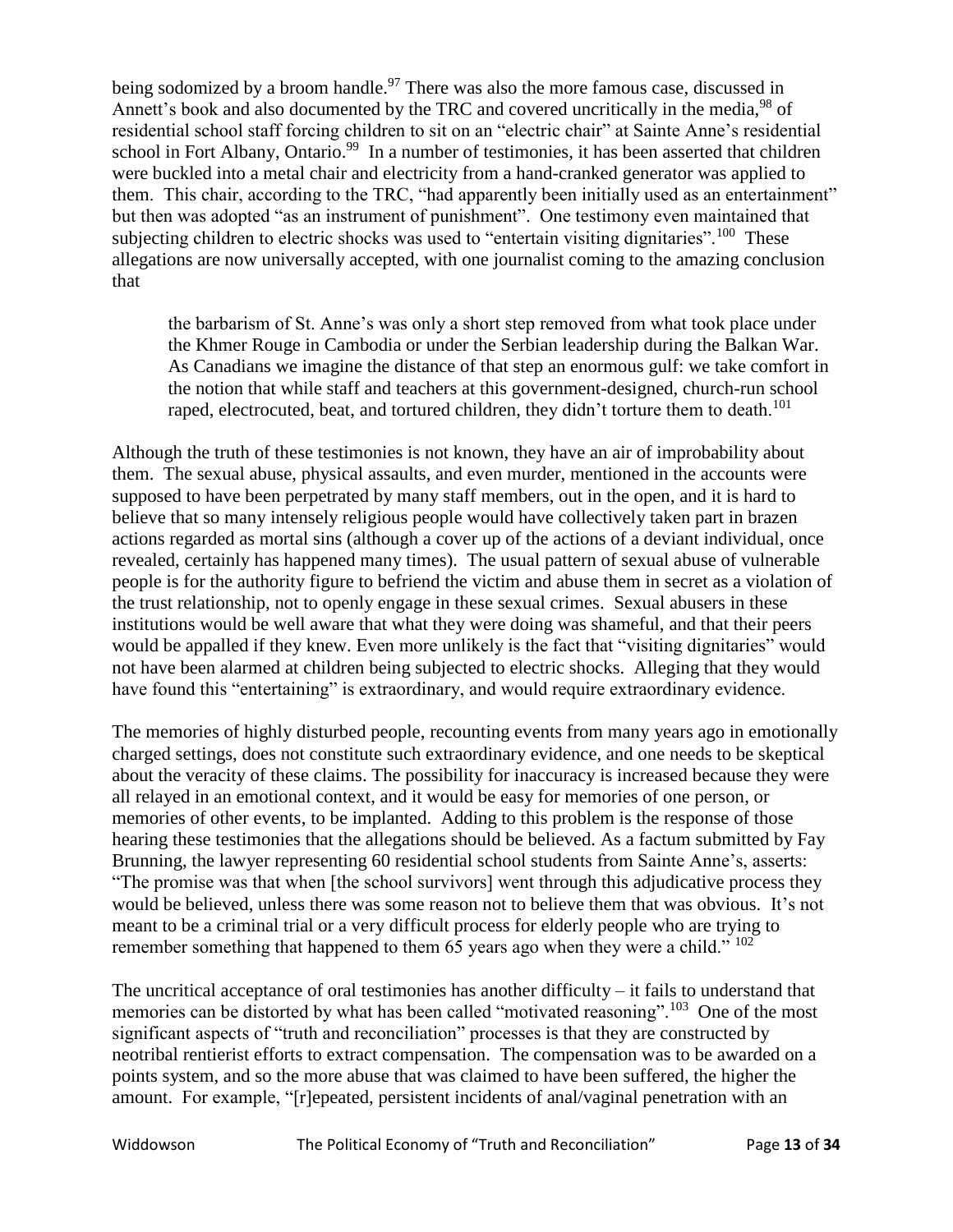object" received 45-60 points, whereas "[r]epeated, persistence incidents of masturbation" would receive 26-35 points.<sup>104</sup> Applicants also received more points depending upon the "Consequential Harm" that was perceived to have occurred. This obviously creates a financial incentive to increase the amount of abuse and negative effects that one remembers to have endured.<sup>105</sup>

It was reported as early as December 1998, in fact, that the Department of Indian Affairs and Northern Development was preparing for bogus lawsuits because it was known that a number of aboriginal people thought that they could receive money just by "signing on the dotted line".<sup>106</sup> This problem was not unique to the residential schools; it also was seen in the case of the Shelburne institution for boys. In this case, a former judge identified 89 cases of abuse alleged to have occurred decades earlier, yet none were tested using the rules of evidence. Instead, the judge met the accusers face to face, and the government agreed to compensate the victims. This then resulted in 500 more cases appearing, which then led the government to increase the amount of compensation. Judge Kaufman asserted that "[w]hat is striking -- indeed remarkable -- is that there is no demonstrated appreciation that the number of claimants should invite some introspection about the validity of all of these claims". As a result, claimants received large amounts of money for incidences of alleged abuse that were contradicted by other facts. The government, in fact, refused to demand evidence because it did not want to "revictimize the victims". Therefore, as Judge Kaufman points out, "[w]ith few exceptions the government regarded the statements of abuse to be true", leading to payouts of \$30 million to 1,246 claimants, and an additional \$30 million was spent on legal fees, counselling for the victims and criminal investigations".<sup>107</sup>

This was even more likely in the case of the residential schools because lawyers actively tried to sign up students as clients. Soon after the federal government made its statement of reconciliation in 1998, lawyers were reported to be "swooping in" and aggressively trying to get residential school students to join lawsuits. In some cases lawyers had "made cold calls to aboriginals to ask them if they had been abused".<sup>108</sup> The most famous case is that of the Merchant Law Group, which is estimated to have made \$100 million from the residential school file. The law firm, which in 2006 had filed over 6,000 individual suits and 11 class actions, was infamous for aggressively recruiting clients. Letters were sent to clients boasting that "[w]e just took a case to the SCOC [Supreme Court of Canada] and got in excess of \$300,000 for a Survivor who had been fondled three times". Clients were also encouraged to provide names of others who had attended the schools, and questionnaires were sent out to these potential recruits asking leading questions about their experiences.<sup>109</sup> The letter attached to the questionnaire concludes with the following promise: "[a]ll you need to do is answer the questionnaire and be sure that we know where to find you so that when the case resolves in a year-and-a-half, or twoand-a-half years or three-and-a-half-years we can find you to get to you the compensation to which you are entitled". This kind of solicitation continued up to the deadline for submitting Independent Assessment claims in 2012. As Niezen observes, "[t]wo local law firms set up booths to solicit clients" with "hooks" such as free donuts, candy and a raffle. A brochure also was given out about the claims process, and this highlighted the amount of compensation that could be obtained (\$5,000 to \$275,000).<sup>110</sup>

While motivated reasoning would be most prominent in the Independent Assessment Process, as compensation was awarded on the basis of the claims of abuse, it also would be present in applying for the Common Experience Payment. The Common Experience Payment did not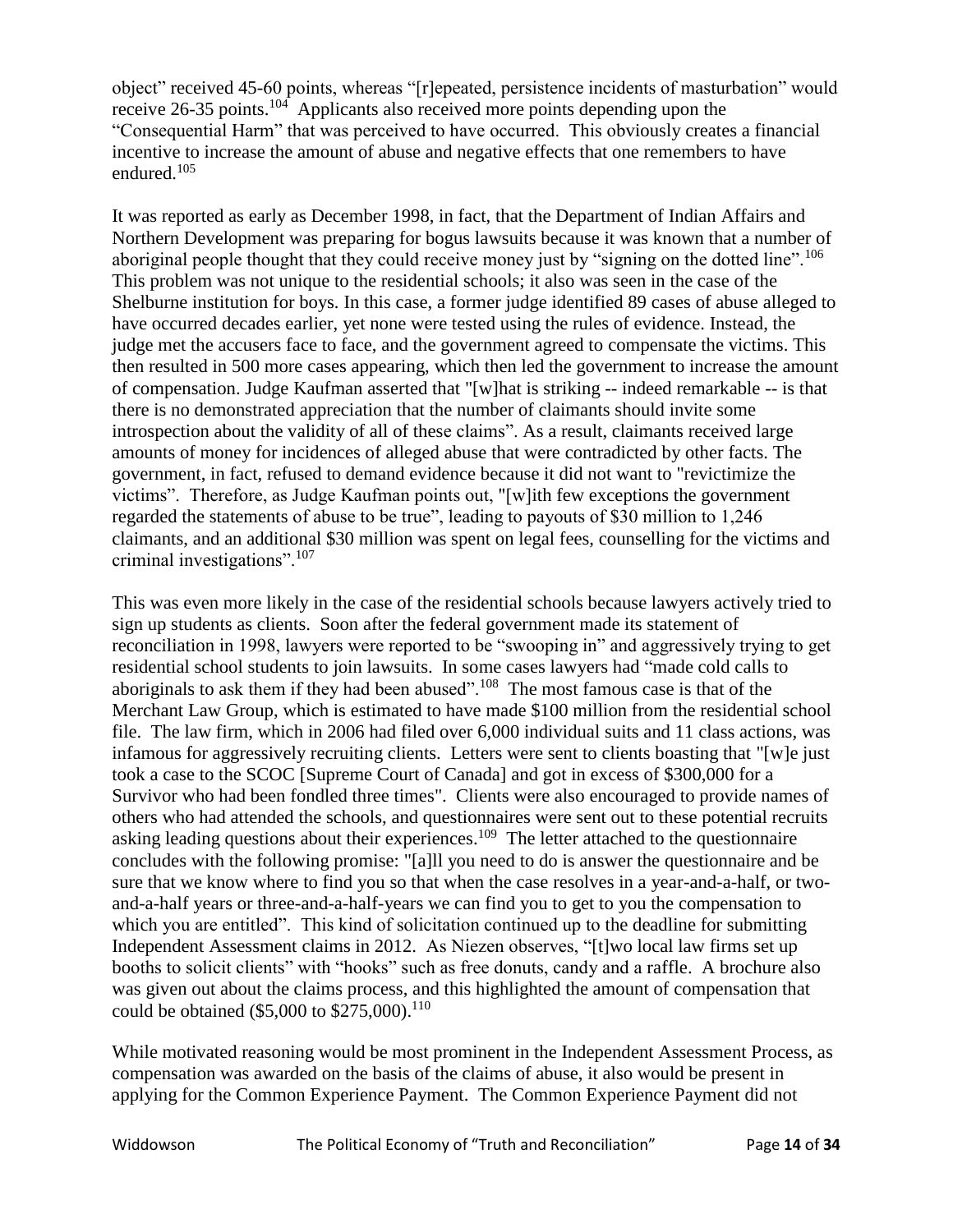require residential school students to make any allegations of abuse, as a lump sum payment was provided according to the number of years a student attended the schools. That being said, the payment still did encourage the belief that the schools, in themselves, were destructive. To avoid the cognitive dissonance that would come with accepting a payment for no reason, justification of the receipt of \$28,000 would require seeing these institutions as "culturally genocidal". As Niezen explains, the payment represented a "recognition value", which amounted to "encouraging the narration of harm".<sup>111</sup> It should be of no surprise, therefore, that the awarding of payments to each student who attended a residential school would increase the belief that these institutions were "genocidal" and make it difficult to discuss any beneficial aspects.

## *Lack of Criticism of the Changing Discourse*

In spite of the problems with relying on emotional and motivated testimonies as evidence, widespread agreement has been expressed with the TRC's claim that the schools were a form of "cultural genocide". This consensus has been forced, to some extent, by vilifying any critics who question such assertions. Critics, in fact, are usually demonized as apologists of colonialism and supporters of aboriginal oppression. Journalistically this can be seen in the response to the views of columnist Jeffrey Simpson. Simpson, in his piece, "Fixation on the Past", offers a very muted criticism of the Truth and Reconciliation Commission. He agrees with the TRC that the schools were erroneous in their thinking "that young Indians should be taught in the ways of the white man and in the process become less 'Indian'". He also applauds the Report on the basis that it "will add compendious and certainly poignant detail to a story whose essence was already quite well known". This, according to Simpson, "could be salutary in the sense of knowing more and therefore making it less likely that the past will be forgotten" and "in helping to understand why some aboriginal people today are broken individuals, damaged by their experience in the schools". This much needed contribution to the discourse, however, was dismissed by his colleague Andrew Mitrovica, who characterized Simpson as a "residential school qualifier".<sup>112</sup>

Academics who have criticized the findings of the TRC Report have been met with even more opposition. Hymie Rubenstein and Rodney Clifton, for example, argued that the methodology of the report was flawed, and were denounced for "colonial nostalgia" and embracing "racial platitudes", among other things.<sup>113</sup> Even worse, as a result of this column, 79 academics from the University of Manitoba signed a letter to the editor of the *National Post* condemning Rubenstein and Clifton. This was, at minimum, a concerted attempt to make it difficult for others to criticize the TRC. At worst it was an attempt to instigate academic mobbing.<sup>114</sup>

It has even been difficult for academics to put forward particular cases of residential school success. Take, for example, the case of Jeff Muehlbauer – a linguist who was dismissed from Brandon University, in part, for trying to teach Cree with tapes that recorded the recollections of Emma Minde (a native Cree speaker from the Saddle Lake Reserve). In these recollections, Minde was positive about her residential school experience. Muehlbauer recounts how aboriginal students at Brandon became angry and refused to attend his classes because they felt that teaching Cree with these tapes amounted to promoting "cultural genocide". They were only able to accept the view that the residential schools were universally destructive, and refused even to listen to one example of contrary evidence.<sup>115</sup> Similar problems were encountered at the "Indigenizing the University': What are the Academic Implications?" roundtable at the University of Calgary on June 3, 2016. At this event, the case of Tomson Highway was mentioned as someone who believed that he had benefitted from the residential schools. The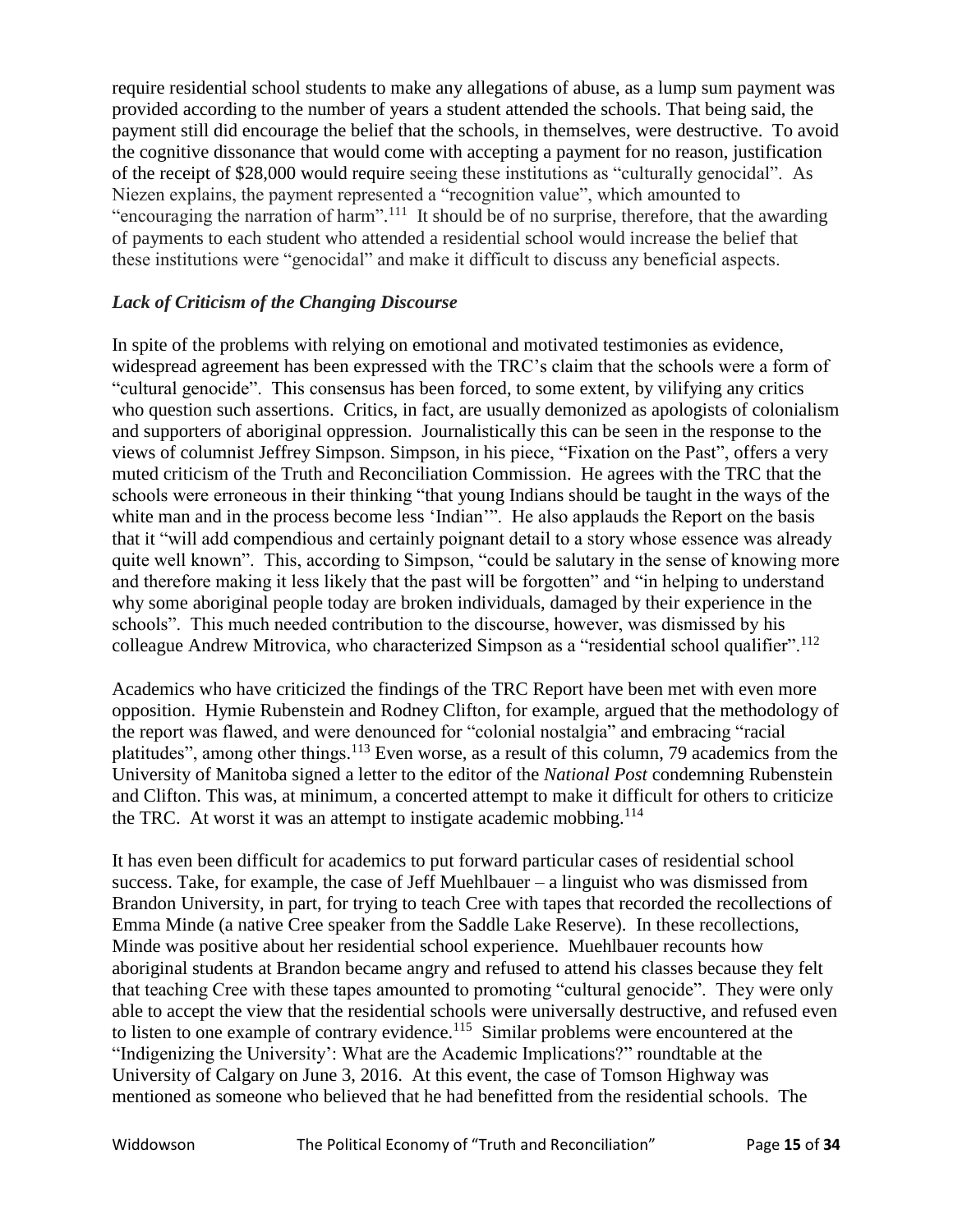response of an aboriginal audience member to this assertion was that her own parents believed that they had benefited from the residential schools experience, but they, like Highway, were suffering from "Stockholm Syndrome".

The most recent episode of opposition to a challenge made to the "cultural genocide" narrative of the residential schools concerns the comments made by the Senator Lynn Beyak. Beyak, a member of the Senate's Aboriginal Peoples Committee, gave a speech making reference to "the kindly and well-intentioned men and women and their descendants…whose remarkable works, good deeds and historical tales in the residential schools go unacknowledged for the most part". Beyak maintains that many nuns and priests have had their reputations smeared even though they provided the children with a nurturing environment and valuable skills and knowledge. While Beyak recognized the abuses that had occurred, she maintained that "horrible mistakes… overshadowed some good things that also happened at those schools."<sup>116</sup>

Similar to the reaction to Rubenstein and Clifton, there was almost universal condemnation of her remarks. Murray Sinclair, now a recently appointed Senator, provided the mildest rebuke stating that he was "a bit shocked" that she was expressing views that had been "proven to be incorrect", but that she had the right to say the things that she did. The chair of the Senate's Aboriginal Peoples Committee was less tolerant, recommending that Beyak resign from the committee for making "ill-informed and insensitive" remarks about the residential school system.<sup>117</sup> The Indigenous Liberal caucus went further, issuing a public letter demanding Beyak's resignation from the Senate because her views were "inconsistent with the spirit of reconciliation that is required in both chambers of Parliament". <sup>118</sup> The most emotional comments, however, came from NDP Member of Parliament Romeo Saganash who said that Beyak should resign from the Senate since she was the wrong "kind of person" to hold public office. He even asserted that Beyak's comments were equal to "saying what Hitler did to the Jewish [people] was good, that he wasn't ill-intentioned in doing what he did".<sup>119</sup> While some of this reaction could be interpreted as histrionics from opposing political parties, Beyak was also abandoned by her Conservative colleagues.

All of these vitriolic responses used the Truth and Reconciliation's findings as evidence for their claims about the "cultural genocide" they believed had been perpetrated by the residential schools. But this reaction has ignored the advocacy character of the TRC's report and its connections to neotribal rentierism. The TRC report should not be referred to as an academic document; to do so leads to the kinds of distortions that we are seeing being repeated, and inhibits an historical and material understanding of the residential schools initiative. Historians like J.R. Miller have recognized that "overwhelmingly people had a very mixed experience" at the schools.<sup>120</sup> But a "very mixed experience" does not mean universally harmful to the point of being perceived as a crime against humanity. Many of the most successful aboriginal people today were residential school students, because this gave them the disciplines, knowledge and skills to be able to participate in modern society.<sup>121</sup> While obviously there were serious problems with the schools that must be recognized and discussed, so as to avoid future educational deficiencies, labelling the schools as "cultural genocide" prevents us from probing deeper into the structural reasons for the failings of these institutions.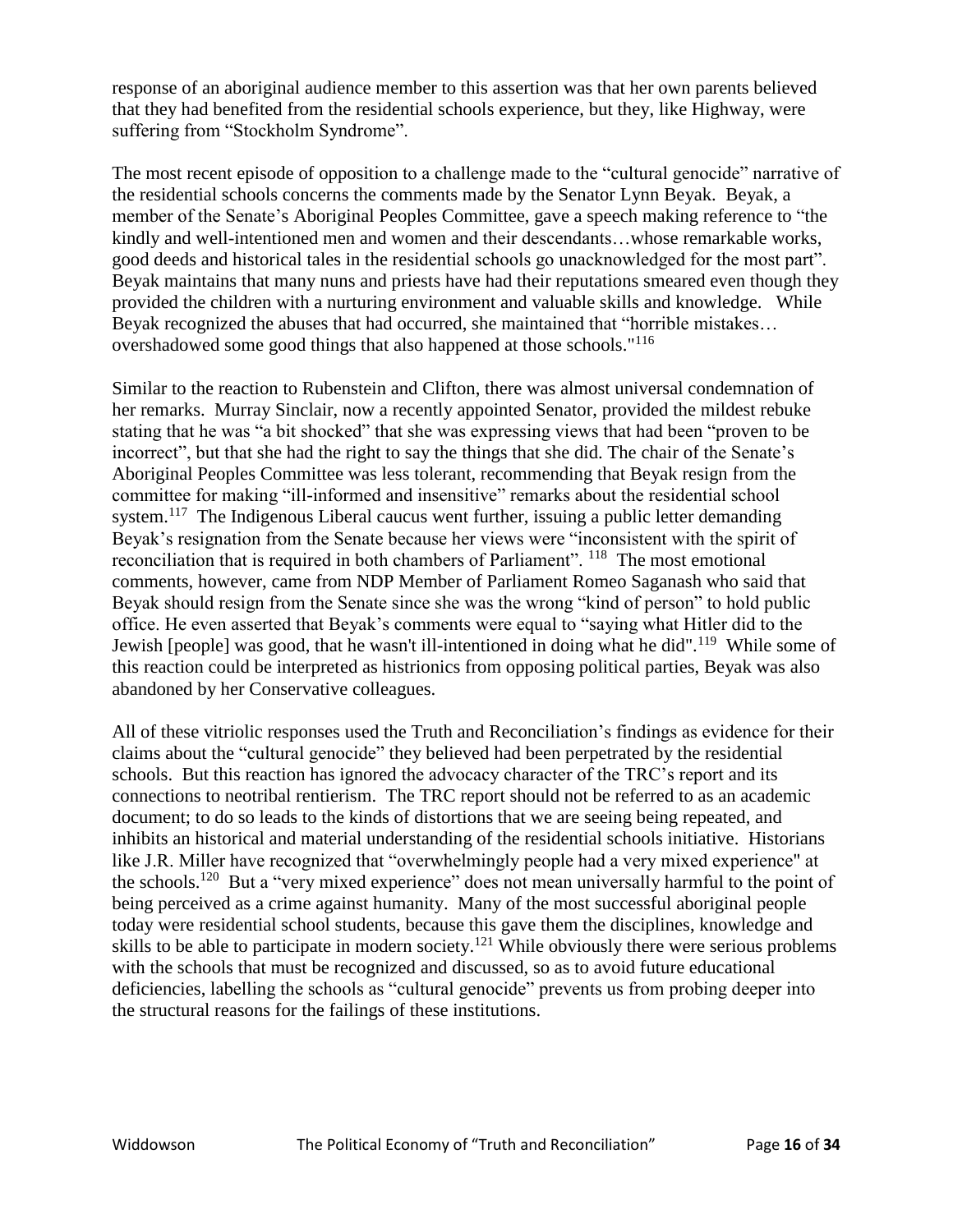### *Political Economy, Settler Colonialism and the Residential Schools*

While neotribal rentierist processes have had an interest in constructing a victim/perpetrator dichotomy and thus portraying the residential schools as a form of "cultural genocide", there needs to be a more clearly reasoned examination of these institutions and colonialism more generally. In this regard, political economy can provide some valuable insights. A historical and material analysis can go back in history to try to construct the cause and effect relationships that shaped Canadian colonialism in a particular way.

So far, this historical and material analysis has been impeded by the intrusion of postmodernism into discussions of the residential schools. "Postmodernism", as defined by Alan Sokal and Jean Bricmont, is "an intellectual current characterized by the more-or-less explicit rejection of the rationalist tradition of the Enlightenment, by theoretical discourses disconnected from any empirical test, and by a cognitive and cultural relativism that regards science as nothing more than a 'narration', a 'myth' or a social construction among many others".<sup>122</sup> Even Jonathan Niezen, in his very insightful book, avoids the implications of his analysis by uncritically accepting postmodern arguments and referring to the TRC's notion of "relative truths" in recollections of the past. Niezen tells us that the TRC made a distinction between "factual truths", which were quantifiable elements, and "relative truths" – "how people felt as a consequence of what happened in the schools as well as the addictions and violence that followed from their experience". In spite of the fact that these "truths" were concerned with "narrative fluency" instead of "being accurate", Niezen points out that the TRC "makes the claim that a new history of the nation is to emerge from the narrated experience of those whose voices have long been silent or ignored". This results in a circumstance where testimonies are understood "to be unadulterated, veridical reports of lived experience rather than instrumentally limited reports that are subject to selectivity and omissions of memory and are 'rhetorically organized'". 123

But the postmodern acceptance of the unsubstantiated testimony of residential schools students as a kind of "truth", however, is a misuse of the term. The idea of "truth" assumes that reality exists regardless of how differently some cultures perceive it. Relativizing truth, when it is applied to the past, attacks the fundamental enterprise of history – trying to develop the most accurate understanding of what has happened before. Postmodern relativism asserts that there is no such thing as historical truth, and that one's understanding of history is, in the end, influenced by culture. This is not the uncontroversial claim, accepted by all historians, that culture will impact one's *interpretation* of historical evidence. The postmodern assertion is that the truth *itself* does not exist, as there is no historical reality to be interpreted. But notions that "... aboriginal ways of judging truth, interpreting evidence and seeking justice often differ widely from Western ways",<sup>124</sup> or that aboriginal conceptions of history are a form of "narrative truth", fails to consider that assertions that the residential schools constituted "cultural genocide" are trying to make a universally accepted historical assertion. This contradiction is remedied by a selective deployment of postmodern relativism. It is expected that residential schools as "cultural genocide" be accepted, but when aboriginal testimonies supporting this historical interpretation are challenged, their recollections are claimed to be a "relative truth".

The idea that the residential schools were "culturally genocidal", in fact, cannot be sustained by an examination of historical documents. While the victim/perpetrator dichotomy resulted in the view that the schools were instituted because of Christian pride and a belief in racial superiority,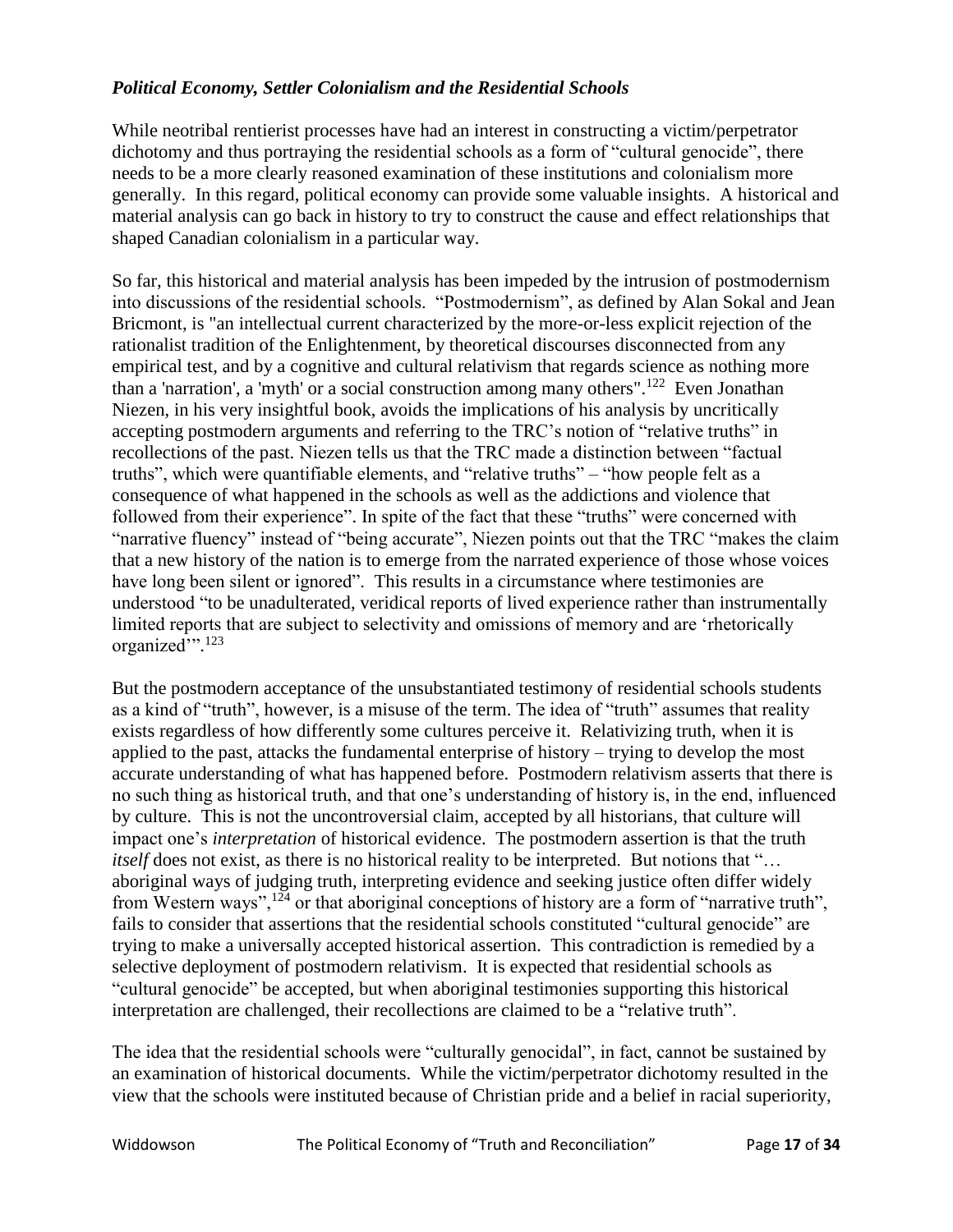this fails to consider that these views long preceded the residential school system. As J.R. Miller notes, there were many references to aboriginal people as wild, savage, uncivilized, heathen, etc. in the first two centuries of the European presence in North America. But the schools were not brought in as a policy until much later. Therefore, one must ask what historical and material conditions led the residential schools to come into existence at a particular point in time.

In the early history of what is now Canada, in fact, Europeans resisted the idea of providing schooling to aboriginal people because this would be disruptive to the dominant economic activity of the time – the fur trade – and impede military alliances.<sup>125</sup> As J.R. Miller explains, "the indigenous people of the northern portion of North America were essential to the fur trade and perfectly equipped and trained to do most of the work in procuring, processing, and transporting the pelts". At the time, attempts to make aboriginal people sedentary Christians were opposed because this meant that they "would no longer hunt beaver and other creatures whose skins were essential to the European". Similar views were held by military leaders because "there was little that was attractive about converting and changing the way of life of people who, after 1700, were perfectly equipped allies in a continent rife with imperial rivalry and warfare". Miller points out that initial efforts at residential schooling failed "because the Indians rejected it and because the missionaries came to the conclusion that it was not essential to evangelization. Merchants, along with the military, did not favour the sort of assimilative campaign of which residential schools was, or might have been, a part".<sup>126</sup>

With the decline of the fur trade and less of a need for military alliances with aboriginal peoples, however, the opposition to residential schools from economic and military sectors dissipated. The decline in aboriginal peoples' military importance meant that "the warrior image had been replaced by that of an expensive social nuisance".<sup>127</sup> As Miller explains, "[t]he arrival of an age of peace, immigration, and agriculture in British North America meant a dramatically different relationship between Natives and newcomers, a shift in relations that explains the effort of state and church to assimilate Aboriginal communities through residential schools". He points out that "[t]he forest-dweller now was perceived not as the means to the Europeans' ends, but as an obstacle to the newcomers' achievement of their economic purposes".<sup>128</sup> New economic activities – agriculture and industrialization – required that more and more people be integrated into these productive activities. Providing schooling to aboriginal children was a means to this end because it would increase the numbers of available labourers that could help in increasing economic growth and profitability, as well as having the added benefit of solving the problem of relief that was seen as being a drain on the system. As Miller points out, "[s]uch a settled way of living and earning their bread would be compatible with the lifeways and economic activities of the immigrant community that, by the 1850s, had rapidly taken over the southern regions of British North America". It was recognized that the fur trade, as a viable economic activity, was rapidly diminishing. Preparation for other economic activities, therefore, would be necessary if aboriginal people were to remain self-sufficient.<sup>129</sup>

An agricultural and industrial economy also required the development of more disciplined work habits, abstract educational practices, and encouraging a deference to legal rational forms of authority (as opposed to the traditional authority that dominated kinship-based societies). Egerton Ryerson, an instigator of the schools, maintained that they would "combine basic learning suitable for the common person, training in agriculture or trades, and large doses of religion". It was proposed that "students theoretically spent half the day in classroom study and the other half in instructive work that would impart skills they would need later to earn a living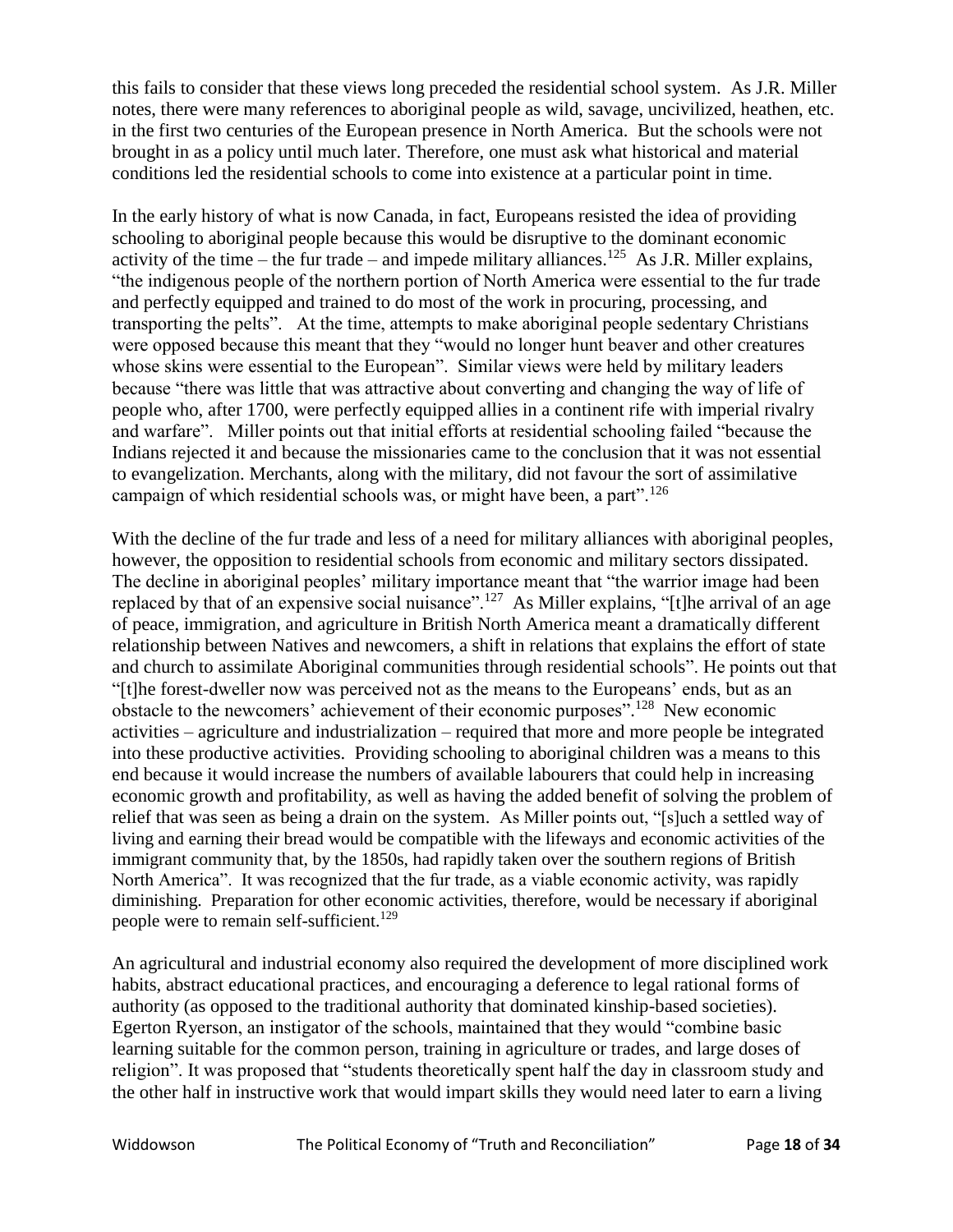in the Euro-Canadian economy".<sup>130</sup> This linkage of the schools to industriousness and coercive economic development efforts was not unique to Canada; it has been noted, for example, that arranging desks in rows and starting and stopping classes with bells was to instill the disciplines in students needed to engage in regimented wage labour.<sup>131</sup>

And it was not only the colonists who saw this as the appropriate course of action. Many aboriginal parents wanted schools to be built for their children, and sometimes even contributed to the costs of construction.<sup>132</sup> Many aboriginal groups, especially the Ojibwa, "had come to recognize their inability to maintain a traditional hunting-gathering economy", and they saw the schools "as the way to acquire the skills needed to deal with the invading society and to survive economically alongside it".<sup>133</sup> This was also the case on the Plains, as the disappearance of the buffalo by 1879 made aboriginal peoples realize that assistance was required "to assist Plains Indians in making a transition from a hunting economy to an agricultural one".<sup>134</sup> Aboriginal parents, however, often wanted these schools to be built on the reserves so that they could remain close to their children,<sup>135</sup> in opposition to the government's preference for boarding schools. To some extent this reflected the difficulties of providing an education in isolated communities; the government, however, also had a philosophical reason for separating aboriginal children from their culture. This was because the government perceived that this would minimize the "influence of the wigwam". $136$ 

The construction of the victim/perpetrator dichotomy requires a focus on European Christian pride and feelings of racial superiority to explain the shortcomings of the residential schools. Ideas, after all, can be easily changed, while economic requirements are much more difficult to subvert. This leads to a downplaying of the material reasons for the construction of boarding schools, and the difficulties that were encountered. The government was trying to develop the population in the quickest way possible to minimize costs, and the boarding school model was chosen because it was seen as a mechanism to speed up the assimilation process. There had been problems, as early as the 17<sup>th</sup> Century, of parents having an obstructionist role in the educational process.<sup>137</sup> In the transition to agriculture, Vallery explains that educators believed "that the home influence of the children could be lessened, if they were kept at industrial schools for a sufficient length of time to attain the arts of civilized life". This was the position of the Bagot Commission in 1842<sup>138</sup> and the 1879 "Report on Industrial Schools for Indians and Halfbreeds" (The Davin Report).<sup>139</sup> The Davin Report argued in favour of boarding schools because removing children from reserves would combat the "retrogressive home influences" that retarded regular attendance and other requirements for educational progress.<sup>140</sup> As Vallery explains, it was "believed that day schools were inefficient because of the irregular attendance of the Indian pupils. The scattered abodes of the Indians, poverty, resulting in a lack of suitable clothing and food to go to school, bad weather, poor roads, and parental restraint, accounted for this poor attendance". Manual labour schools were perceived as addressing this problem because they would board students permanently. Introducing manual labour into aboriginal education was also promoted because "it would train the Indian into habits of industry, and therefore attain the best possible results".<sup>141</sup>

This attempt to transform that aboriginal population and integrate them, as farm hands, domestic servants, craft workers and industrial labourers, into the developing Canadian economy, however, faced two major problems. The first was that it was no simple task to educate subsistence tribal cultures to the extent to which they could be assimilated. Native cultures, because they were rooted in a pre-literate form of existence, needed more effort to bring about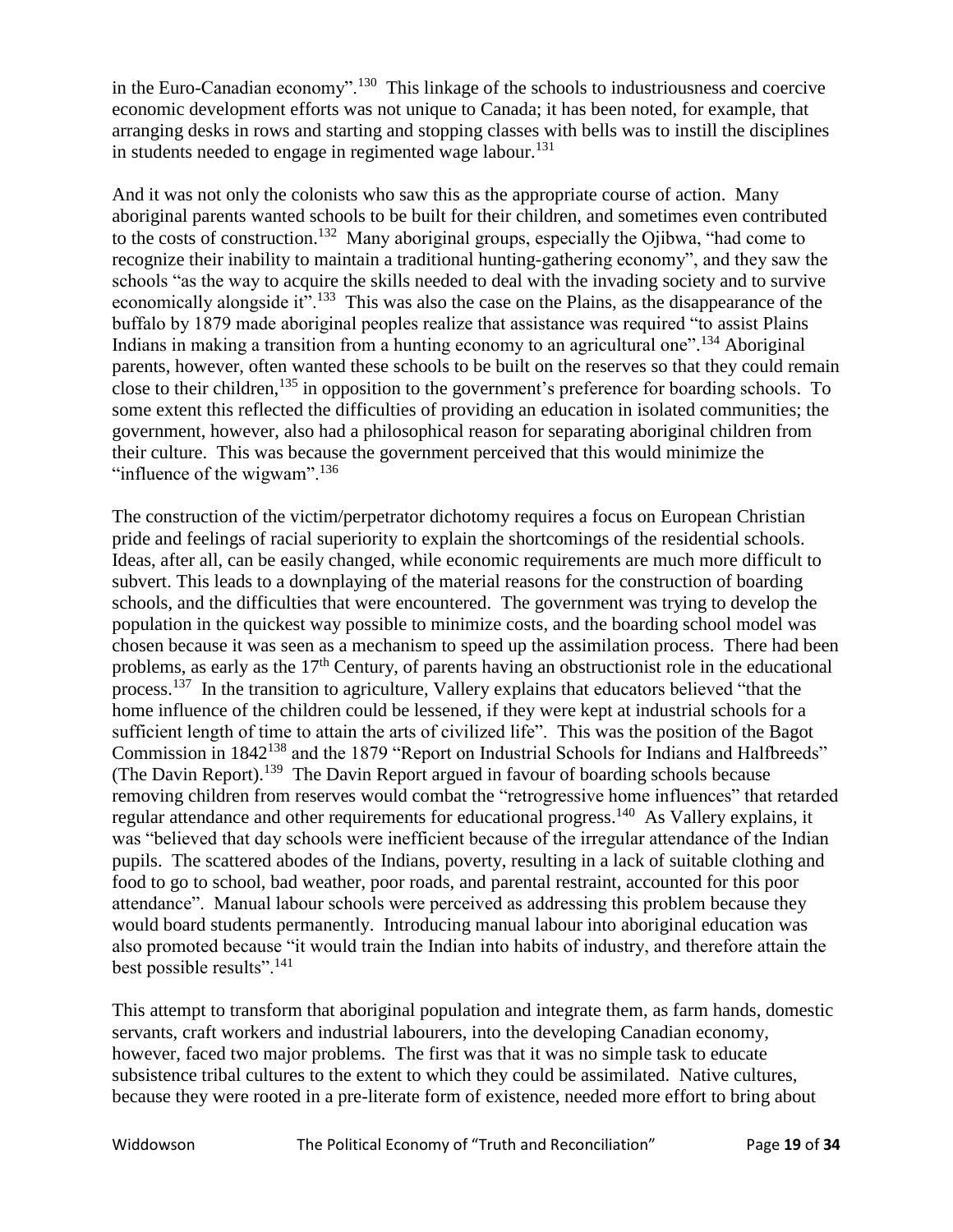their integration in comparison to the children of immigrants.<sup>142</sup> To deal with this problem, government officials thought it was best to involve missionaries, so that that the enthusiasm of religion could be tapped and provide "a motive power beyond anything pecuniary remuneration could supply".<sup>143</sup> Overbearing missionary zeal, however, caused tension because the people in charge of the schools "lacked sympathy with Native ways and soon alienated both students and their families…". 144

This raises questions of what these "Native ways" were, and why they came into such conflict with the educational demands of the residential schools. The most obvious reason was that remote tribal groupings were required to move from place to place to pursue hunting and gathering activities, and the children accompanied their parents on these journeys. Vallery, writing before our age of "political correctness", also refers to cultural factors such as "the character of the Indians".<sup>145</sup> Vallery explains that hunting and gathering/horticultural societies tend to be "creatures of the present moment", which results in less foresight and difficulties in understanding the future value of education. Jampolsky similarly mentions that

[i]t is most difficult for a people who were born into a world where their daily needs were met in the immediate environment to learn the value of accumulating knowledge for its own sake, the value of saving for a rainy day, the value of practicing stringent selfdiscipline in order to enjoy the benefits of permanent employment, and the value of denying immediate pleasures for the purpose of acquiring a store of worldly goods. In the world of the Indian, sharing the personal favour of one's neighbours is of more worth than the accumulation of material wealth, unless such accumulation is for the purpose of later sharing. This orientation toward the present is reflected in child-rearing practices by which children are given large measures of freedom and independence from early childhood.<sup>146</sup>

This "freedom and independence" also created problems for the residential schools, as the very harsh forms of discipline employed were foreign to aboriginal children.<sup>147</sup> As the aboriginal psychiatrist Clare Brant points out, traditional aboriginal societies operate according to an "ethic of noninterference". According to Brant, "[a] high degree of respect for every human being's independence leads the Indian to view giving instructions, coercing, or even persuading another person to do something as undesirable behaviour". In this respect, the disciplining of aboriginal children would have had a very different effect than the corporal punishment used against children of a European background. As Vallery explains, "[t]he parents disliked restraint and compulsion in the case of their children", and this often led them "to [refuse] to cooperate with the department to send their children to school, because this would involve the disciplining of their children". Vallery also points to another source of hostility towards the schools, especially in the west. This, according to Vallery "was often based on the belief that children who received a different education than their own, as parents, would be separated from them in the great hereafter".<sup>148</sup>

These problems with coercively attempting to assimilate tribal groupings were compounded by the fact that there was pressure to spend as little as possible on the services aboriginal people sorely needed. As Miller explains, "British officials were seeking less expensive relations with the Aboriginal peoples now that their martial utility had ceased to exist".<sup>149</sup> This was another reason for handing responsibility over to the churches - they were a less expensive way to provide education.<sup>150</sup> As Miller explains, "reliance on churches would make it less difficult to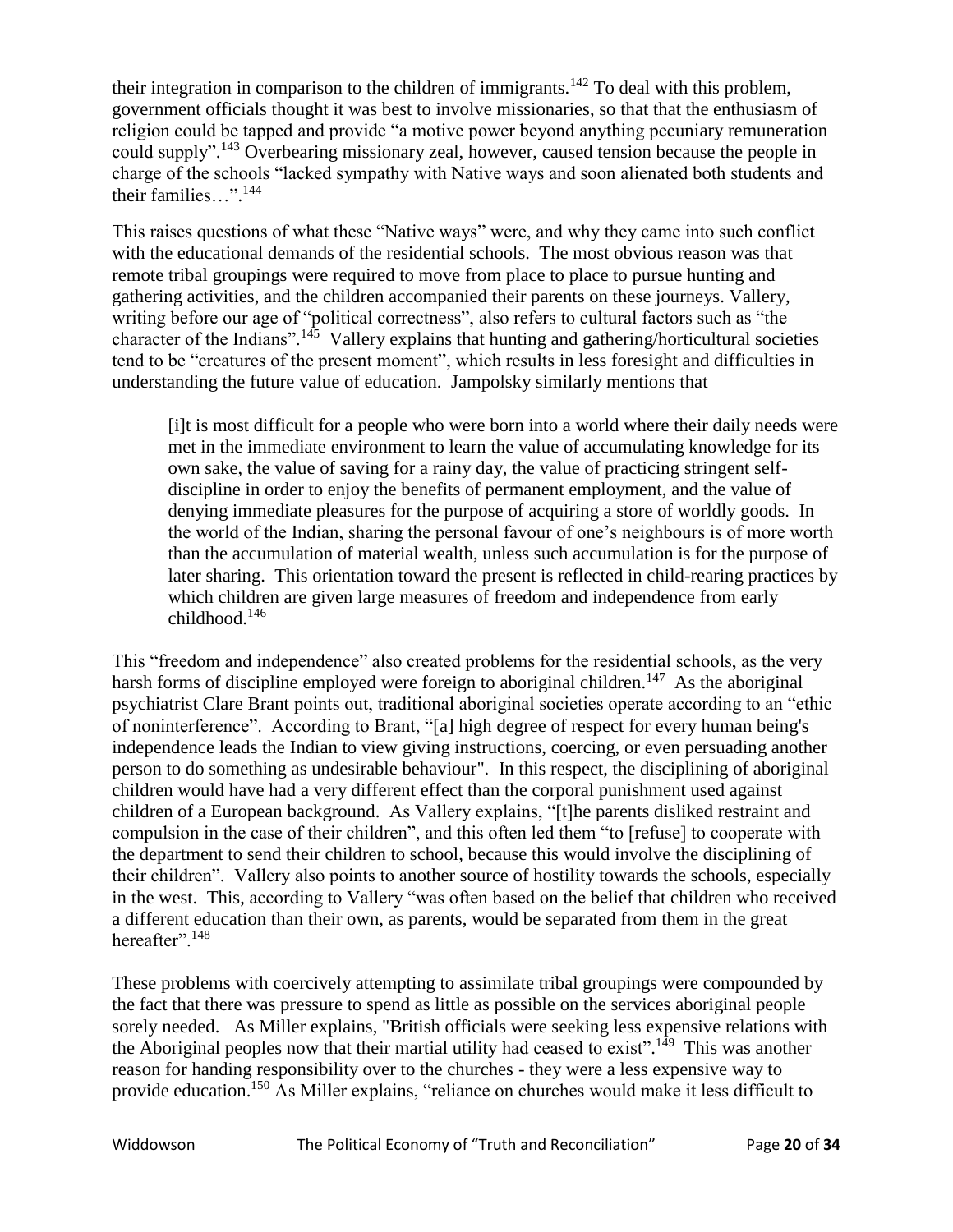find teachers with the essential combination of learning and virtue, and, moreover, to secure their services at a rate of remuneration less than the teachers' qualifications, pedagogical and moral, would otherwise command".<sup>151</sup> It was this concern with parsimony that led officials like Egerton Ryerson to hope that "with judicious management, these establishments will be able in the course of a few years very nearly to support themselves' on student labour". 152

This combination of assimilative difficulties with a lack of concern about aboriginal peoples led to incorrect racist attitudes often shaping aboriginal policy. Most people were ill-educated at this time, and it was often assumed that poor children could not learn advanced subjects. Although this is now known to be false, such attitudes often resulted in pessimistic pronouncements about the possibilities for aboriginal educational progress. As cultural factors made it difficult for aboriginal peoples to acquire the skills, values and attitudes necessary for success in an industrializing economy, and there was little attempt to provide the resources that were needed, the incorrect position that aboriginal people were incapable of making this transformation took hold. This was seen most succinctly in the views of Francis Bond Head, who maintained that aboriginal peoples should be kept separate and no more funds should be spent on them, as he believed that they were incapable of developing and would eventually die out. As a result of his racist assumptions, Bond Head proposed to "remove all the Indians of Upper Canada to the islands of the Manitoulin chain where their last years would be spent in isolation from white settlers".<sup>153</sup> The influence of "philanthropic liberalism"<sup>154</sup> and the arguments of missionaries and the Aborigines Protection Society, however, ensured that Bond Head's proposal for "insulation" was not accepted by colonial authorities.<sup>155</sup>

Because of this history of an incorrect racist diagnoses of problems that were cultural in nature, there is a reluctance to recognize that there were difficulties in integrating aboriginal peoples into an industrializing nation-state. Instead, it is maintained that an inferior educational system was put in place to prevent aboriginal competition with European settlers. This is the argument put forward by Bradford Morse, who takes issue with the standard account's notion that the residential schools were created "to convey the learning of the European world that was more technologically advanced" and prepare aboriginal people for participation in a modern economy. Morse dismisses this idea because of the fact that aboriginal children "were not taught the prevailing curriculum in the same manner as public schools so as to acquire the skills necessary to succeed economically in the Canadian workforce…". But Morse ignores the fact that the curriculum would have had to deal with the cultural gap that existed and the fact that the government was not willing to devote the resources needed to overcome this problem. This was compounded by the government's frustration with the enterprise and the existence of racist attitudes in society that assumed that aboriginal people could not be educated. These attitudes, in fact, continue to this day with the implementation of "aboriginal" programs. The assumption is that aboriginal students will not be able to master academic subjects and need special accommodations to be able to graduate.

Malevolence in government actions is also imputed by saying that the residential schools were unnecessarily imposed on "flourishing" aboriginal societies.<sup>156</sup> It is maintained that the residential schools were "part of an organized assault on the functioning of Indigenous communities as socio-economic orders and as polities", which caused "incalculable damage to cultures, languages, collective identities, and ways of life...".<sup>157</sup> These assertions are intent on supporting the victim/perpetrator dichotomy by implying that the residential schools were "genocidal". For if, after all, aboriginal societies were "functioning" and "flourishing", what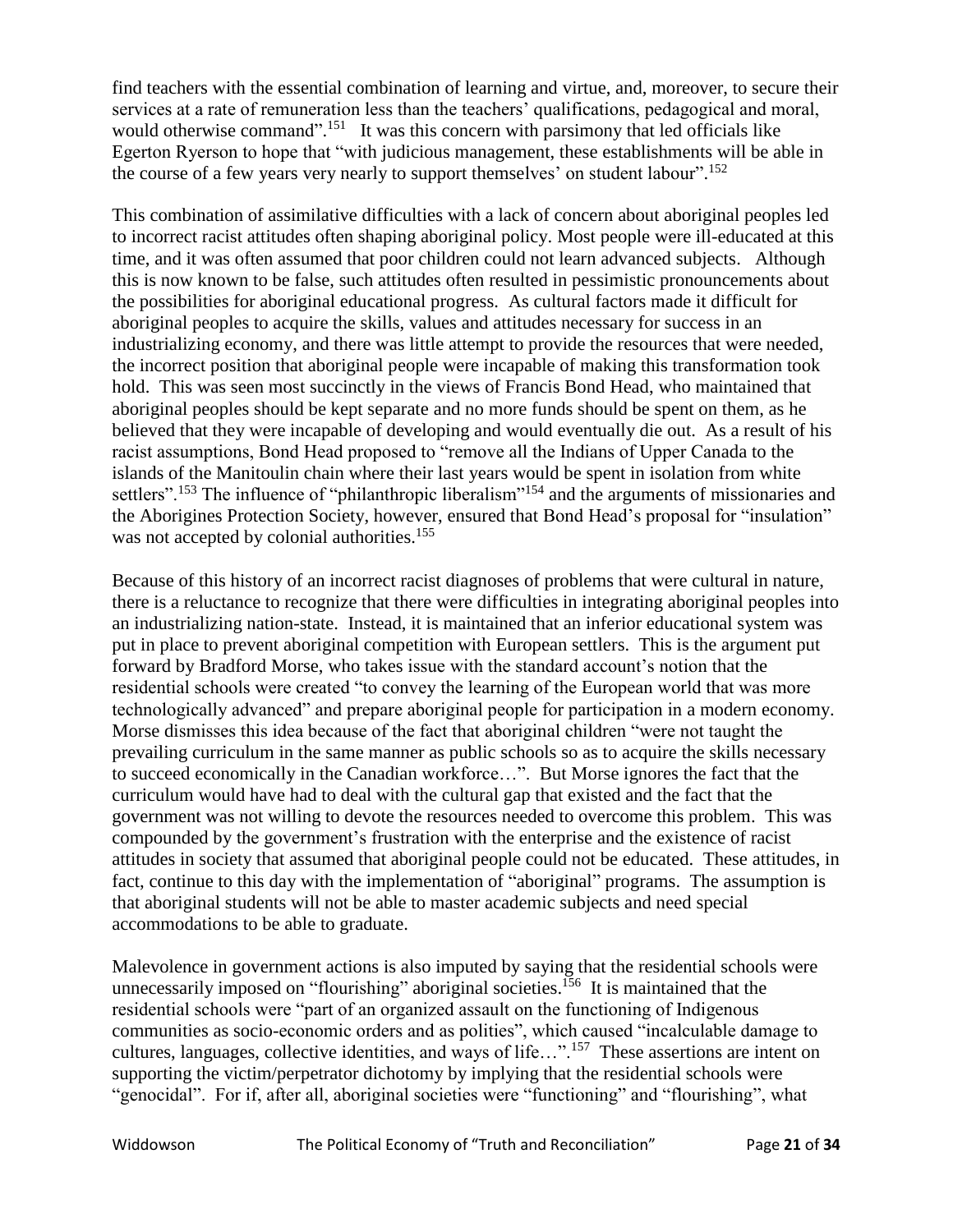else would explain the colonizers' attempt to coercively educate them? References to "cultural genocide" do not acknowledge that aboriginal societies at this time were destitute, because the previous mode of production had collapsed. In order for their cultures to be developed quickly and incorporated into the emerging mode of production, schooling would have to be provided. And since there was no schooling in pre-literate tribal societies, the imposition of some kind of colonialist school system was inevitable.

Although the success of the aboriginal people who have acquired a high quality education disproves the racist ideas that existed during the residential school era, fears of being accused of racism have led to a reluctance to discuss the cultural developmental gap that the residential schools were meant to close. Neotribal rentierist processes like the Truth and Reconciliation Commission also try to disguise this circumstance, because denying the historical and material reasons for the residential schools diminishes the case for reparations. If the schools were intended to transform aboriginal culture because it was required by agricultural and industrial economic processes, there can be no justification for widespread reparations. Calling the schools an instrument of "cultural genocide" that destroyed "flourishing societies" prevents an understanding of the fact that integration into a more productive economy and complex political system required the teaching of English and French, opposition to indigenous spirituality and socializing aboriginal children to defer to legal authorities. To not do this, in fact, would actually have been genocidal, as aboriginal people could not have survived by clinging to their unproductive hunting and gathering/horticultural traditions.

This eagerness to deny the developmental gap between aboriginal and European educational processes can even be seen in one of the most scholarly works on the residential schools - J.R. Miller's *Shingwauk's Vision*. Miller attempts to deny the necessity of the education provided by the residential schools by implying that there was no developmental difference between aboriginal cultures and those of the colonists.<sup>158</sup> He sees aboriginal and European educational processes as being similar, and equates the three "R's" of modern education – reading, writing and arithmetic – with the pre-literate socialization processes of aboriginal traditions (the "three Ls of traditional Native education" – looking, listening and learning.<sup>159</sup> Miller maintains that "[n]ot all societies have schools, but all human communities possess educational systems".<sup>160</sup> For Miller, an "educational system" is the same thing as enculturation; there is no understanding of the abstract methods that are needed to teach modern subjects. He fails to recognize that "looking, listening and learning" provides no possibility for the discussion, debate and critical thinking required to become educated.

Miller also does not understand that the lack of institutionalization, coercion and routine in aboriginal socialization processes was related to their less developed political economies. He notes that

[n]ot surprisingly, the educational system of the Aboriginal peoples of the northern portion of North America was admirably suited to the structures and values of those indigenous communities. It operated in a largely non-coercive way, relying on the use of models, illustrations, stories, and warning to convey the information that was considered essential. This approach reflected the high value that most Native societies placed on individual autonomy and avoidance of the use of force with members of the community.<sup>161</sup>

Miller also notes that older people were respected in aboriginal cultures because it was they, because of their observations over a long time, who held the most knowledge.<sup>162</sup>

Widdowson The Political Economy of "Truth and Reconciliation" Page **22** of **34**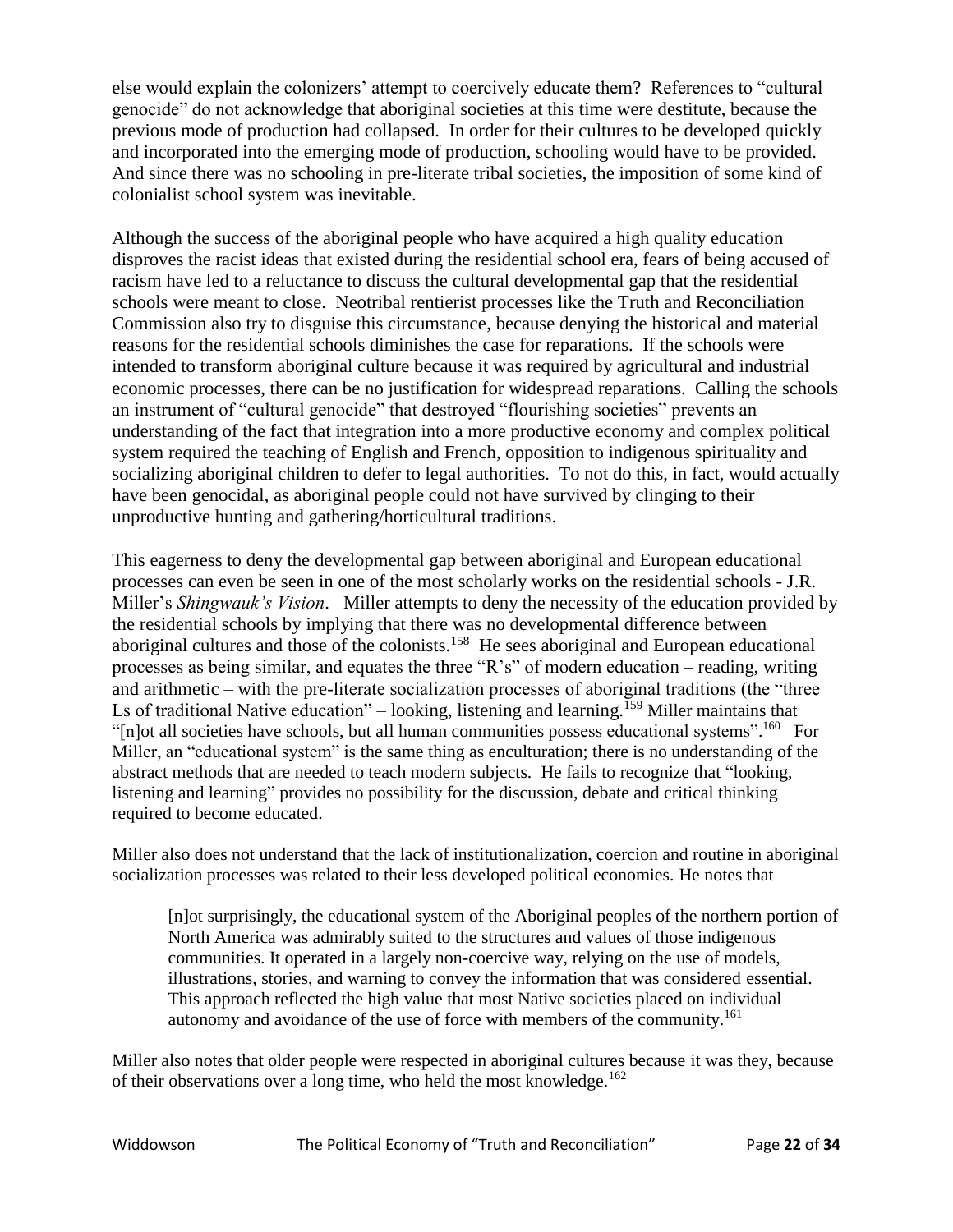But the "information" that was "considered essential" by hunting and gathering and horticultural societies is much more basic than what is required in an emerging industrial nation-state. Old people do not have the most knowledge in modern societies because things change very quickly, and new empirical knowledge and theoretical understanding must be learnt abstractly. The animistic belief systems of aboriginal peoples – that everything is infused with spirits and is therefore alive<sup>163</sup> – is not an equivalent "outlook" or "perspective" in comparison to what was being taught in modern educational systems. Huge advances in science were being made at this time, and aboriginal peoples could not simply have absorbed this knowledge through "stories, legends, and myths...".<sup>164</sup> It might have "made as little sense for a Native child to distinguish between play and education as it did for him or her to discriminate between humans and other beings, or between this plane and the world of the spirits" in a time when there was little knowledge of the material world, but this could not continue in the context of modern teaching and schooling. It does not make sense for Miller to deny the value of the more advanced educational techniques that were necessary.<sup>165</sup> It also is condescending for him to claim that shamans were "trained" in a "formal and elaborate educational process…", so as to equate this with real educational processes needed to prepare people for socially necessary occupations.

The difference between aboriginal socialization efforts and modern educational requirements was extensively documented by the Hawthorn Report in the 1960s.<sup>166</sup> It was noted that many aspects of aboriginal culture on reserves disadvantaged aboriginal children when they first entered into the school system. The Hawthorn Report was very sensitive to the fact that aboriginal peoples had been incorporated into a system not of their own making and had been terribly neglected by the Canadian government. However, this did not prevent it from providing a realistic assessment of the cultural obstacles to aboriginal educational advancement. These included the lack of objects in the home, which inhibited the development of the aboriginal capacity for abstraction needed for reading and writing. It was also documented that there were limited conversations between adults and children, where "questions [were] often answered in monosyllables", and how this made aboriginal children less prepared for the learning process. Most importantly, it was noted that "[n]o one reads to the child", as a pre-literate cultural orientation meant that there were few reading materials in the home. Also, it was pointed out that the flexible time patterns and lack of discipline on reserves made entrance into school traumatic as the aboriginal child "must learn to conform to scheduled activity, to respond to the demands of the teacher and remain with a task until he completes it. He may also encounter punishment for the first time in his life and with little understanding of what he had done that is wrong".<sup>167</sup>

The denial of these important differences between aboriginal cultural features and the educational processes brought by the residential schools  $-$  i.e. the provision of knowledge, skills, values and disciplines needed to participate in a modern society – reinforces the victim/perpetrator dichotomy and the idea that the schools were instruments of "cultural genocide". These distortions continue to plague discussions of aboriginal education today. It is not understood that a reliance on aboriginal traditions will do nothing to enable aboriginal peoples to become the doctors, engineers and scientists needed to provide socially necessary services to other Canadians. As a result, the educational deficit in aboriginal communities continues. While these educational problems are argued to be the result of the residential schools and colonization, this view only justifies the creation of more neotribal rentierist processes and the distribution of "rent". Rent acquisition, however, does not solve the problem, and only justifies the continuing isolation of the aboriginal people from productive processes. The dependency and anomie that this perpetuates then creates the basis for further demands for reparations and the dispersal of rent.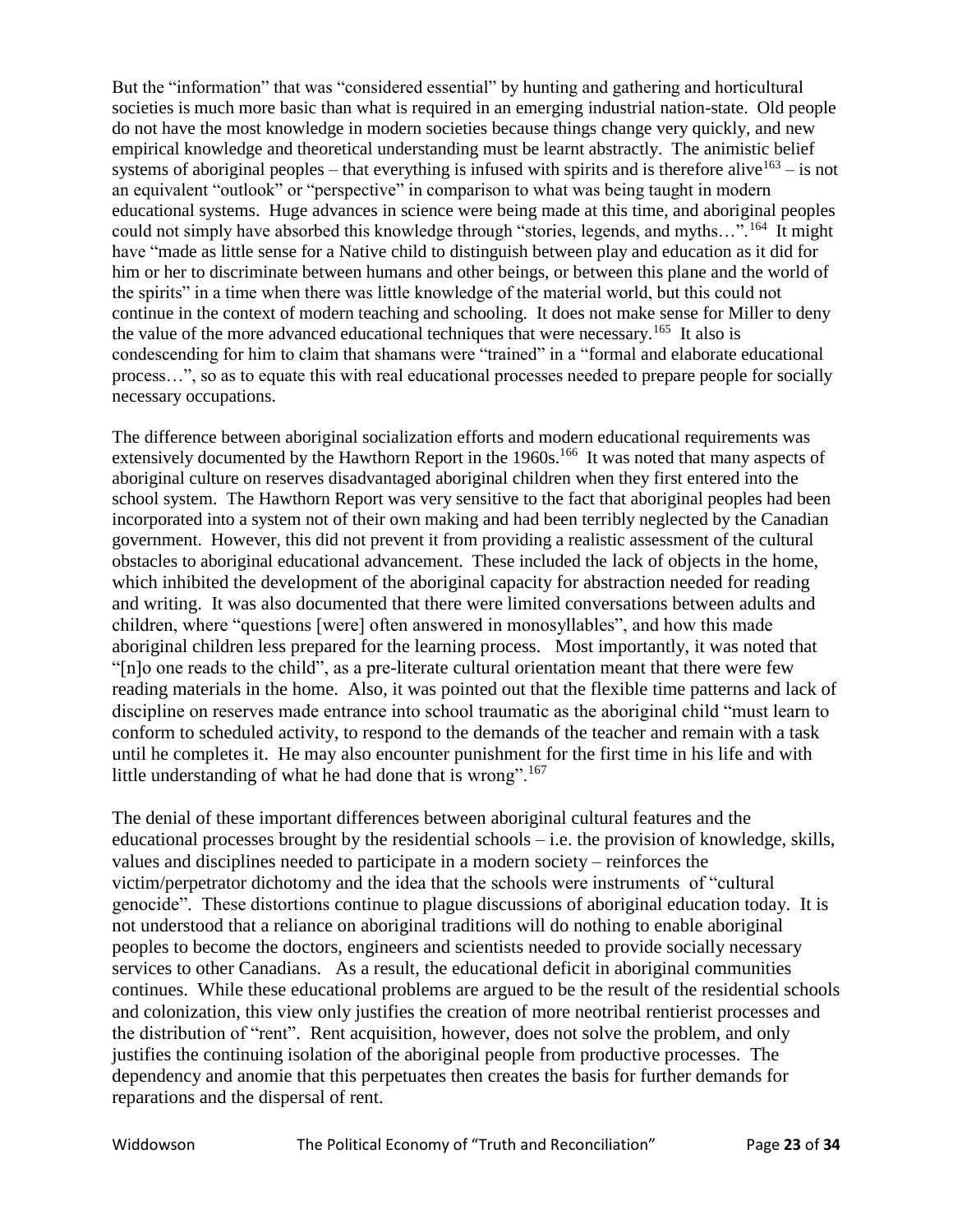### *Conclusion*

Although current processes are arguing that they are trying to bring about "truth and reconciliation", neotribal rentierism's efforts to construct a victim/perpetrator dichotomy to justify increased compensation is an obstacle to both. This is because the desire to increase the extraction of rent requires that a distorted and tendentious version of history be presented – that the schools were a form of "cultural genocide". This has been achieved by elevating memories to the status of historical documents, failing to acknowledge the interests that can exaggerate grievances, and accepting the idea that historical truth is relative and culturally determined. Encouraging all aboriginal people to perceive themselves as victims, and all non-aboriginals as perpetrators, also does not aid reconciliation.

The absence of either truth or reconciliation can be seen in the two most recent efforts at "decolonization" – the Murdered and Missing Aboriginal Women and Girls Inquiry and the lawsuits to settle the Sixties Scoop (when Canadian child welfare agencies took aboriginal children away from their parents and had them adopted in non-aboriginal homes during the 1960s). Both of these initiatives gained traction with the TRC Report. The first will spend millions of dollars on the further construction of the victim/perpetrator dichotomy, and will recharge the animosity necessary for demanding increased rent. It will also ignore the most significant source of murdered aboriginal women – the terrible level of violence in aboriginal communities plagued by deprivation and isolation.<sup>168</sup>

The lawsuits about the "Sixties Scoop" are even more intent on constructing the victim/perpetrator dichotomy. Instead of seeing the initiative as a response to the terrible social breakdown in aboriginal communities, as is occurring today in the case of Labrador,  $^{169}$  it is now maintained that the government had an obligation to preserve the culture of aboriginal children. This is creating a situation where "class-action lawyers across Canada jockey to represent First Nations people who were removed from their homes when they were children and adopted into non-Indigenous families".<sup>170</sup> Sparked by a court decision where a "judge found the government failed to protect the cultural identity of thousands of Indigenous children in Ontario", lawyers are now pushing ahead for "court-ordered compensation". There are currently 18 Sixties Scoop cases, as well as one class action suit initiated by Marcia Brown Martel, the chief of the Beaverhouse First Nation. The class action "covers 16,000 survivors" and there is a concerted attempt to increase these numbers. Brown Martel, in an open letter on the website for the case, urges others who "experienced the harm" of the policy to contact her lawyers "whether you were or were not living on the reserve when you were removed before 1965, or that you are not a status 'Indian'". The Merchant Law Group also has entered into the fray, representing those who are not covered in the Brown Martel action. It has "filed cases on behalf of Sixties Scoop victims in Quebec, Nova Scotia, and the three northern territories, as well as Alberta, Saskatchewan and Manitoba where it is competing with similar claims launched by Toronto firm Koskie Minsky".

In addition to its recommendations for additional sources of compensation to right past wrongs, the Truth and Reconciliation Commission also has opened up much more significant possibilities for extracting rent. Massive changes have been proposed for the Canadian educational system, which will require additional funding and new "culturally sensitive" occupations. Take, for example, the current efforts to "Indigenize" universities that are sweeping the country.<sup>171</sup> A number of academics argue that it is up to universities to implement the TRC's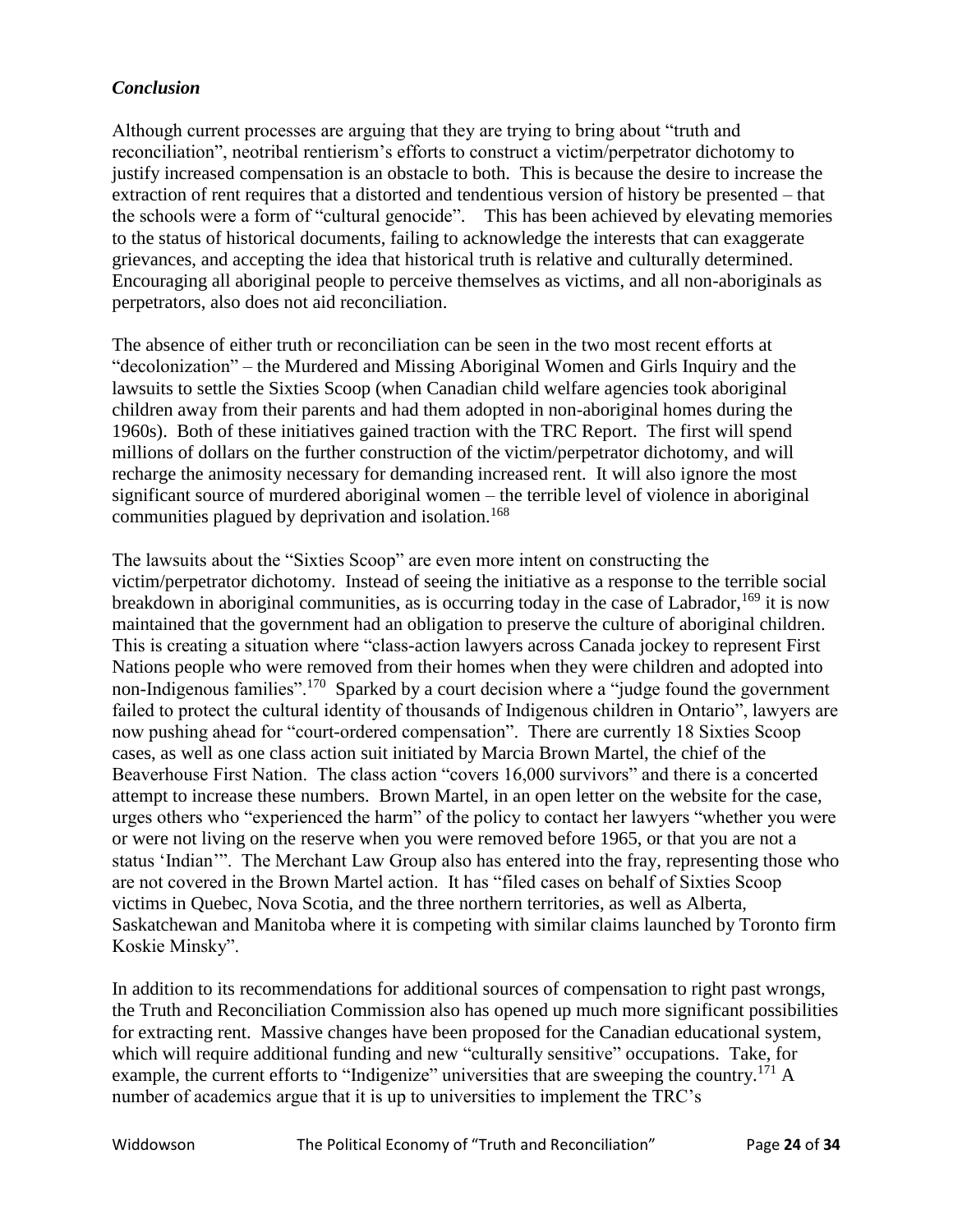recommendations, even though the Commission is not a scholarly body and has no jurisdiction over post-secondary education. There is vocal support for the TRC's view that "[t]he education system itself must be transformed into one that rejects the racism embedded in colonial systems of education and treats Aboriginal and Euro-Canadian knowledge systems with equal respect"<sup>172</sup> because Indigenization makes sentimental academics feel that they are combatting social injustice. Indigenization also creates good public relations for university administrators by supposedly providing "a crucial means of promoting cross-cultural cooperation and building capacity for intercultural understanding, empathy and mutual respect among all Canadians".<sup>173</sup>

But this support for the TRC's indigenization recommendations fails to understand that the initiative is not about improving education. It will actually have the opposite effect because of an insistence on incorporating unscientific beliefs into the curriculum and lowering standards so that more indigenous students can be admitted and passed through the system. The real purpose of Indigenization is to increase the rent that can be extracted by brokers and neotribal leaders, as is shown by the presentations given by indigenization advocates.<sup>174</sup> While speaking at Mount Royal University recently,<sup>175</sup> for example, Shauneen Pete gave the audience a sense of the additional funds that will be needed to create an "indigenized" university. This will include not only new academic positions, such as indigenous Canada Research Chairs and Indigenous Studies inspired programs, but resources for Elders Councils, Indigenous Advisory Councils, and indigenous Board of Governors representatives.

While this circulation of rent will provide funds to indigenous individuals, fees for brokers, and various occupations for neotribal leaders, it does not address the systemic inequalities, entrenched welfare dependency and isolation in aboriginal communities. Although the promoters of various forms of aboriginal "national" self-determination argue that traditional and modern practices can be reconciled, this view fails to consider the developmental gap that separates traditional and modern modes of production. Neotribal rentierism only subsidizes consumption and does not make the population more productive. It also does not facilitate reconciliation. The intent is to justify grievances, and to perpetually increase them. And as claims about the trauma of "cultural loss" have resulted in the provision of compensation, there is an incentive to demand that obsolete cultural traditions be revitalized. This prevents aboriginal people from thinking critically about the past and developing the resilience necessary to participate effectively in modern economic and political processes. 176

What is required to address these problems is to create the conditions whereby aboriginal people can feel that their lives have meaning. A meaningful existence today, however, cannot be created by relying on the traditions promoted by neotribal rentierism; it comes from participating in the production of goods and services needed by all Canadians. This will require recognizing the less developed character of traditional aboriginal educational processes. Although this is obscured by academics like J.R. Miller, aboriginal cultural development will require intensive educational methods. Real education for aboriginal people will mean actual attempts to improve literacy and scientific education in communities where books are rare, animistic beliefs still hold traction, and ill-informed "wisdom-keepers" are deferred to.

How this developmental gap can be bridged will not be easy. It requires honesty, a great deal of sensitivity and a recognition of the breach of trust that has happened in a neglectful and oppressive colonial past. But promoting neotribal rentierism is just avoiding dealing with aboriginal marginalization. It only maintains the warehousing of a large aboriginal underclass in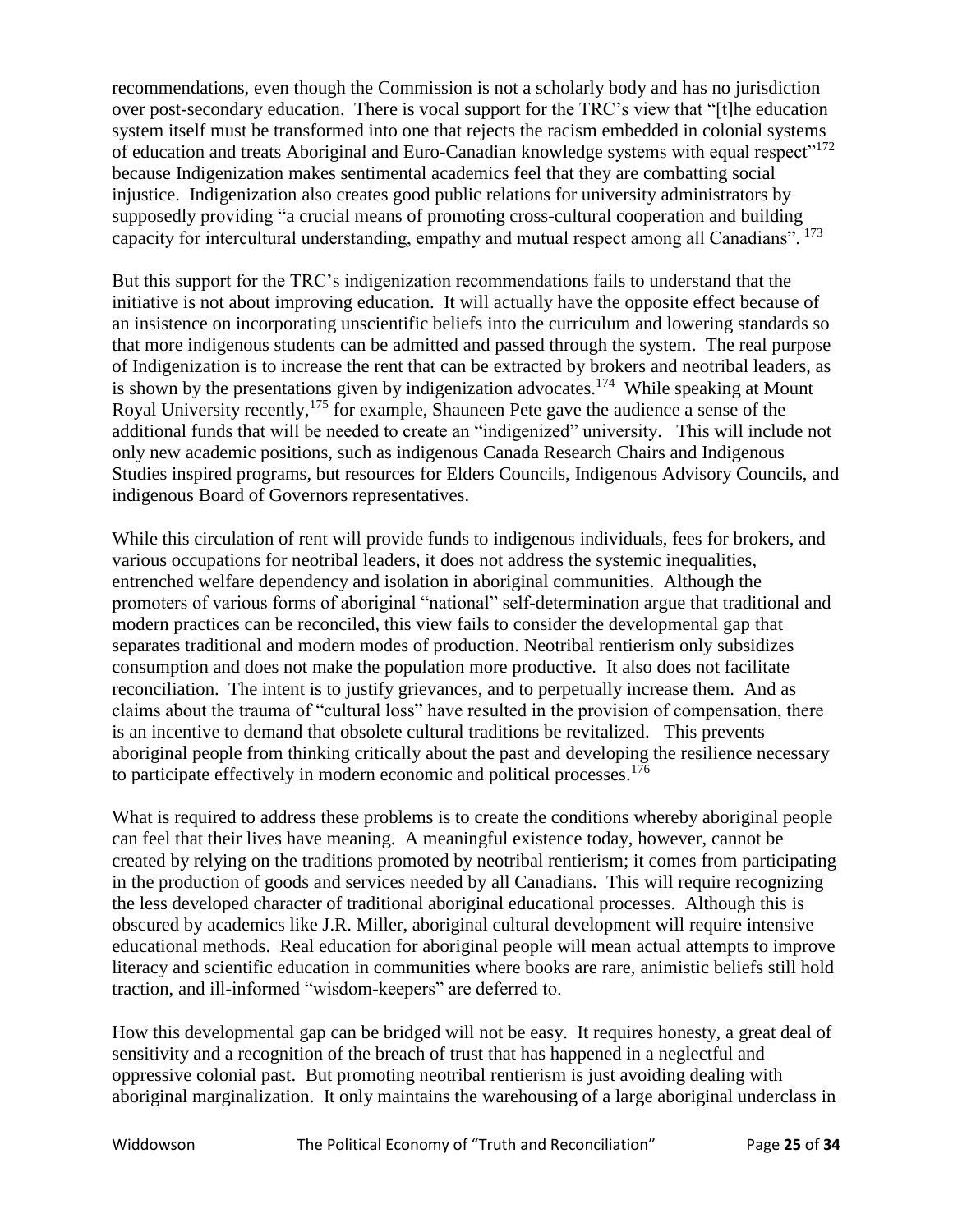unviable communities and other forms of ghettoization in urban centres, instead of developing policies that could enable actual indigenous participation in an increasing global economy and society. This is the key to reconciliation and enabling all Canadians, aboriginal and nonaboriginal, to live with one another on equal terms.

<sup>3</sup> The term "rent seeking" is defined by David R. Henderson as a person or group's attempt to "try to obtain benefits for themselves through the political arena". This benefit can be obtained from getting a subsidy for a good produced, by "being in a particular class of people", or by having tariffs or special regulations instituted to obstruct competition. Henderson argues that "privilege seeking" is probably a more accurate term for this activity than rent seeking. David R. Henderson, "Rent Seeking", *The Concise Encyclopedia of Economics*, <http://www.econlib.org/library/Enc/RentSeeking.html> [accessed May 2017].

<sup>4</sup> The kinship-based nature of dispute resolution in hunting and gathering and horticultural societies means that there is a predominance of traditional forms of authority, in contrast to what was developing in European societies. In Europe, because of the development of political institutions, a new form of authority – one based on legal-rational principles – was emerging. This observation, originally systematized by the sociologist Max Weber, recognizes that legal authority is different from power that is legitimized by custom, heredity or the personal attributes of leaders. It is the person's office, determined by the legal system, that legitimizes their power. For an overview of Weber's theorization of legal rational authority see Tony Waters and Dagmar Waters (eds), *Weber's Rationalism and Modern Society: New Translations on Politics, Bureaucracy and Social Stratification* (New York: Palgrave Macmillan: 2015).

<sup>5</sup> Chrisjohn and Young, *The Circle Game, A Report to the Royal Commission on Aboriginal Peoples*, October 1994, <http://data2.archives.ca/rcap/pdf/rcap-32.pdf> [accessed May 2017], pp. 1-5.

<sup>6</sup> The Law Commission of Canada has noted that there are usually three factors that facilitate abuse in institutional settings – resident vulnerability, authority that is accepted without question, and inadequate external oversight. All three of these factors were present in the residential schools. For a discussion of this see Marcel-Eugène LeBeuf, *The Role of the Royal Canadian Mounted Police during the Indian Residential School System* (Ottawa: RCMP, 2011), p. 19.

<sup>7</sup> An article from about the residential schools from twenty years ago, for example, notes that "Principal Allen Murray of the Kipohtakaw school on the Alexander Reserve says he keeps the black leather strap in his desk drawer as a ''historical specimen.' The strap has not been used to discipline students on the reserve, 20 kilometres north of Edmonton, since the Indian band took control of education from the Indian Affairs Department". "Absenteeism less than 5%: Students on reserve thriving as band controls education", *The Globe and Mail*, January 4, 1984, p. 10. <sup>8</sup> Rosemary Nagy and Robinder Kaur Sehdev, "Introduction: Residential Schools and Decolonization", *Canadian Journal of Law and Society*, 27(1), 2012, p.67.

<sup>9</sup> Niezen, p. 29.

 $\overline{\phantom{a}}$ 

<sup>10</sup> For an overview of these settlements see Stephen Bindman and Jim Bronskill, "Feds study better ways to handle abuse cases", *The Spectator*, November 24, 1997, p. C3.

<sup>11</sup> Rosemary Nagy and Robinder Kaur Sehdev, "Introduction: Residential Schools and Decolonization", *Canadian Journal of Law and Society*, 27(1), 2012, p. 67.

<sup>12</sup> Indian and Northern Affairs Canada, 2004, cited in "The Health and Rights of Indigenous Peoples", in Michael Seear (ed), *An Introduction to International Health,* Second Edition (Toronto: Canadian Scholar's Press, 2007), p. 426.

<sup>13</sup> Alan C. Cairns, "Aboriginal Research in Troubled Times", Unpublished research paper, University of Waterloo, December 19, 2008 (the paper is the author's possession). Cairns points out that at this time it became common for scholars studying aboriginal issues to take on the role of "academic missionary" and to use their research in "serving a cause".

<sup>14</sup> The Royal Commission's ethical guidelines for research, in fact, dictated that the Royal Commission would only publish work or engage researchers whose views were perceived to be beneficial to aboriginal communities. Although it was argued that these guidelines were put in place so as to represent *"*Aboriginal reality authentically", David Orton has correctly pointed out that this "imposed 'guidance' on the researchers" was actually unethical as it would encourage "scholars [to] see themselves as aboriginal advocates…". According to Orton, these guidelines created "a bias against looking critically at aboriginal societies in the past or present", as its intent was to place blame on non-aboriginal society. David Orton, "Unfashionable Ideas: A Left Biocentric Critique of the Report of

<sup>&</sup>lt;sup>1</sup> John Tobias, "Protection, Civilization, Assimilation: An Outline History of Canada's Indian Policy," in J.R. Miller, ed,, Sweet Promises: A Reader on Indian-White Relations in Canada (Toronto: University of Toronto Press, 1991). <sup>2</sup> Ronald Niezen, *Truth and Indignation: Canada's Truth and Reconciliation Commission and Indian Residential Schools* (Toronto: University of Toronto Press, 2013), p. 6.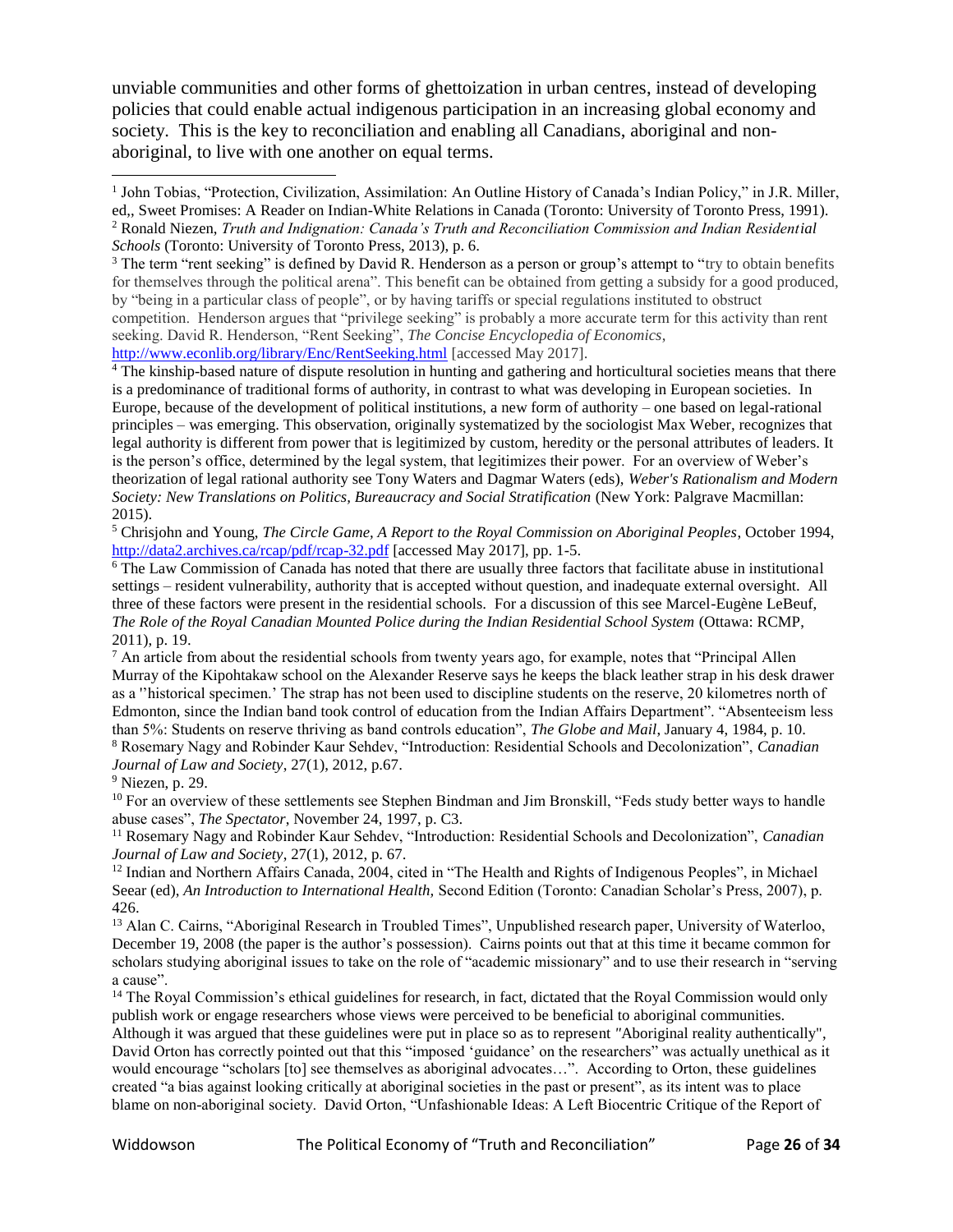the Royal Commission on Aboriginal Peoples, *Green Web Bulletin* #67B,

<http://home.ca.inter.net/greenweb/GW67B-RC.html> [accessed May 2017].

<sup>15</sup>*Report of the Royal Commission on Aboriginal Peoples [Final Report]* (Ottawa: Supply and Services Canada, 1996), 1, p. 33.

<sup>16</sup> Chrisjohn and Young note that this accusation was made in Will Basque's presentation on June 5, 1992 and Charles Cootes' presentation on June 20, 1992. Chrisjohn and Young, The Circle Game, A Report to the Royal Commission on Aboriginal Peoples, October 1994,<http://data2.archives.ca/rcap/pdf/rcap-32.pdf> [accessed May 2017], p. 97. In the Royal Commission's Report, the accusation was made by Elaine Bomberry, Association for Native Development in the Performing and Visual Arts, Toronto, Ontario, 2 June 1993 and Lisa Raven, Hollow Water Band, Wanipigow School, Winnipeg, Manitoba, 23 April 1992. Wendy Grant asserted that "[a]fter Confederation, when the legislative responsibility for Indians west of the Rockies was transferred to Ottawa, a new purpose was found for Christian Missions and Schools, and what began in the years following 1871 was a long period of direct and deliberate cultural genocide". Royal Commission on Aboriginal Peoples, Canim Lake, March 8, 1993, p. 19.

<sup>17</sup> Chrisjohn and Young maintain that "none of the Commissioners probed the assertions in their responses, in essence reacting politely to what was treated as a rhetorical flourish". Chrisjohn and Young, p. 36.

<sup>18</sup> Testimonies like this led the Royal Commission to assert in its *Final Report* that aboriginal youth are "paying the price of cultural genocide" and "suffering the effects of hundreds of years of colonialist public policies". The Royal Commission goes on to claim that "It is as though an earthquake has ruptured their world from one end to another, opening a deep rift that separates them from their past, their history and their culture". Residential schools, according to the Royal Commission, were places where "Aboriginal children learned to despise the traditions and accomplishments of their people, to reject the values and spirituality that had always given meaning to their lives, to distrust the knowledge and life ways of their families and kin".

<sup>19</sup> The word "nations" is capitalized when it is used to refer to aboriginal groups, as they are more accurately considered tribes rather than nations. This is because aspirations for statehood is generally associated with the term "nation". For a discussion of this, see Frances Widdowson, "Inventing Nationhood: The Political Economy of Aboriginal Claims to Self-Determination in the Context of Quebec Sovereignty", Paper presented for the Annual Meeting of the Canadian Political Science Association, Winnipeg, June 5, 2004.

<sup>20</sup> Alan C. Cairns, *Citizens Plus: Aboriginal Peoples and the Canadian State* (Vancouver: UBC Press, 2000), pp. 70- 3, 117, 132. Cairns' understanding of parallelism has been incorporated into the analysis of *The Globe and Mail*  columnist Jeffrey Simpson. For this examination of parallelism, see Jeffrey Simpson, ``Progress for aboriginal peoples still haunted by the past``, *Inside Policy*, April 2015, http://www.macdonaldlaurier.ca/jeffrey-simpson-ininside-policy-progress-for-aboriginal-peoples-still-haunted-by-the-past/ [accessed June 2015].

<sup>21</sup>*Final Report*, 1, pp. xxiii-xxiv.

 $\overline{\phantom{a}}$ 

<sup>22</sup> *Final Report,* 1, pp. xxiii–xxiv.

<sup>23</sup> Elizabeth Rata, "Rethinking Biculturalism", *Anthropological Theory*, 5, 2005, p. 270.

<sup>24</sup> As Rata explains, "biological inheritance as members of a racial or ethnic group…is social destiny in this approach because 'what we do' is caused by 'who we are', that is, our 'blood' carried through the generations by ancestral spirits". Elizabeth Rata, "Rethinking Biculturalism", *Anthropological Theory*, 5, 2005, p. 270. This supports the claim that aboriginal people will lose their true nature if they are integrated into a modern nation-state. <sup>25</sup> This is why Taiaiake Alfred asserts that aboriginal people "have a responsibility to recover, understand, and preserve [aboriginal traditional] values". Taiaiake Alfred, *Peace, Power Righteousness*, p. 5, cited in Glen Sean Coulthard, *Red Skin, White Masks* (Minneapolis: University of Minnesota Press, 2014), pp. 154-5. Coulthard promotes similar comments by Leanne Simpson that "[decolonization] requires us to reclaim the very best practices of our traditional cultures, knowledge systems and lifeways in the dynamic, fluid, compassionate, respectful context in which they were originally generated". Simpson, *Dancing on Our Turtle's Back*, pp. 17-18, quoted in Coulthard, *Red Skin, White Masks*, p. 155. Although it is recognized that culture is malleable and traditions change, Alfred maintains that there can be still an identification of "beliefs, values and principles that form the persistent core of a community's culture" and that this is the "traditional framework that we must use as the basis on which to build a better society". Alfred, *Peace, Power, Righteousness*, p. xviii, cited in Coulthard, *Red Skin, White Masks*, p. 156. <sup>26</sup> For an in depth discussion of the development of parallelism, and how it is different from inegrationism, see Frances Widdowson and Albert Howard (eds), "Introduction: Hunting Assumptions in the Search for Solutions",

Approaches to Aboriginal Education in Canada (Edmonton: Brush Education, 2013).

 $27$  Niezen, p. 20.

Widdowson The Political Economy of "Truth and Reconciliation" Page **27** of **34** <sup>28</sup> Amanda Gebhard, "Reconciliation or Racialization?", *Canadian Journal of Education*, 40(1), 2017, p.1. It is important to point out that in at least one instance Gebhard is able to come to this conclusion by misquoting sources. The following excerpt from Gebhard - "from the outset, the government's educational expectations for residential schools were not high" (Truth and Reconciliation Commission of Canada, 2012, p. 25)" – uses a quote from the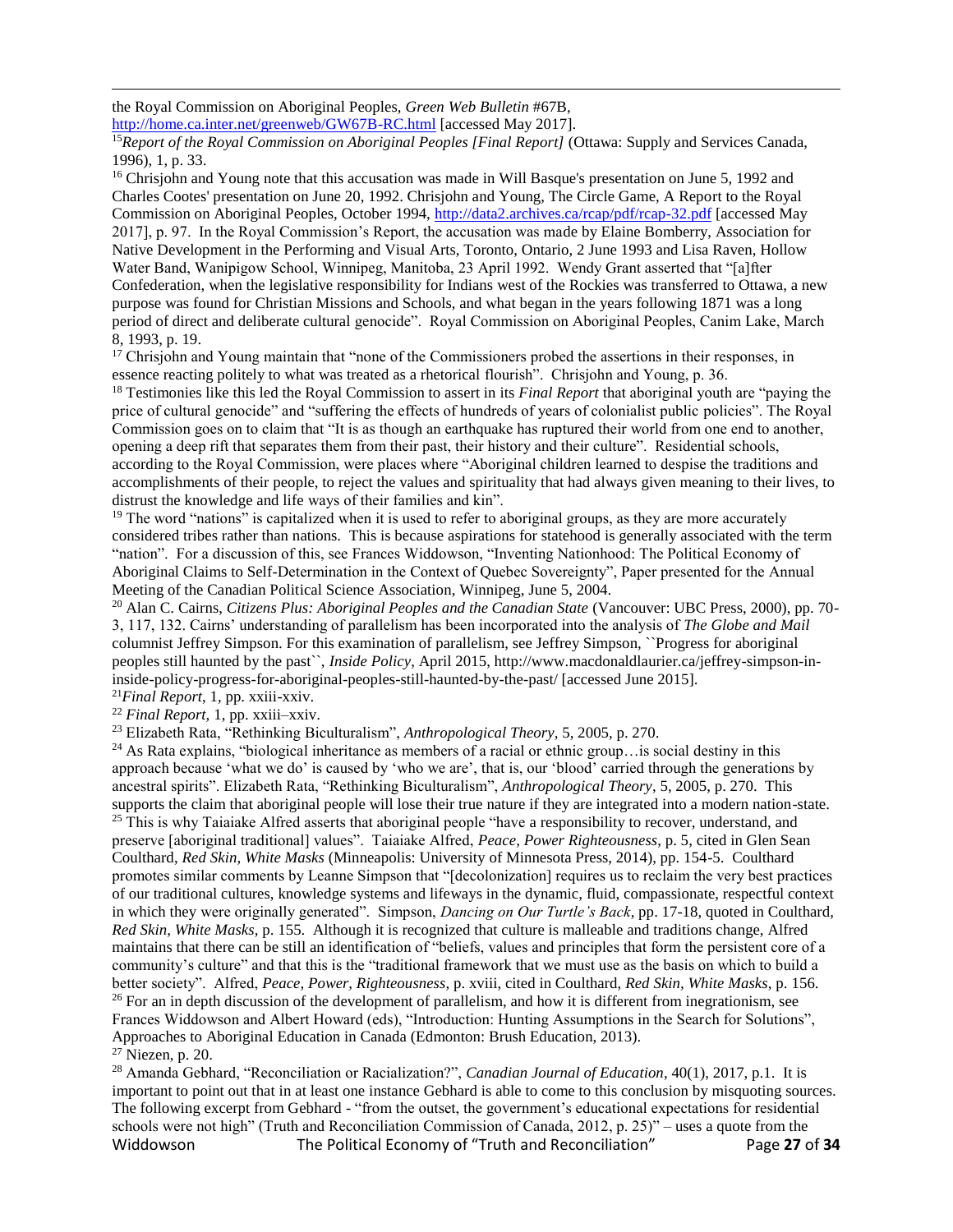Davin Report as substantiation: "Little can be done with him (the Indian child). He can be taught to do a little farming, and stock-raising, and to dress in a more civilized manner, but that is all" (as cited in Kirkness, 1999, p. 3)". But this quotation, taken from page 2 of the Davin Report, is referring to aboriginal adults, not aboriginal children. This is the actual quote: "The experience of the United States is the same as our own as far as the *adult* Indian is concerned. Little can be done with him. He can be taught to do a little farming, and at stock-raising, and to dress in a more civilized manner, but that is all" [emphasis added].

 $\overline{\phantom{a}}$ 

<sup>29</sup> Sean Fine, "Chief Justice says Canada attempted 'cultural genocide' on aboriginals", *The Globe and Mail*, May 28, 2015, [http://www.theglobeandmail.com/news/national/chief-justice-says-canada-attempted-cultural-genocide](http://www.theglobeandmail.com/news/national/chief-justice-says-canada-attempted-cultural-genocide-on-aboriginals/article24688854/)[on-aboriginals/article24688854/](http://www.theglobeandmail.com/news/national/chief-justice-says-canada-attempted-cultural-genocide-on-aboriginals/article24688854/) [March 2015]

<sup>30</sup>This allegation was made by the TRC when it claimed that aboriginal children "…brought with them, as lessons from their schoolmasters and mistresses, the permanent scars of racism—lessons that taught them, in their most impressionable years that they, and their parents and their ancestors, were subhuman. Aside from the physical and mental damage these students bore, they were the first to bear what was to become a multigenerational affliction, one that would affect the ability of Aboriginal peoples to embrace their languages, their cultures, and their trusted traditional healing practices. In this way, the residential school system was an attack on the health of generations of Aboriginal peoples, an attack first made visible by the physical scars of sickness and abuse, but also one that continues to punish Aboriginal peoples with a legacy of marginalized lives, addiction, mental health, poor housing, and suicide". Truth and Reconciliation Commission, *Canada's Residential Schools: The Legacy, The Final Report of the Truth and Reconciliation Commission of Canada*, Volume 5 (Montreal: McGill-Queen's University Press, 2015), pp. 139-140. This accusation is not substantiated by the Truth and Reconciliation, but presumably it concerns how the residential schools attempted to override the culture of aboriginal people. While this approach can be criticized for being paternalistic and ethnocentric, it is misleading to claim that it is rooted in the notion that aboriginal peoples are "subhuman".

<sup>31</sup> J.S. Milloy, *'Suffer the Little Children': The Aboriginal Residential School System, 1830-1992*, Report submitted to the Royal Commission on Aboriginal Peoples, May 1996[, http://data2.archives.ca/rcap/pdf/rcap-126.pdf](http://data2.archives.ca/rcap/pdf/rcap-126.pdf) [accessed May 2017], p.3.

<sup>32</sup> Lysiane Gagnon, "McLaghlin's comments a disservice to her court, and to aboriginals". The Globe and Mail, June 10, 2015, [http://www.theglobeandmail.com/opinion/mclachlins-comments-a-disservice-to-her-court-and-to](http://www.theglobeandmail.com/opinion/mclachlins-comments-a-disservice-to-her-court-and-to-aboriginals/article24879482/)[aboriginals/article24879482/](http://www.theglobeandmail.com/opinion/mclachlins-comments-a-disservice-to-her-court-and-to-aboriginals/article24879482/) [accessed May 2017].

<sup>33</sup> So pronounced is parallelist ideology that this is now being extended to the discussion of aboriginal ideas. The aboriginal scholar Rauna Kuokannen, for example, puts forward the charge of "epistemic imperialism" and "epistemological racism", implying that the rejection of indigenous ideas is a form of oppression. See Kuokannen, *Reshaping the University,* pp. 13 and 67 for examples of this conflation. The word "epistemicide" is now used to imply that attempts to refute aboriginal ideas is a form of "cultural genocide".

<sup>34</sup> There are a few exceptions. See, for example, David MacDonald, "First Nations, Residential Schools, and the Americanization of the Holocaust", *Canadian Journal of Political Science*, 40(4), December 2007, p. 995-1015. <sup>35</sup> It is maintained that the colonial assumptions of past researchers coloured their historical research. Adele Perry, for example, argues that "By any reckoning, the TRC summary is grounded in substantial amount of careful historical research. The TRC combed government and church archives for archival records of residential schools. In 2012 and 2013 the TRC went to court to secure access to records. The commission gathered almost 7,000 statements, 6,000 from residential school survivors and another 96 from former staff and their children". She maintains that "The TRC summary weights this evidence carefully, putting it in context to 30 years of serious scholarly and community inquiry into the history of residential schooling. The summary's "History" chapter alone has 674 footnotes". Adele Perry, "This history is not over", *Winnipeg Free Press*, June 9, 2015, http://www.winnipegfreepress.com/opinion/analysis/This-history-is-not-over-306659721.html[9/21/2016 4:56:08 PM]

<sup>36</sup> See Frances Widdowson, "The Political Economy of Neotribal Rentierism", Paper Presented for the Annual Meeting of the Canadian Political Science Association, University of Calgary, June 1, 2016.

 $37$  Although the extent of problems such as alcoholism, suicide and ill health have been well documented, one of the most serious is high rates of fetal alcohol syndrome, which will have serious effects over generations.

<sup>38</sup> Legal brokers can work either for aboriginal organizations or the Canadian government. For example, the Department of Indian and Northern Affairs accrued the largest expenditure on legal services. It spent more than \$110 million on this in 2011-12, which was \$40 million more than then next department (the Canada Revenue Agency at just less than \$70 million). Don Butler, "Federal government legal spending hit record \$500 million last year", *The Ottawa Citizen*, November 8, 2012, p. A2.

Widdowson The Political Economy of "Truth and Reconciliation" Page **28** of **34** <sup>39</sup> Erik Olin Wright has made a distinction between exploitative and non-exploitative oppression. He maintains that non-exploitative oppression occurred in North America because the colonizer did not need the local population for their labour. As a result, policies of genocide or "displacement" often ensued because aboriginal labour was not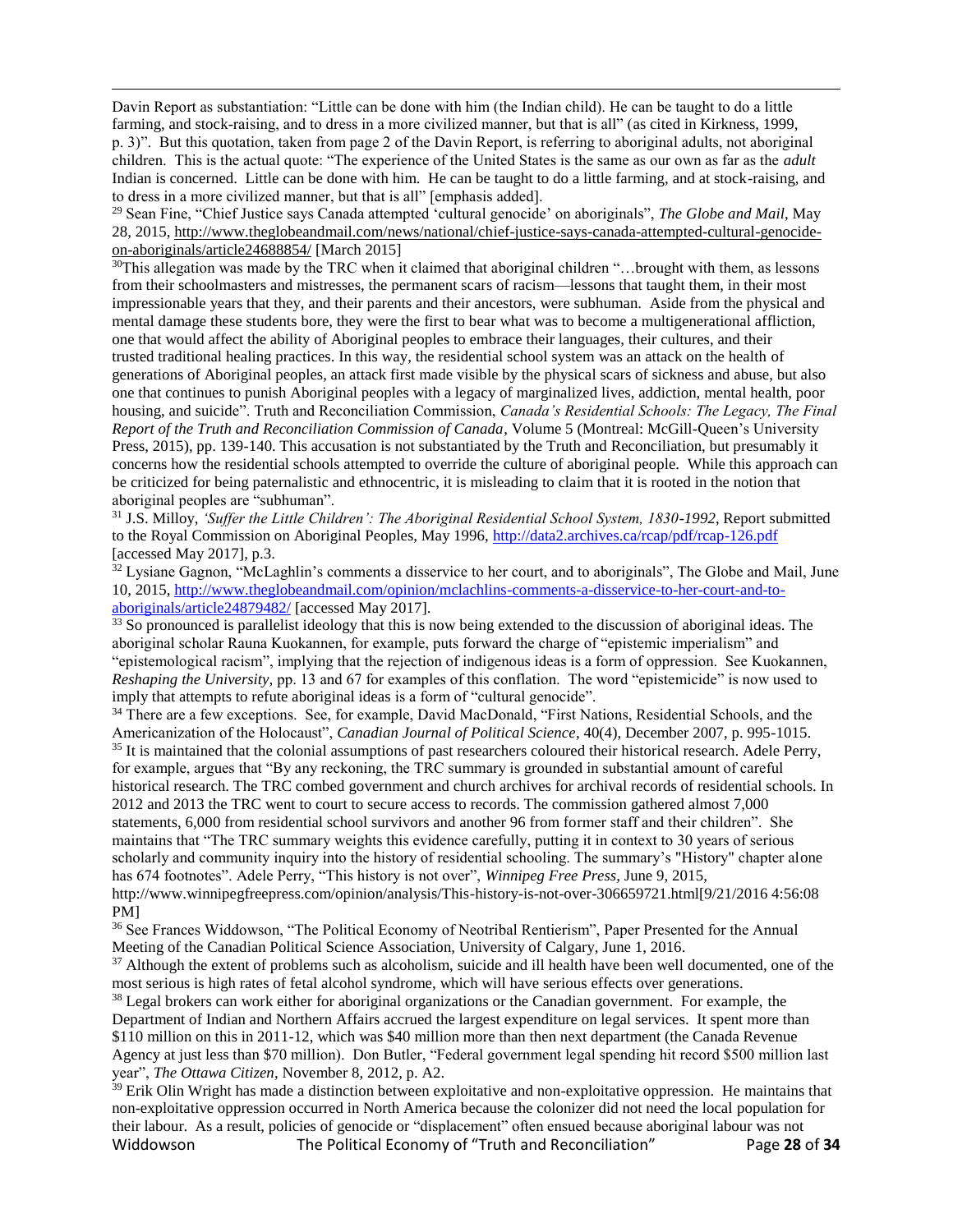required by European conquerors. Erik Olin Wright, *Class Counts* (New York: Cambridge University Press, 1997), p. 11. For similar views see David Bedford and D. Irving, *The Tragedy of* Progress (Halifax: Fernwood Publishing, 2001) p. 25 and Peter Kulchyski, "Socialism and Native Americans", *Rabble*, December 11, 2003.

<sup>40</sup> Friedman explains this model thusly: "[g]roups whose internal social reproduction has been dissolved by a stronger integration of the region into the larger system. Such populations live in the modern sector and reproduce themselves entirely via its relationship set. But insofar as the capitalization or integration of such populations is incomplete, they maintain numerous, if highly transformed, elements of a non-modern culture. Socialization, ghettoization and stigma combine to reinforce a network structure of interpersonal relations creating subjects that are unlike the modernist ego in their dependency on the local group, but without a viable or even conceivable strategy of local reproduction". Jonathan Friedman, Published in association with Theory, Culture & Society: *Cultural Identity and Global Process* (Thousand Oaks: SAGE Publications Ltd, 1994). ProQuest ebrary. Web. 5 May 2016. <sup>41</sup> See Beblawi, "The Rentier State in the Arab World", *The Rentier State*, pp. 59-62 for his discussion of "semirentier" states relying on aid.

<sup>42</sup> According to Jula Hughes, "The professional perspective of lawyers can be felt throughout the RCAP process. This had some distinct advantages, in that lawyers and particularly judges have a professional understanding of the importance of procedural issues and would tend to guard the right to be heard and to be patient, non-interventionist listeners who keep their questions to the end and let witnesses structure their own stories. The RCAP transcripts bear this out". Jula Hughes, "Instructive Past: Lessons from the Royal Commission on Aboriginal Peoples for the Canadian Truth and Reconciliation Commission on Indian Residential Schools", *Canadian Journal of Law and Society*, 27(1), 2012,

<sup>43</sup> Concerns about the aggressive tactics of lawyers, in fact, led The Law Society of Manitoba to draw attention to the "CBA [Canadian Bar Association] Guidelines for Lawyers Acting on Aboriginal Residential Schools Claims" and the Law Society of Upper Canada to issue "Guidelines for Lawyers Acting in Cases Involving Claims of Aboriginal Residential School Abuse". Both of these documents expressed concerns about the enthusiasm shown by some legal firms in trying to acquire business in aboriginal communities. The Law Society of Manitoba, Legal Services Department, "Residential School Settlements: Navigating the Independent Assessment Process", May 28, 2008.

<sup>44</sup> Erin Anderssen, "Lawyers swoop to cash in on native claims: Leaders worry the suffering of residential-school victims is exploited by fees as high as 40 per cent of awards", *The Globe and Mail*, July 10, 1999, p. A1. <sup>45</sup> Anderssen, p. A1.

<sup>46</sup> "Justice Department, lawyers to discuss residential school legal fees", *Canadian Press Newswire*, June 22, 2000. <sup>47</sup> Niezen, p.43.

<sup>48</sup>For a discussion of this problem see Jack Granatstein, "Canadians should not be ashamed of their history", The Globe and Mail, April 6, 2017, [http://www.theglobeandmail.com/opinion/canadians-should-not-be-ashamed-of](http://www.theglobeandmail.com/opinion/canadians-should-not-be-ashamed-of-their-history/article34615318/)[their-history/article34615318/](http://www.theglobeandmail.com/opinion/canadians-should-not-be-ashamed-of-their-history/article34615318/) [accessed May 2017].

 $49$  As a report examining the RCMP's role in the residential schools points out, "determining the point at which physical punishment crosses the line from discipline to abuse was not an easy task" because many actions considered to be "physical abuse" today "were not defined as criminal offences during that time". LeBeuf, p.19. <sup>50</sup> H.K. Beecher, "Ethics and clinical research", *New England Journal of Medicince*, 274(1), 1966, pp. 354-1360. <sup>51</sup> Meredith Wadman, *The Vaccine Race* (New York: Viking, 2017).

52[http://www.cbc.ca/radio/thecurrent/the-current-for-march-6-2017-1.4008899/what-rubella-vaccine-can-teach-us](http://www.cbc.ca/radio/thecurrent/the-current-for-march-6-2017-1.4008899/what-rubella-vaccine-can-teach-us-about-fighting-zika-virus-1.4008937)[about-fighting-zika-virus-1.4008937](http://www.cbc.ca/radio/thecurrent/the-current-for-march-6-2017-1.4008899/what-rubella-vaccine-can-teach-us-about-fighting-zika-virus-1.4008937) [accessed May 2017].

<sup>53</sup> Interestingly, similar rent-seeking processes have also been documented in the case of the holocaust. See, for example, Yehudit Feuer, "From Despair to Hope and Back", Haaretz, April 13, 2015,

<http://www.haaretz.com/life/haaretz-bookshelf/1.651589> [accessed May 2017].

<sup>54</sup> "Iacobucci to oversee residential schools claims", *Prebyterian Record*, July 1, 2005, <http://www.presbyterianrecord.ca/2005/07/01/iacobucci-to-oversee-residential-schools-claims/> [accessed May 2017].

<sup>55</sup> Iacobucci is Senior Counsel at Torys LLP. Torys LLP has an "Aboriginal Law Practice" that has expertise in the following areas: "advising on the Aboriginal consultation duties that arise in proposed projects in a variety of industry sectors, including energy, mining and infrastructure[;]… undertaking transactions with or representing First Nations, including addressing project finance and development issues[;]… advising governments on their responsibility to consult with and accommodate Aboriginal Peoples, and on procedures for Aboriginal consultation and participation[;]…negotiating agreements that deal with land claims, self-government and other Aboriginal rights issues[;]… advising on the implementation of environmental assessments and management systems[;]… representing clients in regulatory hearings involving Aboriginal law[;] …advising on mine closure and rehabilitation, including on related Aboriginal consultation obligations[;]… representing Aboriginal Peoples with

 $\overline{\phantom{a}}$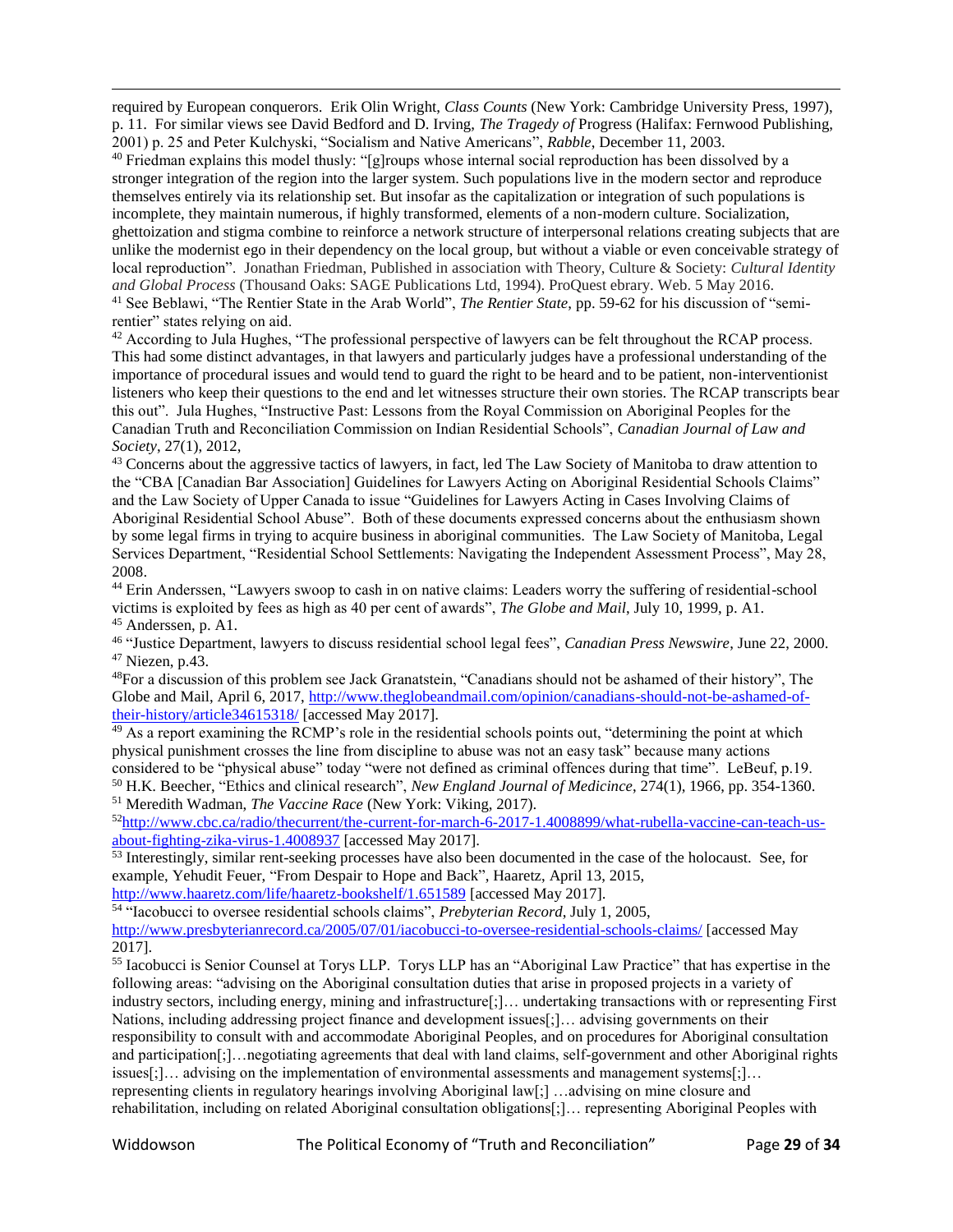respect to traditional and Aboriginal rights[;]… and assisting with joint ventures of projects involving Aboriginal and non-Aboriginal partners". http://www.torys.com/expertise/services/aboriginal [accessed July 2016]. <sup>56</sup> Jeffrey Simpson, "Pay, Pay, Pay: Will the residential schools mess go away?", *The Globe and Mail*, June 3, 2005, [http://www.theglobeandmail.com/news/politics/pay-pay-pay-will-the-residential-schools-mess-go-](http://www.theglobeandmail.com/news/politics/pay-pay-pay-will-the-residential-schools-mess-go-away/article736793/)

[away/article736793/](http://www.theglobeandmail.com/news/politics/pay-pay-pay-will-the-residential-schools-mess-go-away/article736793/) [accessed May 2017].

<sup>57</sup> *Assembly of First Nations report on Canada's Dispute Resolution Plan to Compensate for Abuses in the Indian Residential Schools* (Ottawa: Assembly of First Nations, 2004).

<sup>58</sup> For a discussion of this see Niezen, p. 19.

<sup>59</sup> "AFN releases report on Canada's ADR process for residential schools", <http://media.knet.ca/node/1198> [accessed May 2017].

<sup>60</sup> Niezen, p. 43.

 $\overline{\phantom{a}}$ 

 $61$  It is noted that "as a threshold matter, there was a general unwillingness on behalf of the government and church organizations to take responsibility and to apologize. Doing so, at least early on and in the context of an adversarial litigation process, was generally perceived to be a sign of weakness and, more importantly, culpability. The prime minister of Canada, who ultimately delivered an important apology on behalf of Canadians in 2008, acknowledged that an apology, to that date, had not been forthcoming and that a failure to apologize had been problematic with respect to resolution and healing. According to the prime minister, 'The government recognizes that an absence of an apology has been an impediment to healing and reconciliation.". Trevor CW Farrow, "Residential Schools" Litigation and the Legal Profession", *University of Toronto Law Journal*, 64(4), 2014.  $62$ Niezen, p. 45.

<sup>63</sup> "The Indian residential schools settlement has been approved",

[http://www.residentialschoolsettlement.ca/detailed\\_notice.pdf](http://www.residentialschoolsettlement.ca/detailed_notice.pdf) [accessed May 2017].

<sup>64</sup> Indigenous and Northern Affairs Canada, "Common Experience Payments", [https://www.aadnc-](https://www.aadnc-aandc.gc.ca/eng/1100100015594/1100100015595)

[aandc.gc.ca/eng/1100100015594/1100100015595](https://www.aadnc-aandc.gc.ca/eng/1100100015594/1100100015595) [accessed April 2017].

 $<sup>65</sup>$ For an overview of the history of events leading up to the establishment of the Truth and Reconciliation</sup> Commission see Marc A. Flisfeder, "A Bridge to Reconciliation: A Critique of the Indian Residential School Truth Commission", *The International Indigenous Policy Journal*, 1(1), May 2010,

[\(http://ir.lib.uwo.ca/cgi/viewcontent.cgi?article=1001&context=iipj\)](http://ir.lib.uwo.ca/cgi/viewcontent.cgi?article=1001&context=iipj), pp. 3-6.

<sup>66</sup>Truth and Reconciliation Commission of Canada: Interim Report,

<http://www.myrobust.com/websites/trcinstitution/File/Interim%20report%20English%20electronic.pdf> [accessed May 2016], pp. 1-3.

<sup>67</sup> For an elaboration of this argument see Murtaza Haider, "Poor census data is crippling Canada's ability to compete", The Globe and Mail, November 6, 2014, [http://www.theglobeandmail.com/opinion/poor-census-data-is](http://www.theglobeandmail.com/opinion/poor-census-data-is-crippling-canadas-ability-to-compete/article21474370/)[crippling-canadas-ability-to-compete/article21474370/](http://www.theglobeandmail.com/opinion/poor-census-data-is-crippling-canadas-ability-to-compete/article21474370/) [accessed May 2017].

<sup>68</sup> Georges Erasmus, in Marlene Brant Castellano, Linda Archibald and Mike DeGagné (eds), *From Truth to Reconciliation: Transforming the Legacy of Residential Schools* (Ottawa: Aboriginal Healing Foundation, 2008)

<sup>69</sup> Niezen, p. 104.

<sup>70</sup> Niezen, p. 105.

<sup>71</sup> Eugene Arcand, cited in Niezen, p. 61.

 $72$  Niezen, p. 61.

<sup>73</sup> Niezen, p. 62

<sup>74</sup> Niezen, p. 71.

 $75$  Niezen, 65

<sup>76</sup> Niezen, pp. 65-66.

<sup>77</sup> As Jeffrey Simpson pointed out, "of the 86,000 people alive today who attended Indian residential schools, only 13,664 filed claims, so at least some people don't feel aggrieved". Simpson, "Pay, Pay, Pay".

<sup>78</sup> See Blair Stonechild, *The Knowledge Seeker: Embracing Indigenous Spirituality* (Regina: University of Regina Press) and Joshua Ostroff, "Tomson Highway Has a Surprisingly Positive Take on the Residential Schools", The Huffington Post, December 15, 2015[, http://www.huffingtonpost.ca/2015/12/15/tomson-highway-residential](http://www.huffingtonpost.ca/2015/12/15/tomson-highway-residential-schools_n_8787638.html)[schools\\_n\\_8787638.html](http://www.huffingtonpost.ca/2015/12/15/tomson-highway-residential-schools_n_8787638.html) [accessed May 2017].

<sup>79</sup> Phil Fontaine, "We are all born innocent", in Linda Jaine (ed), *Residential Schools: The Stolen Years* (Saskatoon: University Extension Press, 1993).

<sup>80</sup>John Borrows, "Residential schools, respect, and responsibilities for past harms", *University of Toronto Law Journal*, 64(4), 2014.

 $81$  Niezen, p., 58

<sup>82</sup> Niezen, p. 59.

<sup>83</sup> Niezen, p. 87.

<sup>84</sup> Niezen, p. 51

Widdowson The Political Economy of "Truth and Reconciliation" Page **30** of **34**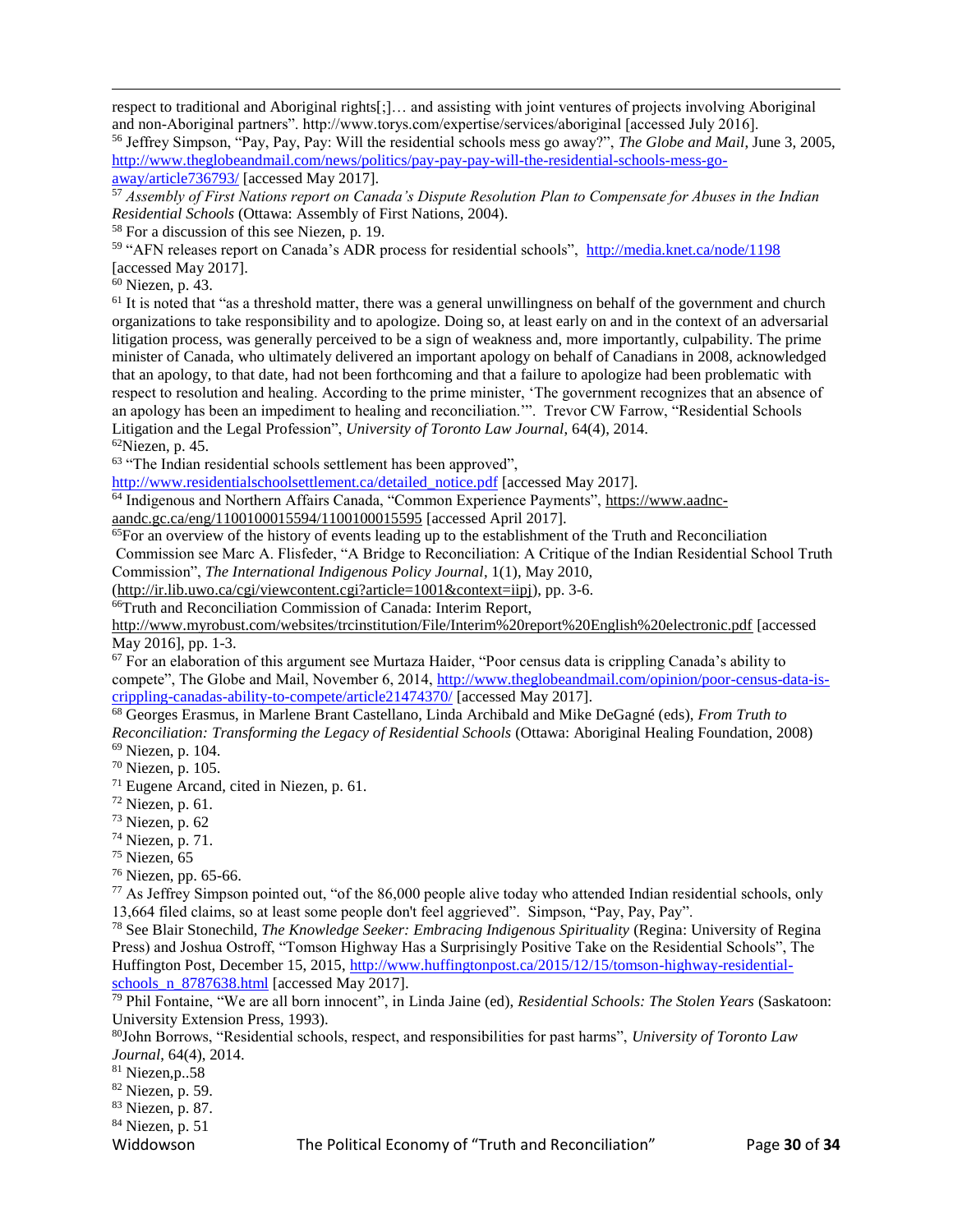$\overline{\phantom{a}}$ 

<sup>87</sup>Niezen, pp. 91-93.

<sup>88</sup> While Cavanaugh's comments would have to be investigated further to determine their validity, Niezen does provide evidence of a petition, addressed to D.M. McKay, the Director of Indian Affairs at the time, signed by The Indians of the Obedjiwan Reserve, requesting that a "Residential School large enough to accommodate all our children" be provided. Niezen notes that while Oblate priests were operating behind the scenes, and undoubtedly "worked hard to convince the Indians of the Obedjiwan Reserve of the benefits that would follow from the establishment of an Indian residential school on their reserve", it appears that "the document still points to a process of consultation of sorts – at least in this one instance – behind federal funding of a residential school". Niezen, *Truth and Indignation*, p.92. Niezen cites "Letter from the Indians of the Obedjiwan Reserve to Mr. D.M. McKay, Director of the Indian Affairs Branch, Maison Deschâtelets, Ottawa, File. No.3D5/04 Manouane (correspondence 1950-1952).

<sup>89</sup> Niezen, p. 91.

<sup>90</sup> This form of questioning in research was documented by Andrew Hodgkins, who analyzes some interviews being done to document the impact of the residential schools. In examining these interviews Hodgkins notes that "interviewers blurred the boundaries between asking questions and offering personal and emotional support to interviewees. However, when narratives contradicted the victim-perpetrator template, interviewers either changed the subject, or failed to seek clarification". Hodgkins, "Truth and Reconciliation? Deconstructing the Decolonisation of Historical Knowledge in Canadian Schools", Paper presented at the 3<sup>rd</sup> International Social Realism Symposium, Cambridge University, UK, June 2015 (the article is in the author's possession). <sup>91</sup> Niezen discusses this problem of sympathetic listening in the context of TRC hearings. He recounts the case

where a witness at a Victoria TRC event asserted that he had experienced blisters forming where he was beaten as a child and that he would "cry tears of blood in response to traumatic memories". Rather than reacting with skepticism or assuming that these circumstances were imaginary, his story was responded to by the presiding commissioner and the audience "with a deep, quiet sympathy, as though his listeners could imagine such a thing happening to them". Niezen, p. 109.

<sup>92</sup> Niezen, p. 109.

<sup>93</sup> Lawrence Wright, *Remembering Satan: A Tragic Case of Recovered Memory* (New York: Vintage Books, 1994). This book was discussed in the Waking Up Podcast with Sam Harris. "The Power of Belief", <https://www.samharris.org/podcast/item/the-power-of-belief> [accessed May 2017].

<sup>94</sup> Kevin D. Annett, *Hidden No Longer: Genocide in Canada*, *Past and Present*, 3<sup>rd</sup> Edition, p.8.

<sup>95</sup> Annett, p. 108.

<sup>96</sup>Annett, p. 167.

<sup>97</sup>Truth and Reconciliation Commission of Canada, *The Survivors Speak*, 2014, p. 154.

98 This charge is also being repeated by the singer Buffy Sainte- Marie. According to Sainte-Marie, "There was an electric chair involved. There were cattle prods. Terrible things…These things need to be here, because where else can they be? They need to be acknowledged and understood." "'They need to know': Graphic content and the Canadian Museum for Human Rights", *CBC News*, October 10, 2016,

<http://www.cbc.ca/news/canada/manitoba/buffy-sainte-marie-human-rights-museum-adults-only-1.3797883> [accessed May 2017].

<sup>99</sup> Truth and Reonciliation Commission of Canada, *The Survivors Speak*. 2014, p. 143.

<sup>100</sup> Peter Moon, "School's electric chair haunts natives", *The Globe and Mail*, October 21, 1996.

<sup>101</sup> Jesse Staniforth, "Cover up of residential school crimes a national shame", *Toronto Star*, August 25, 2015, [https://www.thestar.com/opinion/commentary/2015/08/25/cover-up-of-residential-school-crimes-a-national](https://www.thestar.com/opinion/commentary/2015/08/25/cover-up-of-residential-school-crimes-a-national-shame.html)[shame.html](https://www.thestar.com/opinion/commentary/2015/08/25/cover-up-of-residential-school-crimes-a-national-shame.html) [accessed May 2017].

<sup>102</sup> Gloria Galloway, "Commission to chart map of rocky road to reconciliation", The Globe and Mail, May 31, 2017, [http://www.theglobeandmail.com/news/politics/reconciliation-with-first-nations-requires-more-than-words](http://www.theglobeandmail.com/news/politics/reconciliation-with-first-nations-requires-more-than-words-commission-chair/article24716835/)[commission-chair/article24716835/](http://www.theglobeandmail.com/news/politics/reconciliation-with-first-nations-requires-more-than-words-commission-chair/article24716835/) [accessed May 2017]; Tim Alamnenciak, "Children were made to sit on electric chairs at this residential school", *The Hamilton Spectator,* January 21, 2014, [http://www.thespec.com/news-](http://www.thespec.com/news-story/4326305-children-were-made-to-sit-on-electric-chairs-at-this-residential-school/)

[story/4326305-children-were-made-to-sit-on-electric-chairs-at-this-residential-school/](http://www.thespec.com/news-story/4326305-children-were-made-to-sit-on-electric-chairs-at-this-residential-school/) [accecssed May 2017] <sup>103</sup> Motivated reasoning has been defined as the following: "confirmation bias taken to the next level. Motivated reasoning leads people to confirm what they already believe, while ignoring contrary data. But is also drives people to develop elaborate rationalizations to justify holding beliefs that logic and evidence have been shown to be wrong. Motivated reasoning responds defensively to contrary evidence, actively discrediting such evidence or its source without logical or evidentiary justification". Robert Todd Carroll, "motivated reasoning", *The Skeptic's Dictionary*, <http://skepdic.com/motivatedreasoning.html> [accessed May 2017].

<sup>85</sup> Niezen, p. 52

<sup>86</sup> Niezen, p. 43.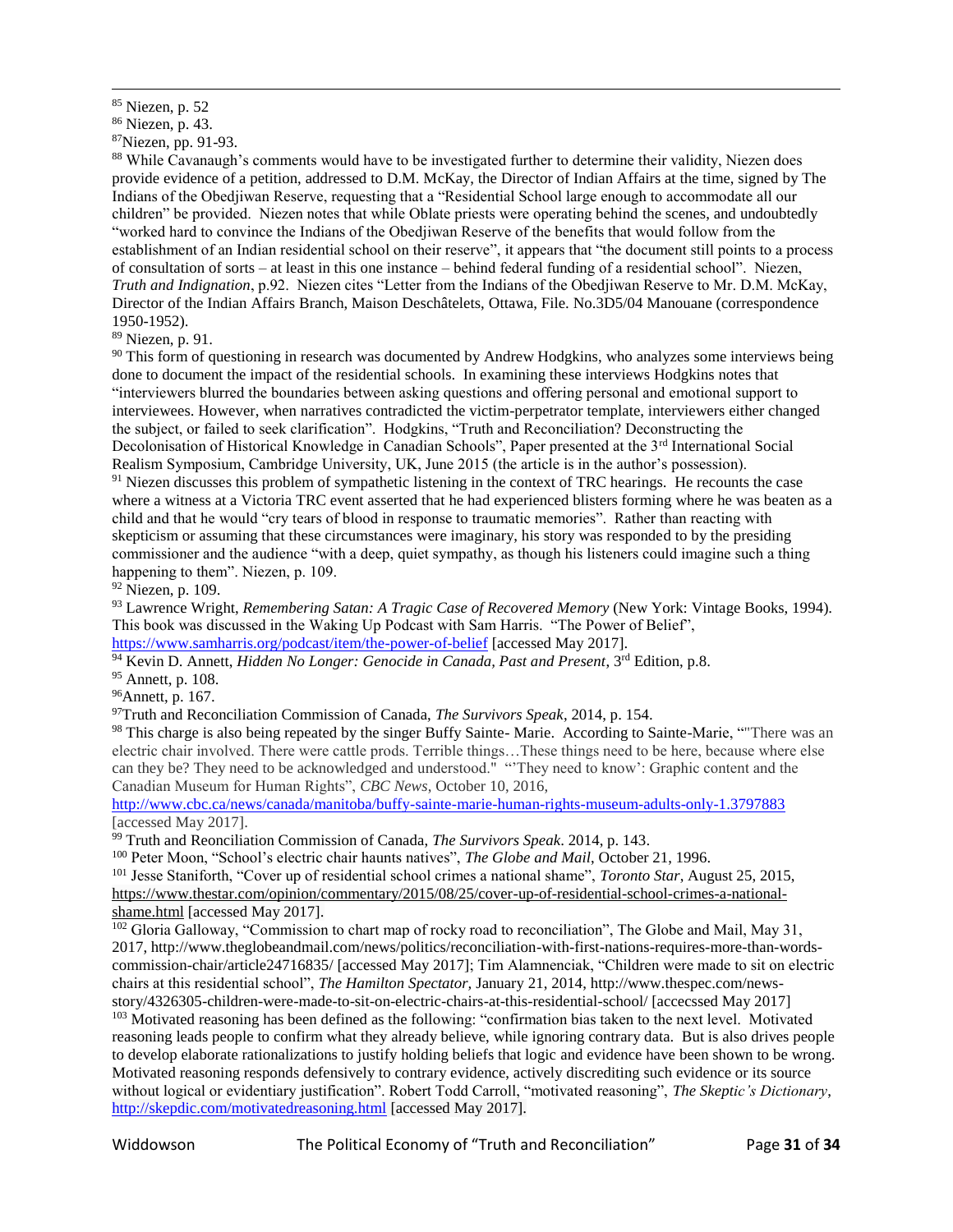<sup>104</sup> "Schedule 'D': Independent Assessment Process (IAP) For Continuing Indian Residential School Abuse Claims", May 2016, http://www.residentialschoolsettlement.ca/schedule\_d-iap.pdf

<sup>105</sup> In the Independent Assessment Process (IAP), there is some attempt at fact checking, but this is minimal. As Dan Shapiro, the chief adjudicator of the IAP points out, "[i]t is important to remember that the IAP does not require corroboration of claimants' testimony and that the vast majority of cases are decided without resorting to similar-fact evidence or corroborating testimony". Gloria Galloway, "Residential school survivor asks Ontario court to reexamine secretive compensation process", *The Globe and Mail*, April 29, 2016, p. A4.

<sup>106</sup> Janice Tibbetts, "Ottawa braced for false claims of sexual abuse: The word on native Indian reserves is that people just have to sign on the dotted line to receive compensation", *The Vancouver Sun*, December 28, 1998, p.A11.

<sup>107</sup> Margaret Wente, "When redressing abuse becomes an abuse", *The Globe and Mail*, February 5, 2002, p. A17. <sup>108</sup> Janice Tibbetts, "Lawyers ban 'swooping in' on victims", *The Windsor Star*, August 2000, p. C10.

<sup>109</sup>The questions asked were: "Were you hit? What was the effect of being hit? Who hit you? What were you hit with?". The section entitled "sexual abuse" asked questions such as "Who touched you? What part of their body touched which part of your body?", even providing helpful examples. The examples of sexual abuse provided are as follows: "(His hand touched my genitals. His penis penetrated my anus. Her hand fondled my genitals, or whatever.)". Jonathan Gatehouse, "White Man's Windfall", *Maclean's*, September 11-18, 2006. <sup>110</sup> Niezen, p. 48

 $\overline{\phantom{a}}$ 

<sup>111</sup> Niezen, p. 45.

<sup>112</sup> Andrew Mitrovica, "The residential schools are history. The backlash is just getting started", June 5, 2015, <http://www.ipolitics.ca/2015/06/05/the-residential-schools-are-history-the-backlash-is-just-getting-started-mitrovica/> [accessed June 2015].

<sup>113</sup> Hymie Rubenstein and Rodney Clifton, "Truth and Reconciliation report tells a 'skewed and partial' story of residential schools", *National Post*, June 22, 2015, http://news.nationalpost.com/full-comment/rubenstein-cliftontruth-and-reconciliation-report-tells-a-skewed-and-partial-story-of-residential-schools [accessed July 2016] <sup>114</sup> Ethan Cabel, "Professors launch Truth and Reconciliation Petition", *The Manitobian*, April 18, 2017,

<http://www.themanitoban.com/2015/08/professors-launch-truth-and-reconciliation-petition/24276/> [accessed April 2017].

<sup>115</sup> Jeff Muehlbauer, "The Assault on Memory in the Native Studies Curriculum*", SAFS Newsletter*, January 2016. <sup>116</sup> John Paul Tasker, "Conservative senator defends 'well-intentioned' residential school system", *CBC News*, March 9, 2017, http://www.cbc.ca/news/politics/residential-school-system-well-intentioned-conservative-senator-1.4015115

<sup>117</sup> John Paul Tasker, "Calls mount for Senator Beyak to step aside from Aboriginal committee after residential schools remark", *CBC News*, March 16, 2017, http://www.cbc.ca/news/politics/beyak-aboriginal-peoplescommittee-1.4027716

<sup>118</sup> John Paul Tasker, "Senator's defence of residential schools akin to excusing the Holocaust, NDP MP says", CBC News, http://www.cbc.ca/news/politics/senator-defence-residential-schools-genocide-1.4017202

<sup>119</sup> John Paul Tasker, "Senator's defence of residential schools akin to excusing the Holocaust, NDP MP says", *CBC News*, http://www.cbc.ca/news/politics/senator-defence-residential-schools-genocide-1.4017202

<sup>120</sup> John Paul Tasker, "Conservative senator defends 'well-intentioned' residential school system", *CBC News*, March 9, 2017[, http://www.cbc.ca/news/politics/residential-school-system-well-intentioned-conservative-senator-](http://www.cbc.ca/news/politics/residential-school-system-well-intentioned-conservative-senator-1.4015115)[1.4015115](http://www.cbc.ca/news/politics/residential-school-system-well-intentioned-conservative-senator-1.4015115) [accessed May 2017].

<sup>121</sup>This is why Colin Irwin maintained that boarding schools in the Arctic were more effective in educating Inuit students than is the case with the current system; the amount of supervision provided in these schools provided the structure and discipline that was lacking in most Inuit communities. Colin Irwin notes that "[t]he Inuit who went through the residential school system in the late 40's, 50's and early 60's believe they have received a better education than the Inuit in the modern [Government of the Northwest Territories] school system. They believe their success in becoming the native leaders in the Arctic of today is largely attributable to their rigorous education". Irwin goes on to point out that, in the past, "[t]he only Inuit to graduate came from other communities in the region as they had to stay in residence where their study habits were carefully monitored…so that having a high school in a community Arctic actually reduces the chances of local residents graduating with their diploma". Irwin, *Lords of the Arctic, Wards of the State* (Ottawa: Health and Welfare Canada, 1988), pp. 42-43.

<sup>122</sup> Alan Sokal and Jean Bricmont, *Fashionable Nonsense: Postmodern Intellectuals' Abuse of Science* (New York: Picador USA, 1998), p. 1.

<sup>123</sup> Niezen, p.84.

<sup>124</sup> Hymie Rubenstein and Rodney Clifton, "Truth and Reconciliation tells a 'skewed and partial' story of residential schools", *National Post*, June 22, 2015.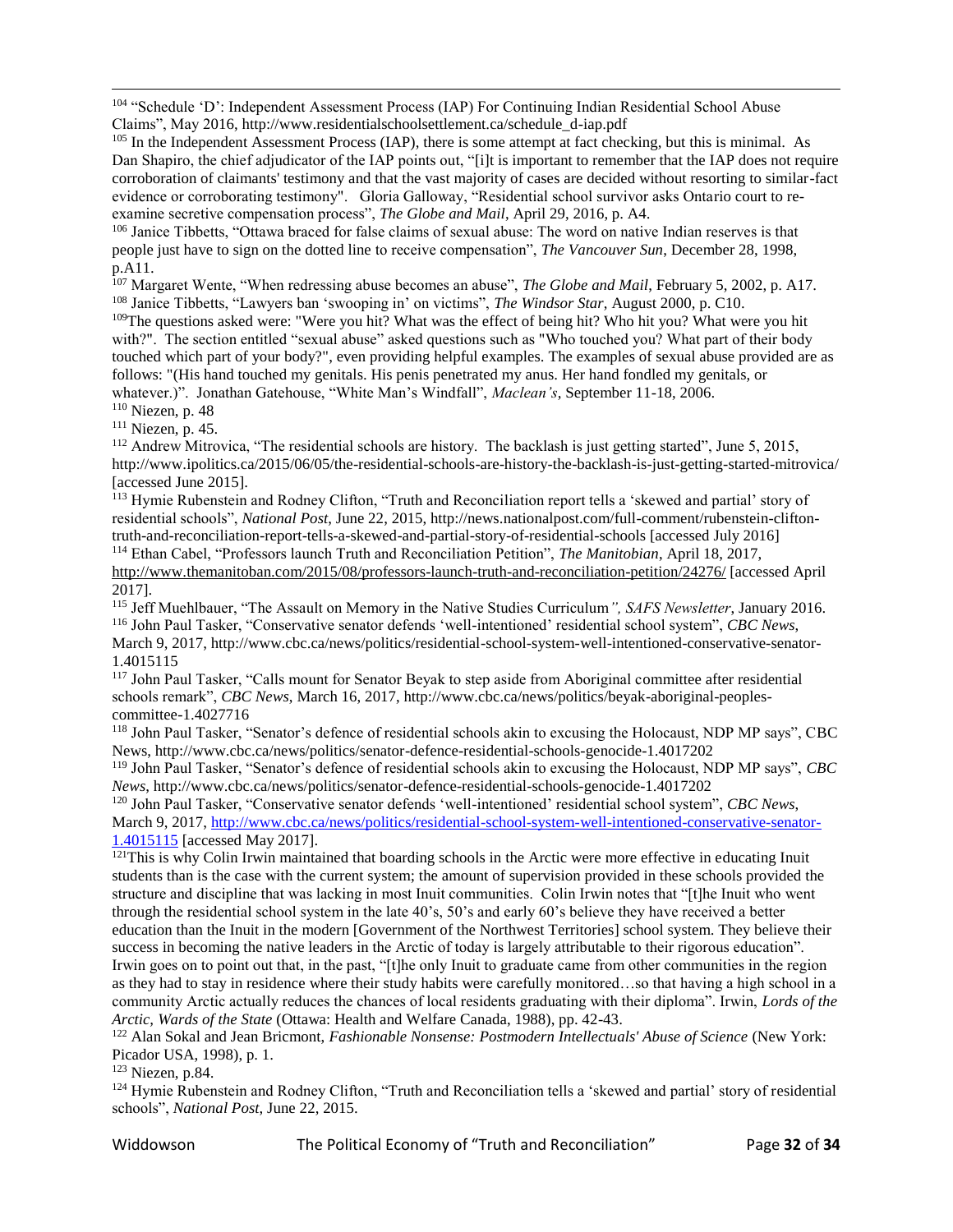<sup>125</sup> H.J. Vallery, A History of Indian Education in Canada, M.A. Dissertation, Queen's University, April 1942, , [http://epe.lac-](http://epe.lac-bac.gc.ca/100/200/300/doug_vallery/history_indian/A_History_of_Indian_Education_in_Canada_16_MB.pdf)

[bac.gc.ca/100/200/300/doug\\_vallery/history\\_indian/A\\_History\\_of\\_Indian\\_Education\\_in\\_Canada\\_16\\_MB.pdf](http://epe.lac-bac.gc.ca/100/200/300/doug_vallery/history_indian/A_History_of_Indian_Education_in_Canada_16_MB.pdf) [accessed May 2017], p. 73.

<sup>126</sup> J.R. Miller, *Shingwauk's Vision: A History of Native Residential Schools* (Toronto: University of Toronto Press, 1996), p. 60,

<sup>127</sup> John Leslie, "The Bagot Commission: Developing a Corporate Memory for the Indian Department", *Historical Papers*, 17(1), 1982, p. 32.

<sup>128</sup> Miller, *Shingwauk's Vision*, p. 62.

<sup>129</sup> Developing aboriginal self-sufficiency is a major preoccupation of the Bagot Commission and the Davin Report. <sup>130</sup> Miller, *Shingwauk's Vision*, p. 83.

<sup>131</sup> This is noted by Harry Braverman, who argues that, with education in a capitalist context, "what the child must learn is no longer adaptation to the slow round of seasonal labor in an immediately natural environment, but rather adaptation to a speedy and intricate social machinery which is not adjusted to social humanity in general, let alone to the individual, but dictates the rounds of production, consumption, survival, and amusement. Whatever the formal educational content of the curriculum, it is in this respect not so much what the child *learns* that is important as what he or she *becomes wise to*. In school, the child and the adolescent practice what they will later be called upon to do as adults: the conformity to routines, the manner in which they will be expected to snatch from the fast-moving machinery their needs and wants". Harry Braverman, *Labor and Monopoly Capitalism*, p. 287. In the case of Canada, when the transition was being made to industrialism, Don Dawson notes that "[t]he early industrialists who owned…factories sought to impose disciplined, industrious habits on their employees in order to maximize the return on their invested capital. To achieve this end, they looked toward the public school system where the coming generation of workers would be trained. In the words of Egerton Ryerson, one of the most influential Canadian educators of the era, students should be taught 'order, punctuality and good conduct' in addition to their academic subjects". Don Dawson, "Education and the Future of Work", in E.Brian Titley (ed), *Canadian Education: Historical Themes and Contemporary Issues* (Calgary, Detselig Enterprises, 1990), p. 175

<sup>132</sup> Miller, p. 84.

 $\overline{\phantom{a}}$ 

<sup>133</sup> Miller, p. 84.

<sup>134</sup> Miller, p. 100.

<sup>135</sup> Miller, p. 100.

<sup>136</sup> This wording is used in the Davin Report in 1879, cited in *Final Report,* 1, pp. 334-5, 338.

<sup>137</sup>Missionaries in New France, for example, noticed that the educational process was easier if it was done away from the communities as "children behaved differently when their families were around". Miller, p. 41. <sup>138</sup> Leslie, p.40.

<sup>139</sup> The Davin Report, [http://www.archive.org/stream/cihm\\_03651#page/n5/mode/2up](http://www.archive.org/stream/cihm_03651#page/n5/mode/2up) [acessed May 2017].

<sup>140</sup> Vallery, pp. 122-123.

<sup>141</sup> Vallery, p. 56.

<sup>142</sup> As Nicholas Flood Davin pointed out at the time: "It must be obvious that to teach semi-civilized children is a more difficult task than to teach children with inherited aptitudes, whose training is, moreover, carried on at home". The Davin Report, [http://www.archive.org/stream/cihm\\_03651#page/n5/mode/2up](http://www.archive.org/stream/cihm_03651#page/n5/mode/2up) [acessed May 2017], p. 15. <sup>143</sup> Davin, cited in Miller, p. 102.

<sup>144</sup> Miller, p. 86.

<sup>145</sup> Vallery, pp. 97-98.

<sup>146</sup> L Jampolsky, "Advancement in Indian Education", in the education of Indian children in Canada, p. 49.

<sup>147</sup> Clare Brant, "Native Ethics and Rules of Behaviour",<https://lin.ca/sites/default/files/attachments/mm14.htm> [accessed May 2017].

<sup>148</sup> Vallery, pp. 97-98.

<sup>149</sup> Miller, p. 63.

<sup>150</sup> Miller, p. 63.

<sup>151</sup> Miller, p. 102.

<sup>152</sup> Miller, p. 83.

<sup>153</sup>Leslie, p. 35.

<sup>154</sup>This movement, according to Leslie, was linked to industrialization, social reform, and radicalism, resulting in humanitarianism and the notion of the "white man's burden". Leslie, p. 33.

<sup>155</sup> Herman Merivale was one of the most prominent commentators on aboriginal affairs at this time, and maintained that there were four possible policy options to address the "Native Question": "extermination, slavery, insulation and amalgamation". As Leslie points out, "by the late 1830s the influence of the humanitarian movement had eliminated the first two options", and so the major debate was between insulation and amalgamation. Leslie, p. 34.

Widdowson The Political Economy of "Truth and Reconciliation" Page **33** of **34**